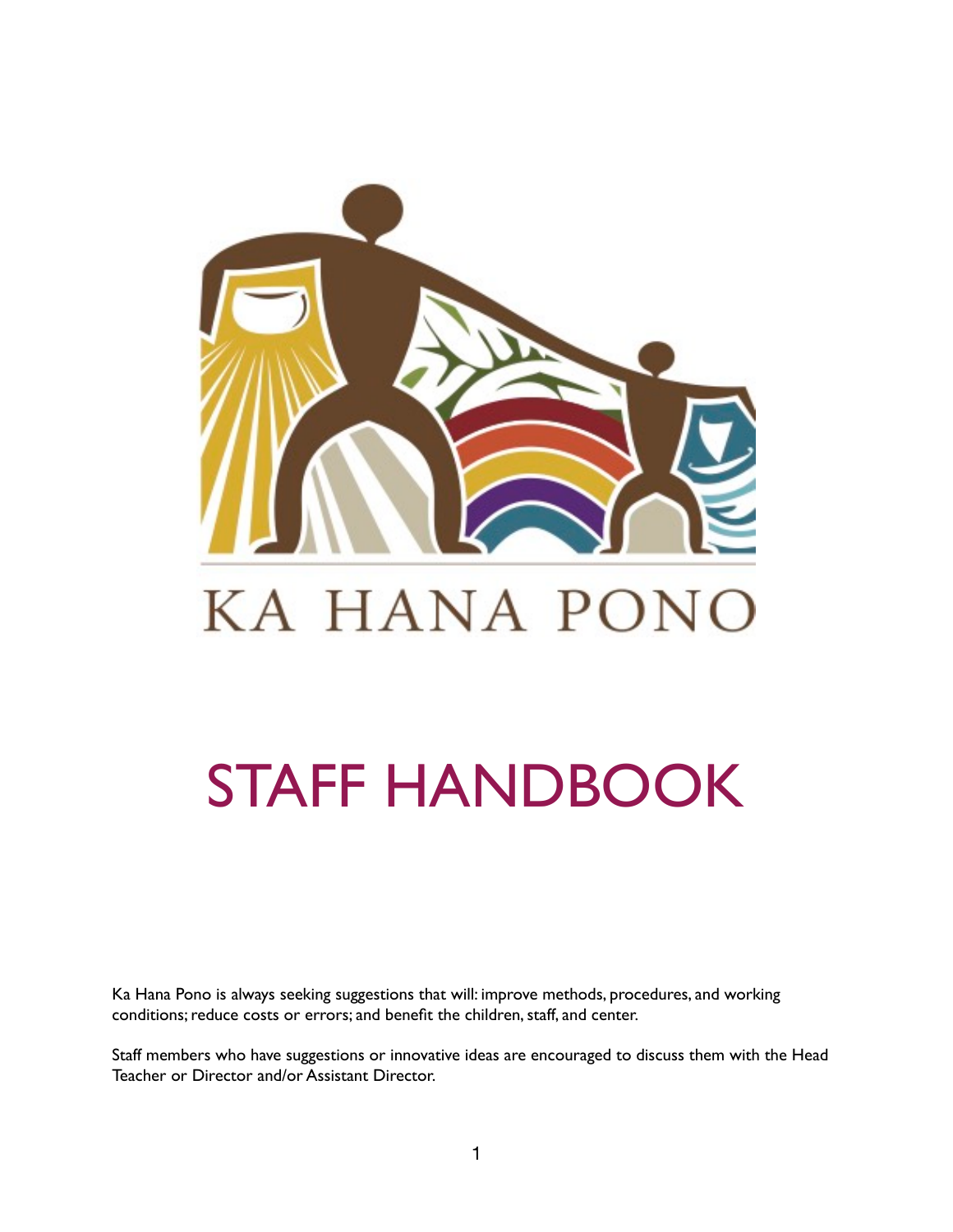#### ADMINISTRATION

Director / Owner(s): Angelica and Jason Friedmann Email: aloha@Kahanaponohaleiwa.com kahanapono808@yahoo.com Phone/Fax: 808-638-2631 Cell: 808-282-2501 and 808-282-0682

#### HOURS OF OPERATION & WEATHER RELATED CLOSURES

Ka Hana Pono Daycare and Preschool is open Monday-Friday from 700am to 500pm

The Director will monitor the weather & local news stations to determine when it is appropriate to close the center early or cancel care for the following day.

All children must immediately return indoors when lightning is observed.

In the event that Ka Hana Pono closes early children should be picked up in a reasonable amount of time to ensure all parents, children, & staff can travel safely home.

## CLASSROOMS AND RATIOS

There are two classrooms:

| • Cottage $#3$ | Children ages 36 months to 60 months | 12 children |
|----------------|--------------------------------------|-------------|
| • Cottage $#4$ | Children ages 24 months to 36 months | 06 children |

At Ka Hana Pono Daycare and Preschool, we maintain the following staff-to- child ratios at all times, including when emergency procedures are in effect.

| Age of Children        | Minimum Ratio of Staff to Children |
|------------------------|------------------------------------|
| 32 months to 5 years   | I staff for every 12 children      |
| 24 months to 32 months | I staff for every 6 children       |

#### LICENSING

Ka Hana Pono is a preschool and daycare licensed by the Hawaii Department of Human Services.

Our licensing worker is Cindy Shigemoto-Kadota 808-675-0470 A copy of the licensing rules is available to each staff member, in the cottages and on the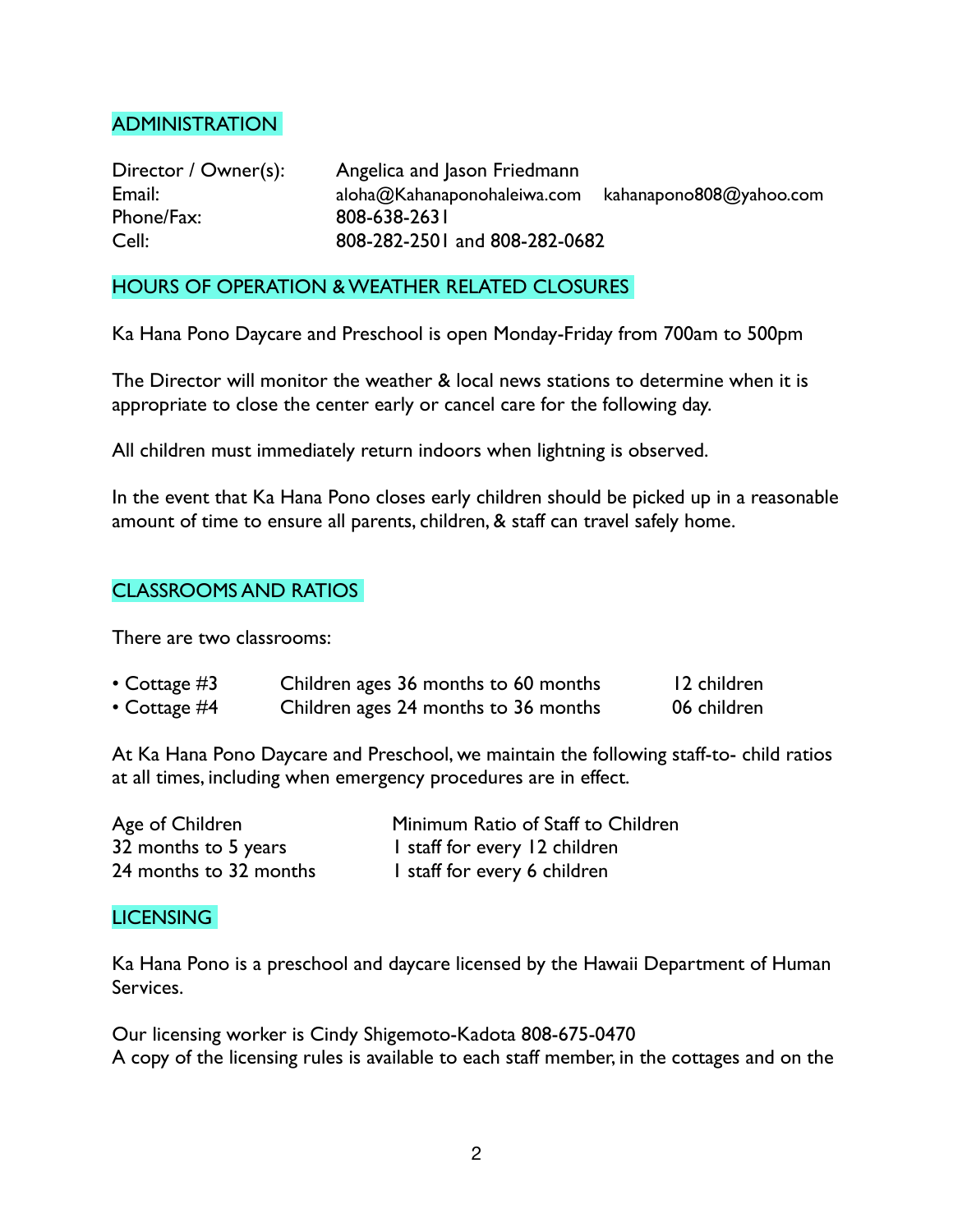#### NEW STAFF ORIENTATION

All new staff members will be asked to read the Ka Hana Pono staff and parent handbooks.

Prior to working in the classroom, the Director will schedule an orientation meeting to complete required paperwork, and review center operation and policies.

Additionally, all new full-time staff, under the supervision of the Director and/or Assistant Director, will complete a Criminal Background Check and FBI Fingerprinting.

## STATE & NATIONAL CRIMINAL HISTORY CHECKS

A sex offender who has been convicted of a sex offense against a minor (even if the sex offender is the parent, guardian or custodian) who is required to register with the Hawaii sex offender registry:

- Shall not operate, manage, be employed by, or act as a contractor or volunteer at the child care center.
- Shall not be on the property of the child care center without written permission from the Director, except for the time reasonably necessary to transport the offender's own minor child to and from the center.
	- The Director is not obligated to provide permission and must consult with their DHS licensing agent first.

Each staff member must complete a Criminal History Check every year.

- A search will be completed and includes checks of Hawaii Criminal History, Child Abuse and Sex Offender Registries.
- The cost of the check will be reimbursed to staff members.
- Each staff member must be fingerprinted by a certified technician. Fingerprints are submitted to the FBI and a check of national criminal history records is conducted.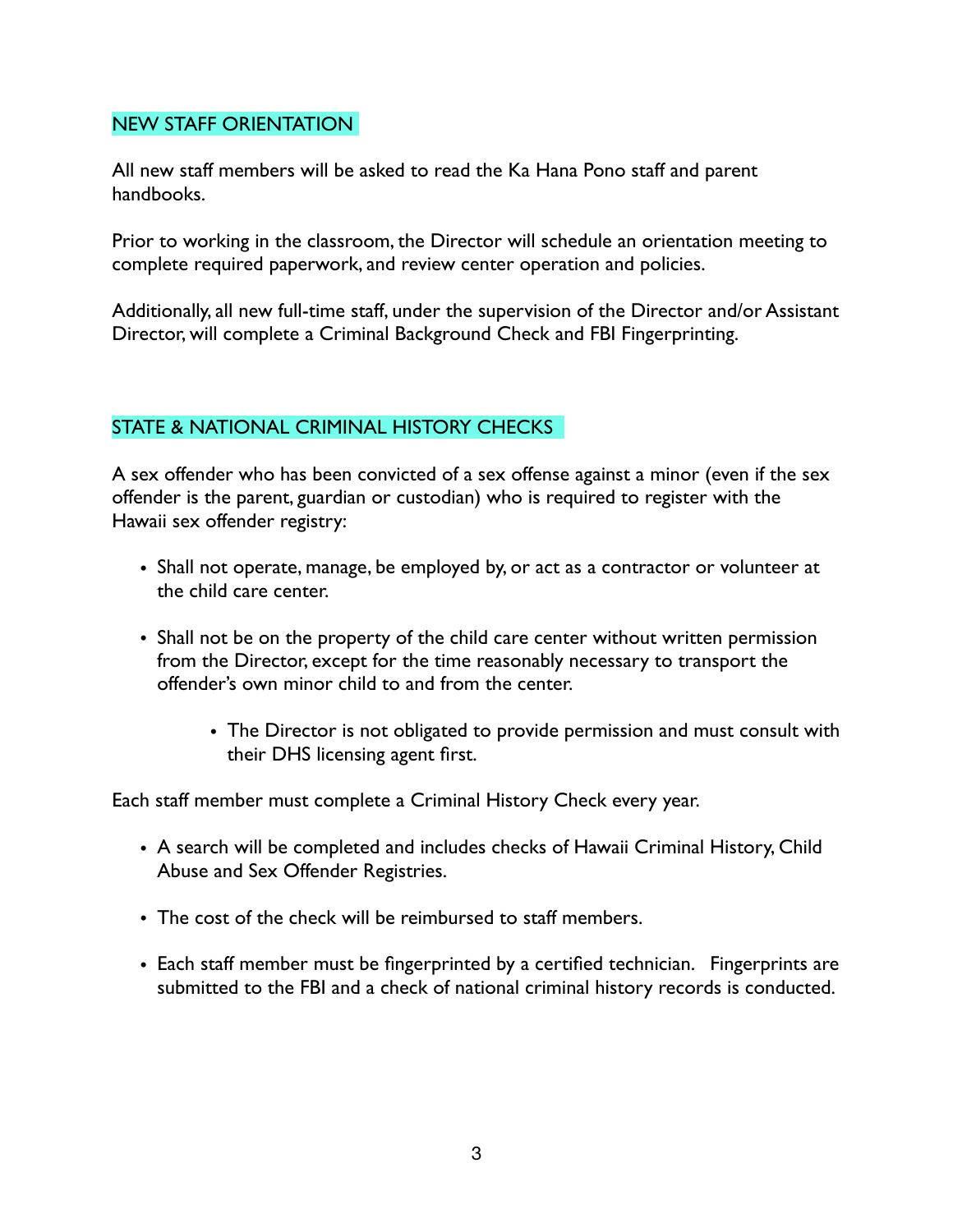# STAFF PHYSICAL EXAMS AND TUBERCULOSIS TESTING

Each staff member must receive a pre-employment physical and tuberculosis (TB) skin test, performed within 6 months before beginning employment.

Physicals and TB tests must be updated every 2 years.

Staff members will have a "grace period" of 30 days to turn in updated physicals and TB tests. After 30 days, staff members may be suspended for a period of time at the discretion of the Director and/or Assistant Director.

#### PERSONNEL POLICIES

The following policies are intended to protect the rights of staff members and to ensure maximum understanding and cooperation.

Ka Hana Pono staff members are expected to be:

- On-time and alert when scheduled to be at work.
- Careful and conscientious in performance of duties, including the use of positive words and actions.
- Respectful, thoughtful, and considerate of other people.
- Courteous & helpful when dealing with children, parents, visitors, & other staff members

#### NON-DISCRIMINATION

Ka Hana Pono does not discriminate on the basis of race, color, age, religion, national origin, sexual orientation, gender identity, sex, marital status, disability, or status as a U.S. veteran. Ka Hana Pono is an equal opportunity employer.

#### PERSONAL BELONGINGS

All bags, backpacks, purses, etc. must be safely stored out of reach of children.

Ka Hana Pono is not responsible for lost or stolen items.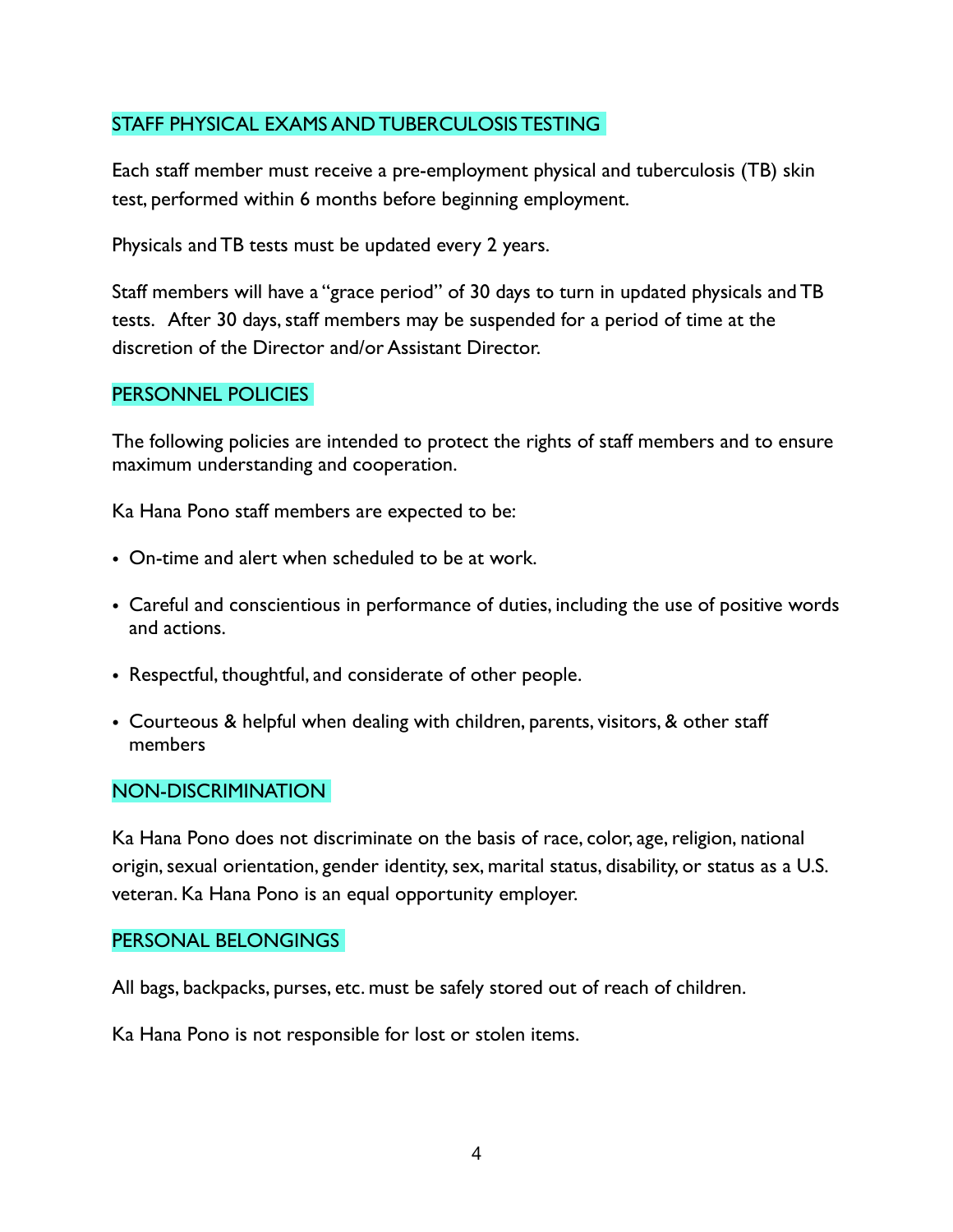#### PROFESSIONALISM

Each Ka Hana Pono staff member is a child care professional and is expected to act as such.

These general guidelines for professionalism should be maintained at all times:

- Arrive on time and stay entire shift, if needed.
- Is not absent from work on a regular basis and finds a substitute when necessary.
- Take directions, suggestions and criticisms, and follow through to improve performance.
- Respect confidential information regarding children, families, and co-workers.
- Display a positive attitude toward the entire center (the program, children, families and co-workers).
- Dress appropriately for interaction with children. Any staff member not adhering to the dress code may be asked to leave and return dressed appropriately.
- It is expected that all staff members will present themselves and Ka Hana Pono Daycare and Preschool in a professional, respectable manner.
- Staff members are expected to observe the 3 C's for appropriate attire at work as follows:
	- COMFORTABLE Staff is expected to play with the children and be down at their level whenever it is appropriate. To do this, staff must be dressed in comfortable clothes that allow free movement and activity. Staff members should wear clothing they feel comfortable getting dirty or stained, as staff members are expected to participate alongside the children during all daily activities.
	- CLEAN All clothing should be clean with no stains, rips or tears, and must smell appropriate. This also applies to personal hygiene.
	- COURTEOUS Staff members interact with children and parents on a daily basis and should dress professionally. Clothing may not contain alcohol, drug, or cigarette references. Vulgar sayings or suggestions are forbidden. Certain articles of clothing are never appropriate for the work environment, including: halter tops, strapless "tube" tops, short skirts/shorts, sweatpants, excessively torn jeans/ shorts, and low-rise jeans/shorts which expose undergarments.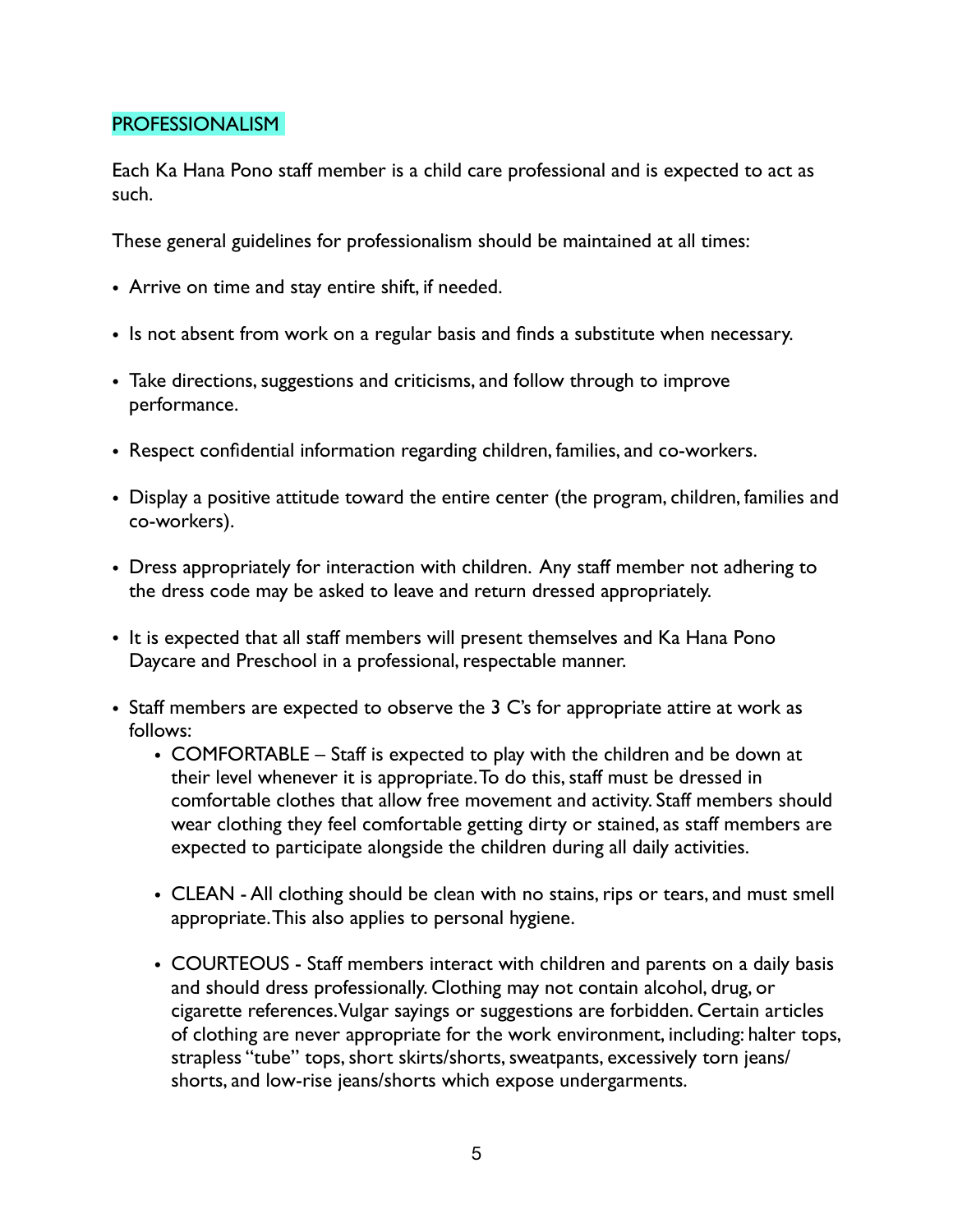## CELL PHONE USAGE

It is important that every staff member's attention remains on the children at all times.

 A second's lapse in attention could result in a serious accident, which, with appropriate supervision, would have been prevented.

For this reason cell phone use is permitted only for business related communication with staff or presently enrolled families and must be brief.

If an enrolled family needs to discuss something that will take time, a separate meeting / time to call must be arranged.

It is expected that when leaving the center for any reason (walk, field trip, playground, etc.), one staff member will carry with them a cell phone. In this circumstance, the cell phone should only be used in the event of an emergency and not for personal calls/text messaging.

In the event of an emergency, the staff member must inform both the Head Teacher and Director and/or Assistant Director of the situation. Calls may be answered only after a substitute has arrived to replace the staff member, and outside of the classroom.

# SUBSTANCE & TOBACCO USE

Any staff members reporting for work under the influence of alcohol or controlled substances will be asked to leave immediately.

If the Director and/or Assistant Director or other staff member has probable cause to believe a staff member's faculties are impaired while on the job, the staff member may be suspended or terminated immediately.

Cigarettes and smokeless tobacco products are prohibited on Ka Hana Pono premises, including parking lots and outdoor play areas.

Staff members who smoke are strongly suggested against doing so immediately before or during their shift, as smoke can stay on clothing and hair for an extended time.

Staff members who do smoke must wash hands immediately after smoking, before returning to work.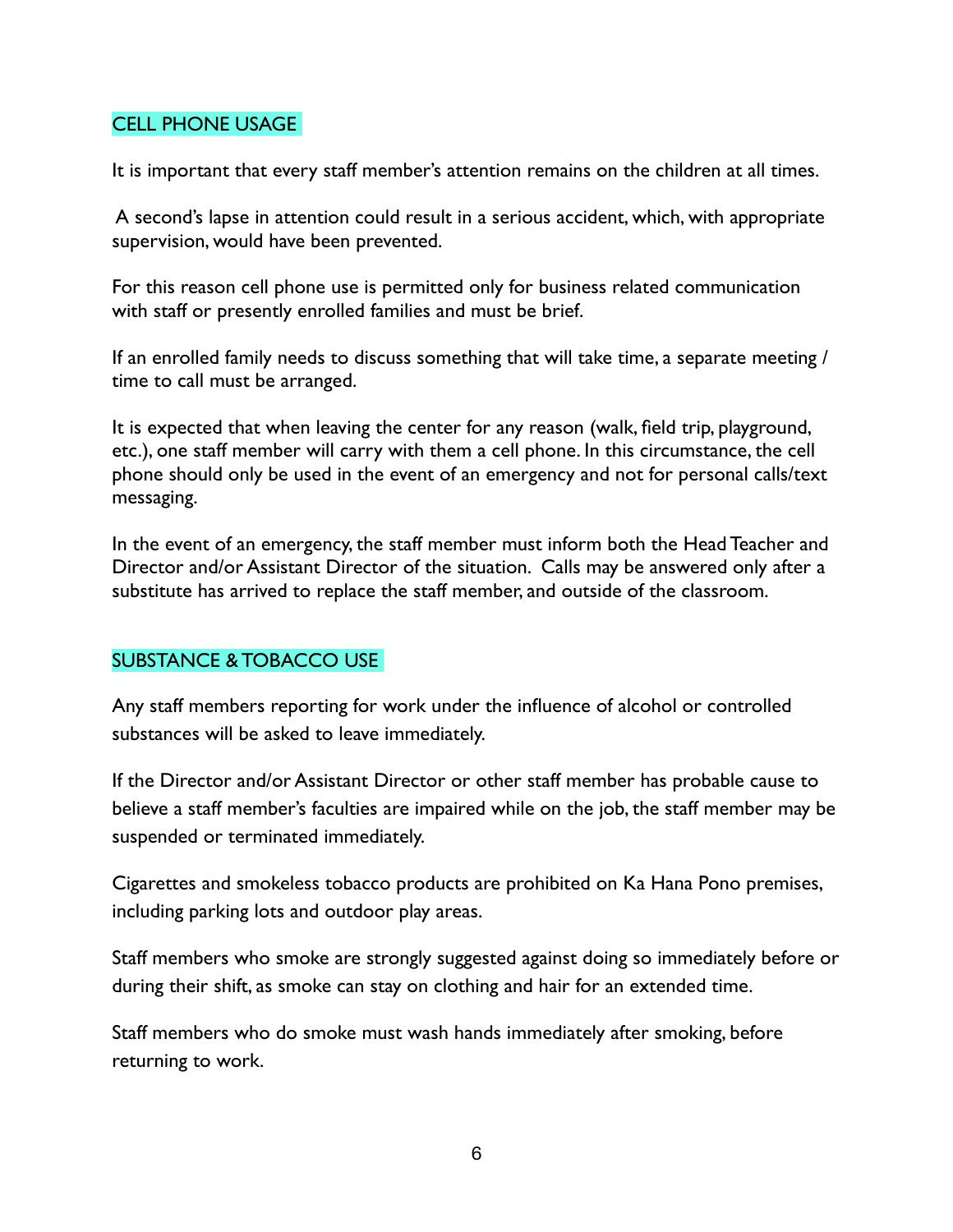#### PERSONNEL FILES

Ka Hana Pono maintains a permanent personnel file for each staff member.

These files are confidential and staff must arrange a time with the Director and/ or Assistant Director to review their file.

Staff members are prohibited from accessing the personnel file of another staff member for any reason.

Staff members should report to the Director and/or Assistant Director if there is a change in address, phone number, emergency contact, e-mail address, marital status, or number of dependents.

## PARKING

Staff members should park behind the cottages. The parking lot in the front of the cottages is reserved for parents picking up and dropping off.

#### REIMBURSEMENT

The Director must first approve all purchases made by a staff member using personal funds.

Any unapproved purchases may not be eligible for reimbursement.

Original sales receipts should be retained.

## **HARASSMENT**

Ka Hana Pono prohibits harassment of and by its staff members on the basis of gender, race, age, color, national origin, religion, marital or veteran status, sexual orientation, citizenship, disability, and other characteristics.

Harassment includes, but is not limited to, making derogatory remarks about any of these characteristics, making jokes or stereotypical comments about ethnic or other groups, and engaging in verbal, physical, and visually offensive behavior.

A staff member who feels harassed has the right to file a complaint with the Hawaii Civil Rights Commission and/or the Equal Employment Opportunity Commission.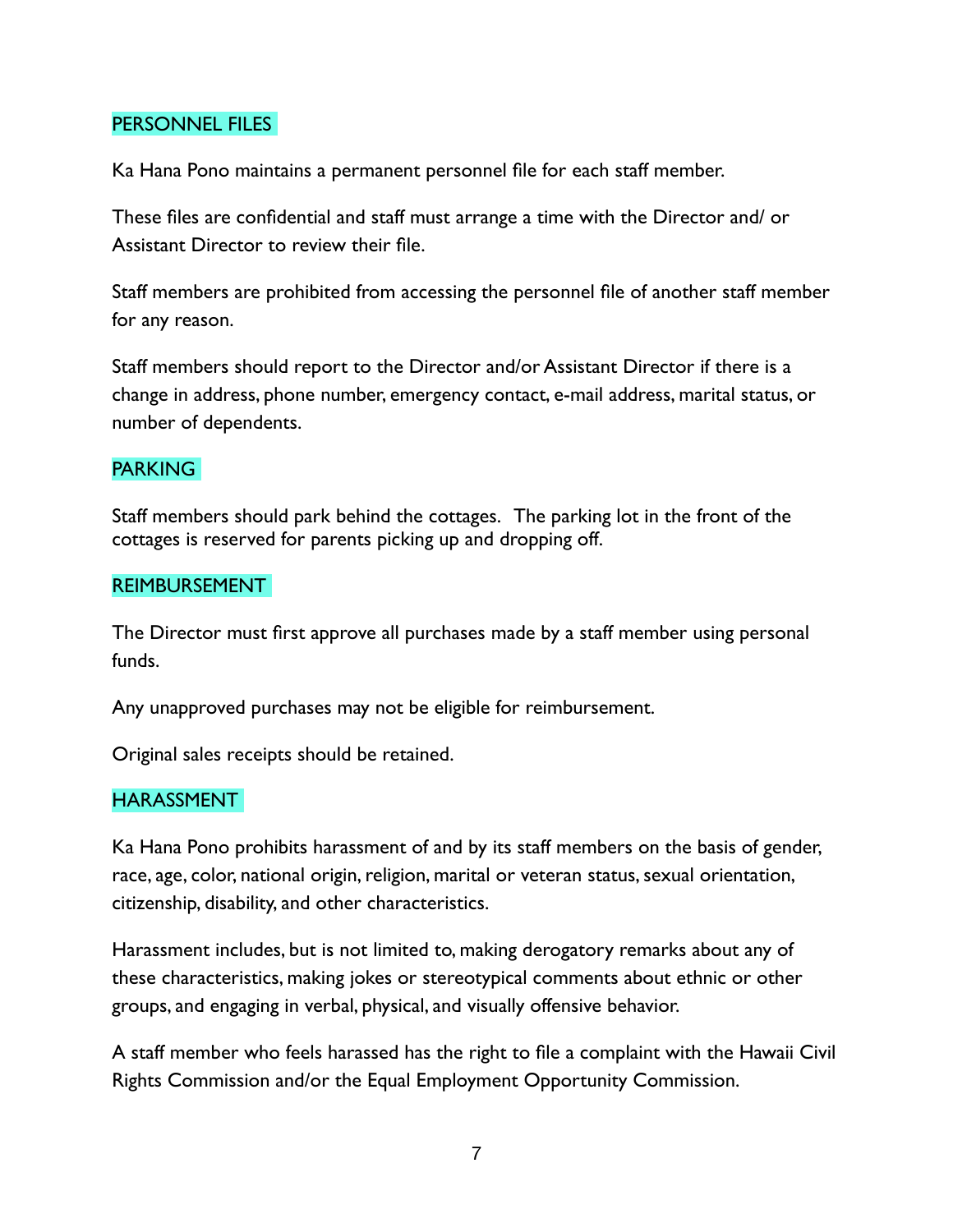#### DAILY RESPONSIBILITIES

Each classroom has a set of opening, nap time, closing and weekly cleaning tasks. Below are some general things that must be completed each day.

Staff members are expected to familiarize themselves with the classroom specific duties.

#### MORNING DUTIES

Make sure all program room doors are unlocked; mix new bleach water; put away sanitized toys; straighten toys and shelves; re-stock supplies such as soap, paper towels, toilet paper, diapers, wipes, etc.; and complete room set-up for the day's lesson plan.

#### NOON / NAP TIME DUTIES

Straightening of shelves; sanitizing toys; cleaning tables/chairs/floors; curriculum planning; wash dishes; complete daily activity sheets for children; and prepare for afternoon.

#### AFTERNOON DUTIES

Wash or spray toys that have been mouthed by children with bleach solution & air dry; take trash to dumpster, sanitize trash can, & replace trash bag; put toys and equipment away; check outdoor play area for equipment that needs to be put away; sanitize tables, chairs, & shelves; wash dishes; empty bleach solution; vacuum carpets; lock all program room doors after the last parent leaves for the day.

\*Near the end of this handbook you will find information specific to the Health and Safety Plan for the novel coronavirus (COVID-19) as well as a cleaning checklist.

## ARRIVAL OF STUDENTS IN THE MORNING

Staff members are expected to greet each child and parent by name upon their arrival to the classroom.

Arrival is the opportune time to discuss how the child's night was, what he/she ate for breakfast, special instructions for the day, etc.

Upon arrival, each child must have direct contact with a staff member. Staff should be looking for previous injuries, signs of illness, or unusual behavior.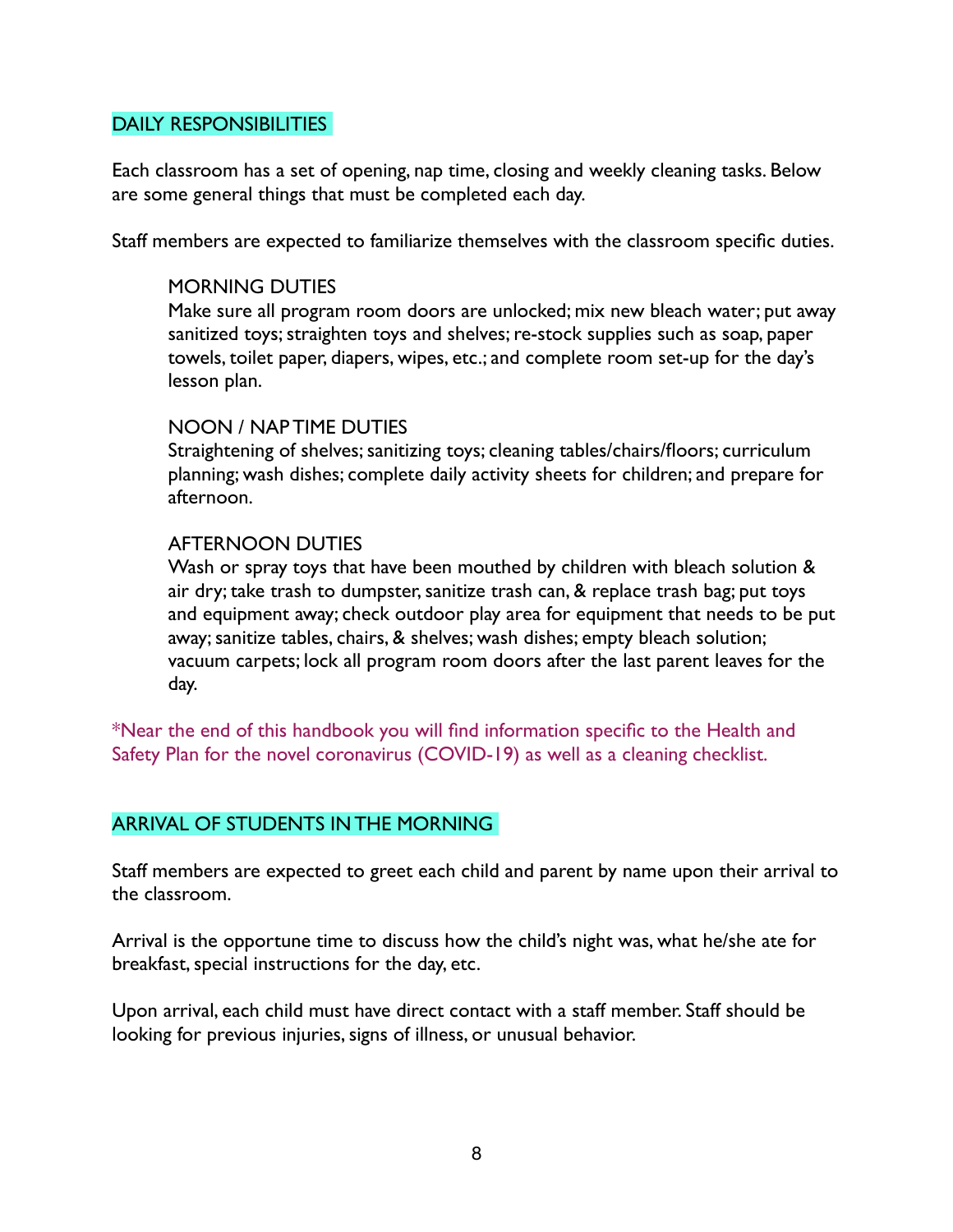## DAILY SCHEDULE AND ACTIVITIES

The Head Teachers work cooperatively to create a daily schedule and plan activities that meet each child's developmental abilities and needs.

Every staff member is responsible for the carrying out the schedule and activities.

The daily schedule and activities create a balance between active and quiet times; large and small group, and individual activities; small and large muscle activities; indoor and outdoor play times; as well as times for self-selection and teacher- directed activities.

Consistency from day-to-day is particularly important to the overall well-being of the children and classroom environment.

Children thrive on consistency!

Routines should be maintained whenever possible for arrivals and departures; meals and snacks; resting or nap times; personal care routines like diapering/toileting and hand washing; and transitions.

## DEPARTURE OF STUDENTS

During the enrollment process, each family completes an "Emergency Contact and Parental Consent" form. This form provides authorization for select individuals to pickup children from the center.

If you are not familiar with the person attempting to pick-up a child, you must request photo identification and check the "Emergency Contact" form.

At the end of the day, staff must check the attendance clipboard to verify all children have been signed out.

## LATE PICKUP

Ka Hana Pono charges late fees. If a child is picked-up after 5:00pm, please make a note on the attendance clipboard and inform the Director.

If parents do not arrive by 5:15pm to pick-up their child, attempt to contact them at all available phone numbers.

If the parents cannot be reached, attempt to contact the authorized pick-up persons.

If you are unable to reach the authorized pick-up persons, contact the Director.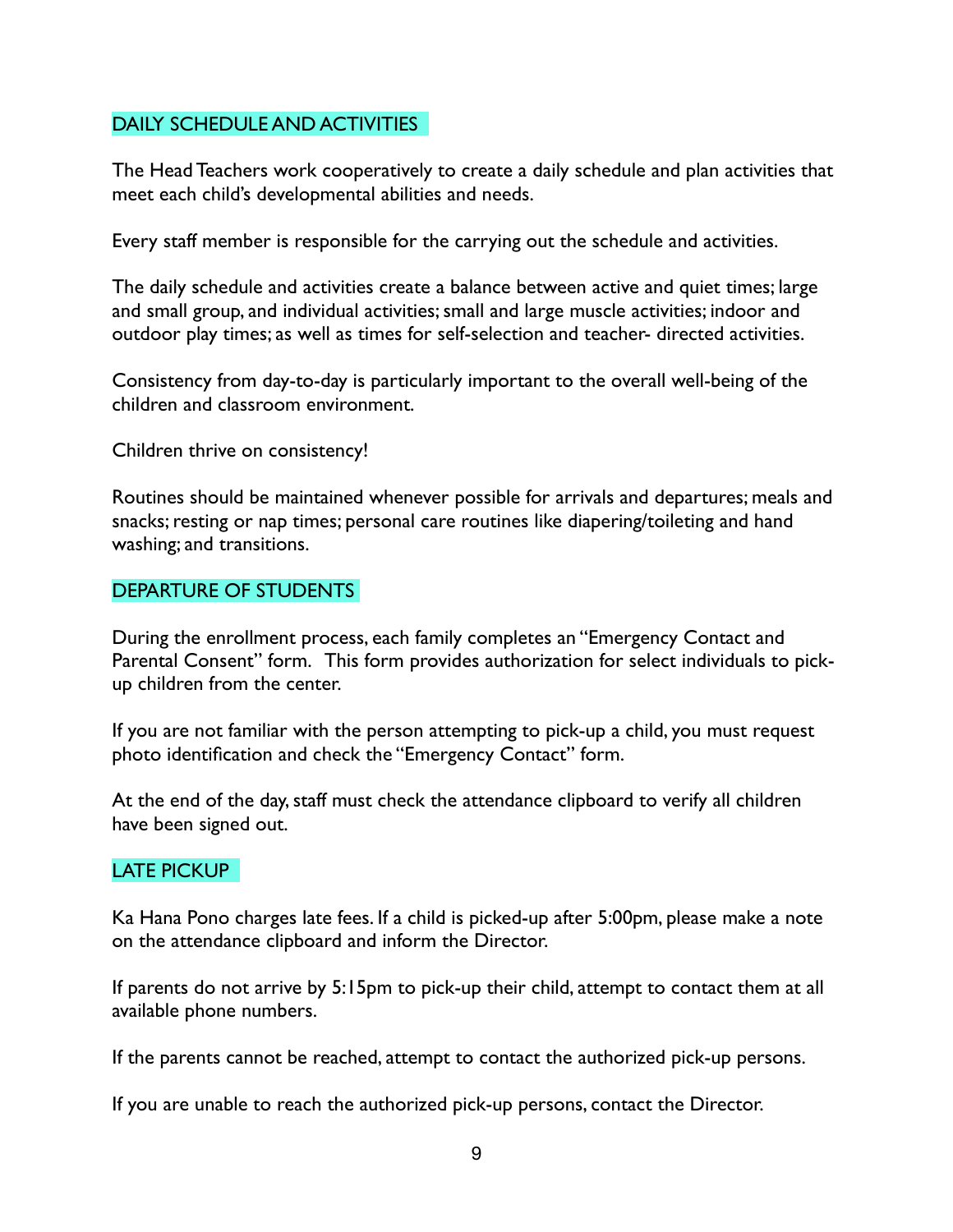## THEMES

The use of themes is a practical and logical way to begin curriculum planning. The themes should be based upon what the children know and see every day, as well as the children's interests. The themes must be age-appropriate and may span the length of one week, or one month depending on the interest level.

Teachers are encouraged to discuss with each other their themes and coordinate the sharing of materials and activities.

# MULTIMEDIA

The use of multimedia in our program is not permitted.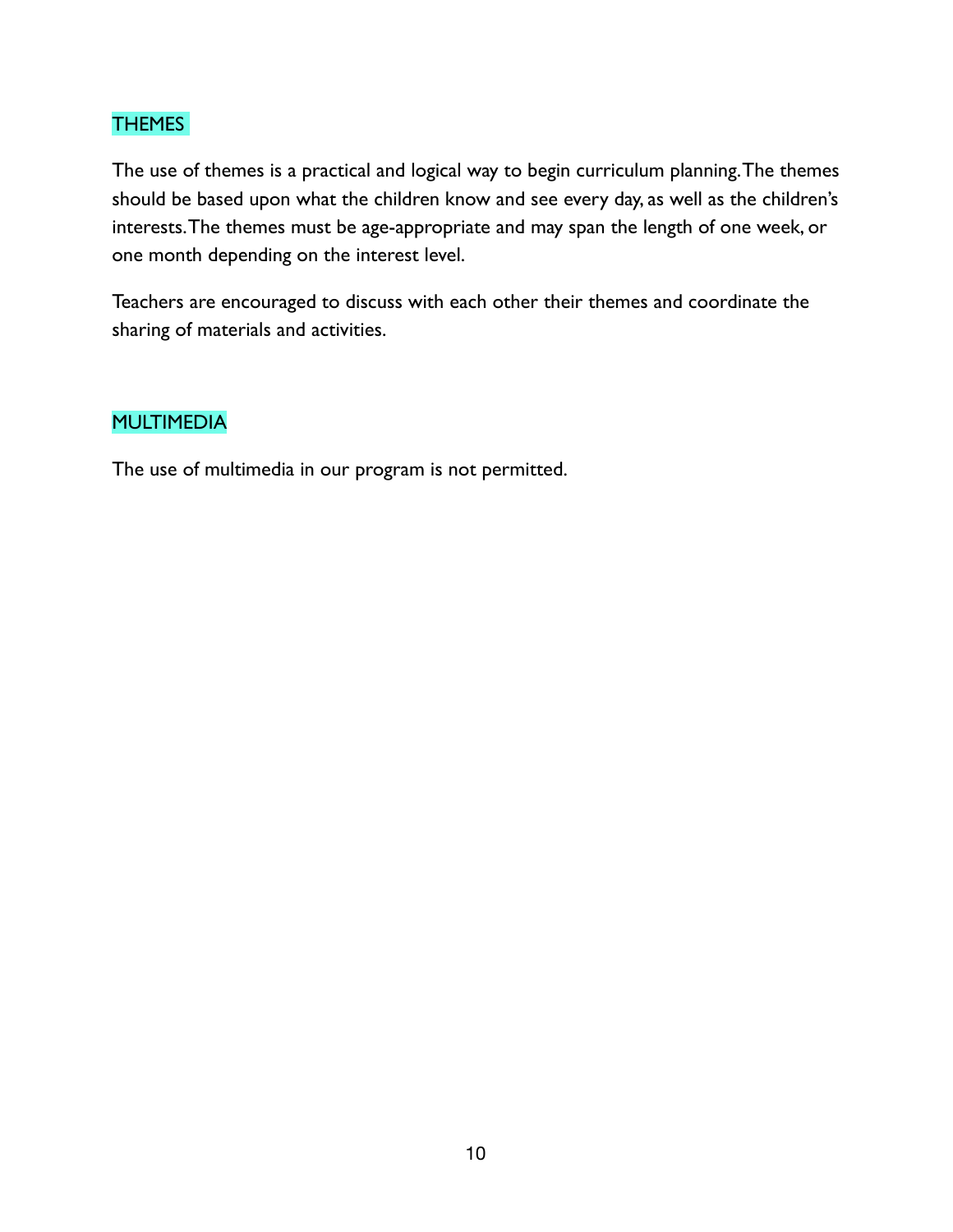# WORK SCHEDULES

Staff members are expected to communicate with each other to ensure both full-time staff members are not absent on the same day.

All scheduling requests should be submitted in writing to the Director and/or Assistant Director.

Schedules will be created based upon the needs of Ka Hana Pono and the children, as well as staff member availability.

Occasionally, staff members may be required to dedicate time outside their regular work schedule in order to satisfactorily complete and carry out Ka Hana Pono responsibilities (parent-teacher conferences, staff meetings, trainings, lesson planning, etc.). In this case, staff members will not receive additional pay for work performed outside their normal work schedule.

# ATTENDANCE / ABSENCES / SUBSTITUTES

Consistency is crucial to creating a successful program.

We make every attempt to put as few staff members as possible in each classroom. Therefore, all staff members are expected to be in regular attendance, in order to provide a consistent environment and routine.

Instances of absenteeism and/or tardiness will be documented in the staff member's personnel file. Recurring absences or tardiness are subject to the Disciplinary Procedure.

All absences must be reported to the Director and/or Assistant Director with the expectation that the staff member will arrange for their own substitute.

If the staff member needs help in securing a substitute, he/she should speak with the Director and/or Assistant Director.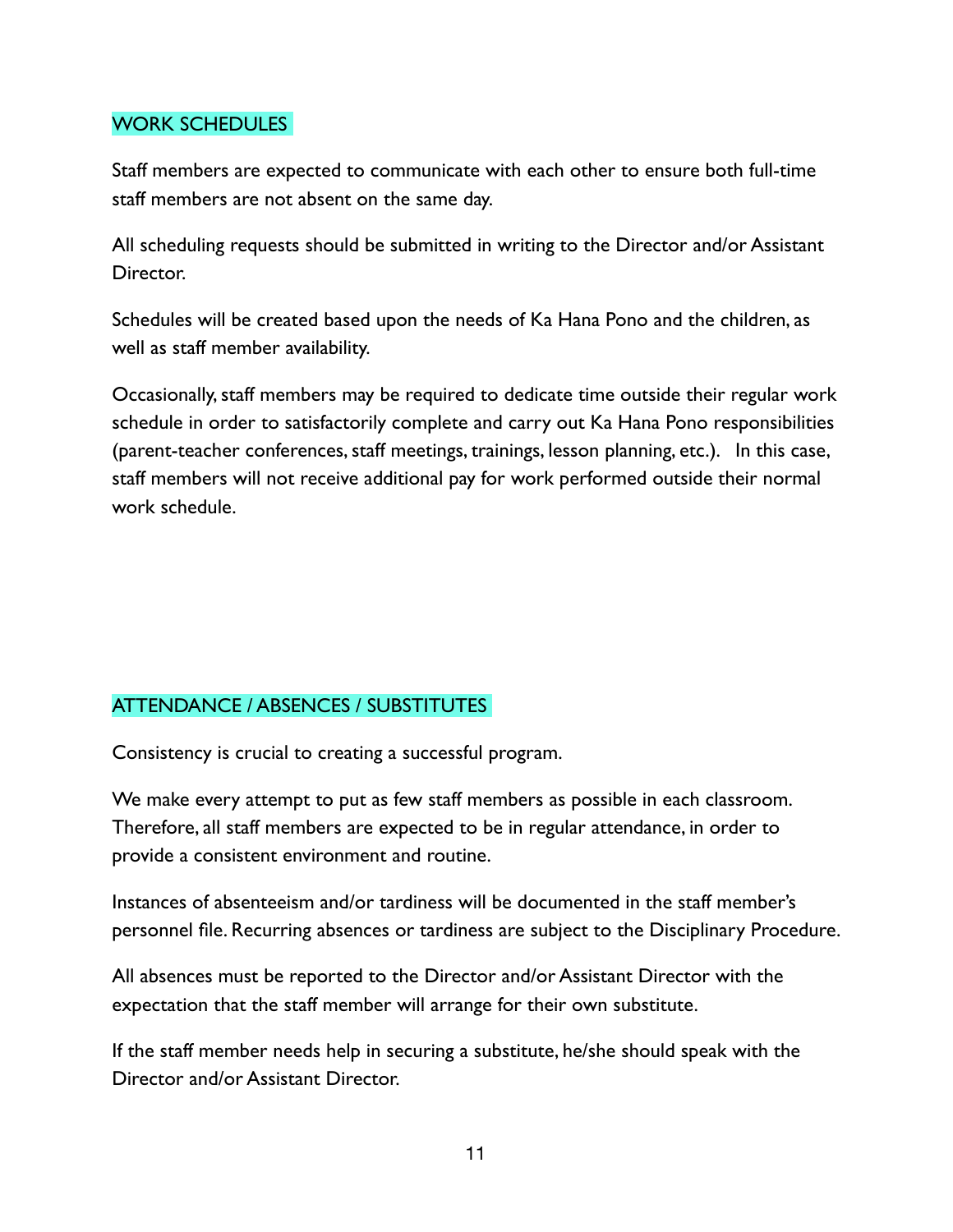If a staff member is ill and unable to work, the Director and/or Assistant Director should be notified immediately, by phone not by email.

When possible, a staff member must assist in making arrangements for a substitute. In some cases, the Director and/or Assistant Director may request a note from the staff member's physician indicating the type of illness and when said staff member may return to work.

Staff members will be supplied with an approved substitute list and phone list at the beginning of each school year. Staff members are expected to use these lists to find substitutes when unable to work for any reason (vacation, illness, appointments, etc.).

# **CONFIDENTIALITY**

It is important that all staff members be discreet in sharing information regarding the children and their parents in public areas. Names and identifying characteristics of children and families should not be shared with anyone other than staff members working in the classroom and the Director and/or Assistant Director.

Confidentiality is expected and required when grievances arise; staff members who discuss issues with individuals not directly related to the situation may be subject to the Disciplinary Procedure.

Staff should also be careful in discussing details of the center operation, particularly problem areas, with others in public. Staff members may not distribute or post children's last names, address, phone numbers, etc. with the exception of distribution to Ka Hana Pono employees. Personal information should never be used for personal purposes.

Hawaii law specifically prohibits the sharing of information about children or staff members within a child care setting without written consent from the parent, guardian, or individual. This applies to outside professionals as well. You must seek written parental consent before consulting with an outside agency about a child.

All staff members are given a copy of Ka Hana Pono's Confidentiality Policy and required to sign acknowledgment that it has been read and understood.

Link: Confidentiality Policy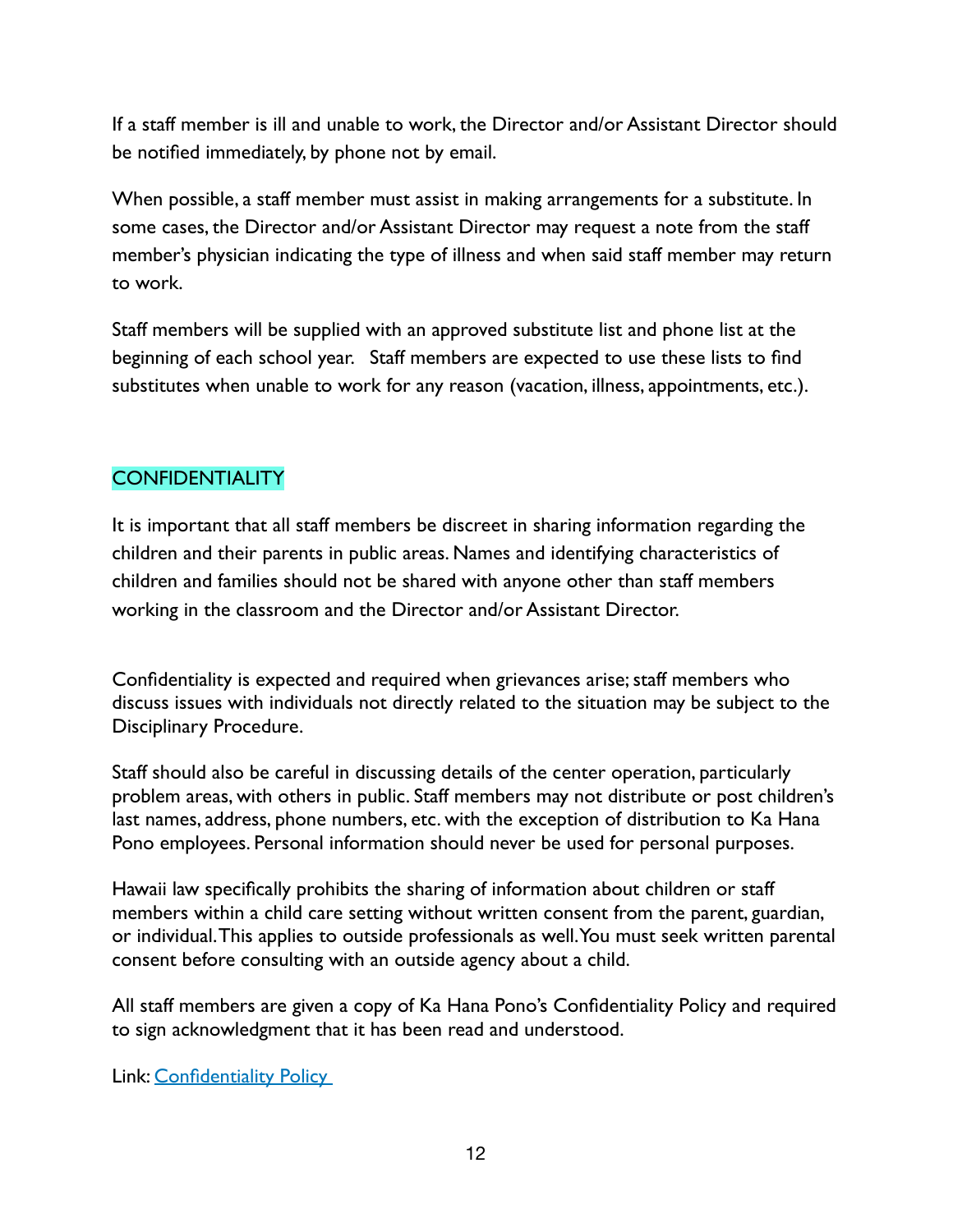#### CHILD ABUSE AND NEGLECT

All Ka Hana Pono staff members are mandatory child abuse reporters.

Staff members may directly report suspected incidents of child abuse or neglect to the Hawaii Department of Human Services Child Welfare Services Division and will complete all necessary paperwork.

The staff member should inform the Director and/or Assistant Director of the report and together decide whether or not to inform the parents of the report.

All staff members are given a copy of Ka Hana Pono's Child Protection Policy and required to sign acknowledgment that it has been read and understood.

Link: Child Protection Policy

If a Ka Hana Pono staff member is accused of abuse and/or neglect by a parent or coworker, such an accusation will be reported to the Director and a determination will be made as to whether there is reasonable cause to suspect that a child has been subjected to abuse and/or neglect.

If there is reasonable cause, a report must be made to the Department of Human Services (DHS). In addition, the accused staff member will be informed of the allegations and be given an opportunity to respond to those allegations.

Termination of employment after a child abuse allegation is at the discretion of the Director.

Ka Hana Pono will cooperate with any DHS investigation.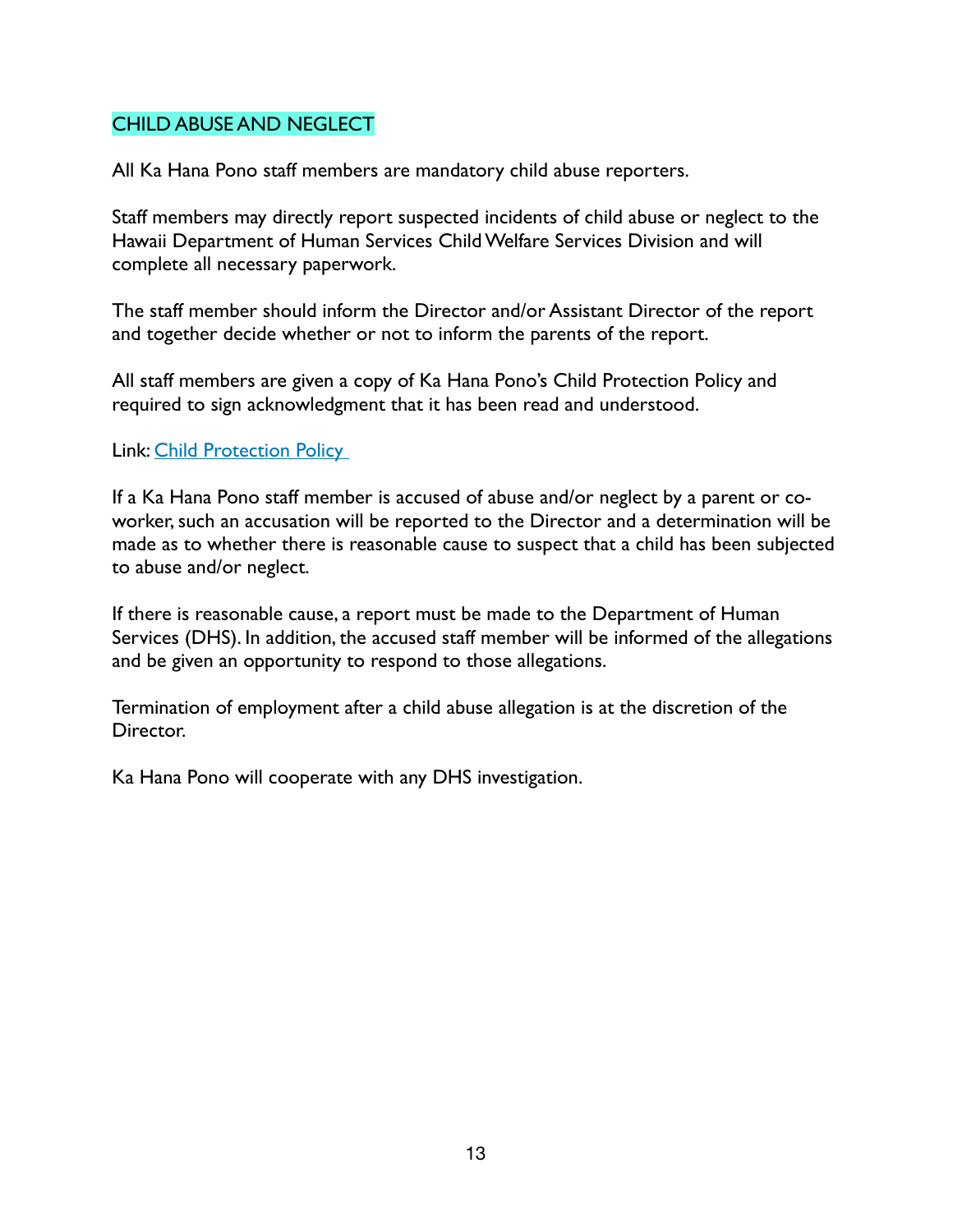# **ILLNESS**

Our first priority at Ka Hana Pono is providing a healthy, safe learning environment for all children.

\*Near the end of this handbook you will find information specific to the Health and Safety Plan for the novel coronavirus (COVID-19).

Children and any staff members will be sent home as soon as possible if any of the following is experienced:

- an illness prevents them from participating comfortably in activities;
- an illness results in a greater need for care than the staff can reasonably provide without compromising the health or safety of other children in the classroom;
- OR if a child (or staff member) is experiencing any of the following conditions:
	- Fever accompanied by behavior changes or other signs/symptoms of illness
	- Signs/symptoms of severe illness, including: lethargy, uncontrolled coughing, inexplicable irritability or persistent crying, difficulty breathing, and/or wheezing
	- Diarrhea (not associated with diet changes or medications) until diarrhea stops or the continued diarrhea is deemed not be infectious by a licensed health care professional.
	- Blood in stools not explainable by dietary change, medication, or hard stools
	- Vomiting (two more instances in past 24 hours) until vomiting resolves or until a health care provider determines the cause for vomiting is not contagious and the child is not in danger of dehydration
	- Persistent abdominal pain (continues more than 2 hours) or intermittent pain associated with fever or other signs/symptoms of illness
	- Mouth sores with drooling, unless a health care provider determines the sores are not contagious
	- Rash with fever or behavior change, until a physician determines that these symptoms do not indicate a communicable disease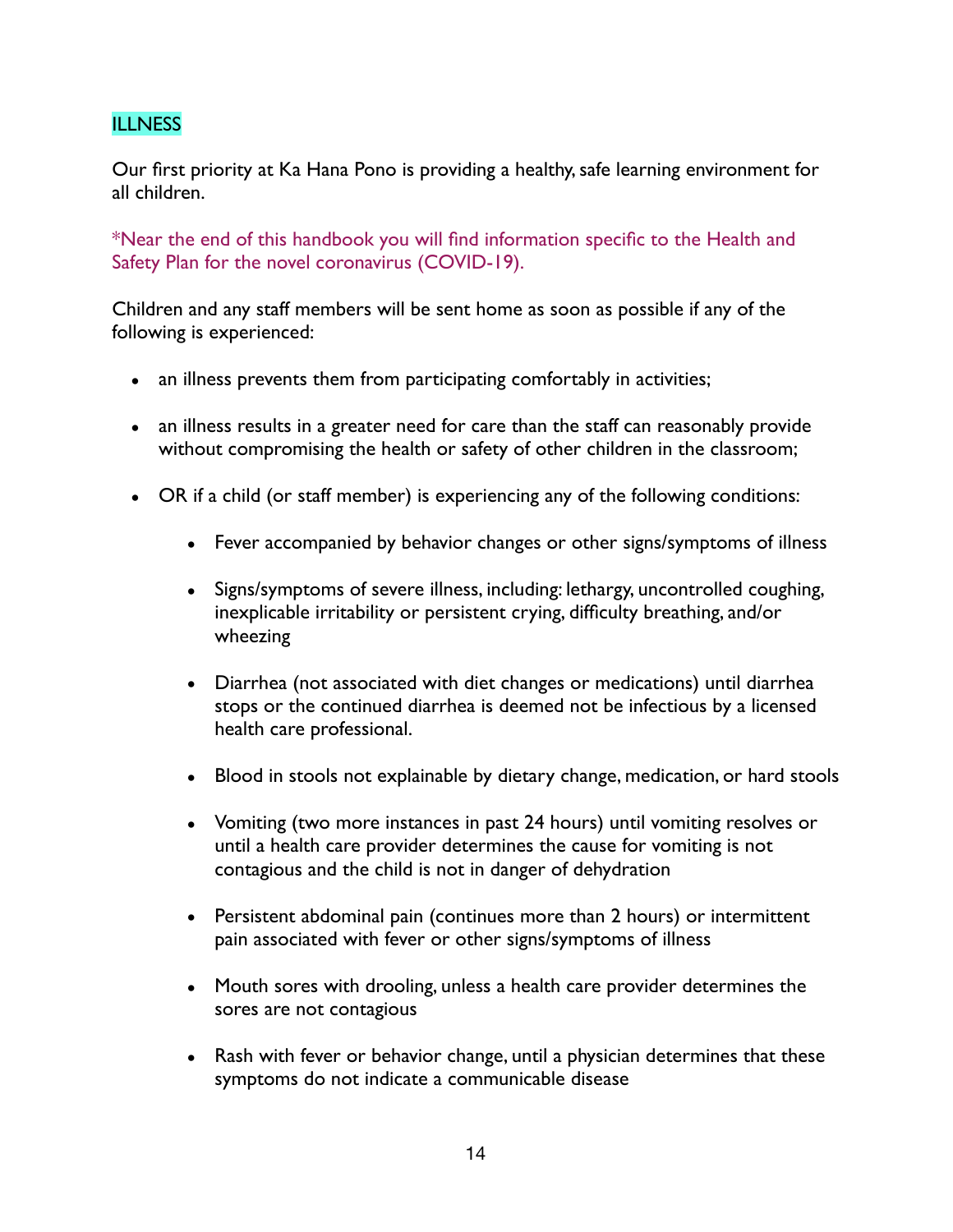#### ILLNESS continued…

\*Near the end of this handbook you will find information specific to the Health and Safety Plan for the novel coronavirus (COVID-19).

- Pink eye (conjunctivitis) until after treatment has been initiated
- Head lice, from the end of the day until after first treatment
- Scabies, until after treatment has been completed
- Tuberculosis, until a health care provider states that the child is on appropriate therapy and can attend child care
- Impetigo, until 24 hours after treatment has been initiated
- Strep throat, until 24 hours after initial antibiotic treatment and cessation of fever
- Chicken pox, until all sores have dried and crusted (usually 6 days)
- Pertussis, until 5 days of appropriate antibiotic treatment has been completed
- Mumps, until 9 days after onset of symptoms
- Hepatitis A virus, until 1 week after onset of illness
- Measles, until 4 days after onset of rash
- Rubella, until 6 days after onset of rash
- Unspecified respiratory tract illness accompanied by another illness which requires exclusion
- Herpes simplex, with uncontrollable drooling

Ka Hana Pono reserves the right to make the final determination of exclusion due to illness.

Any exceptions to our illness policy will require a written note from a licensed health care professional stating that the child is not contagious.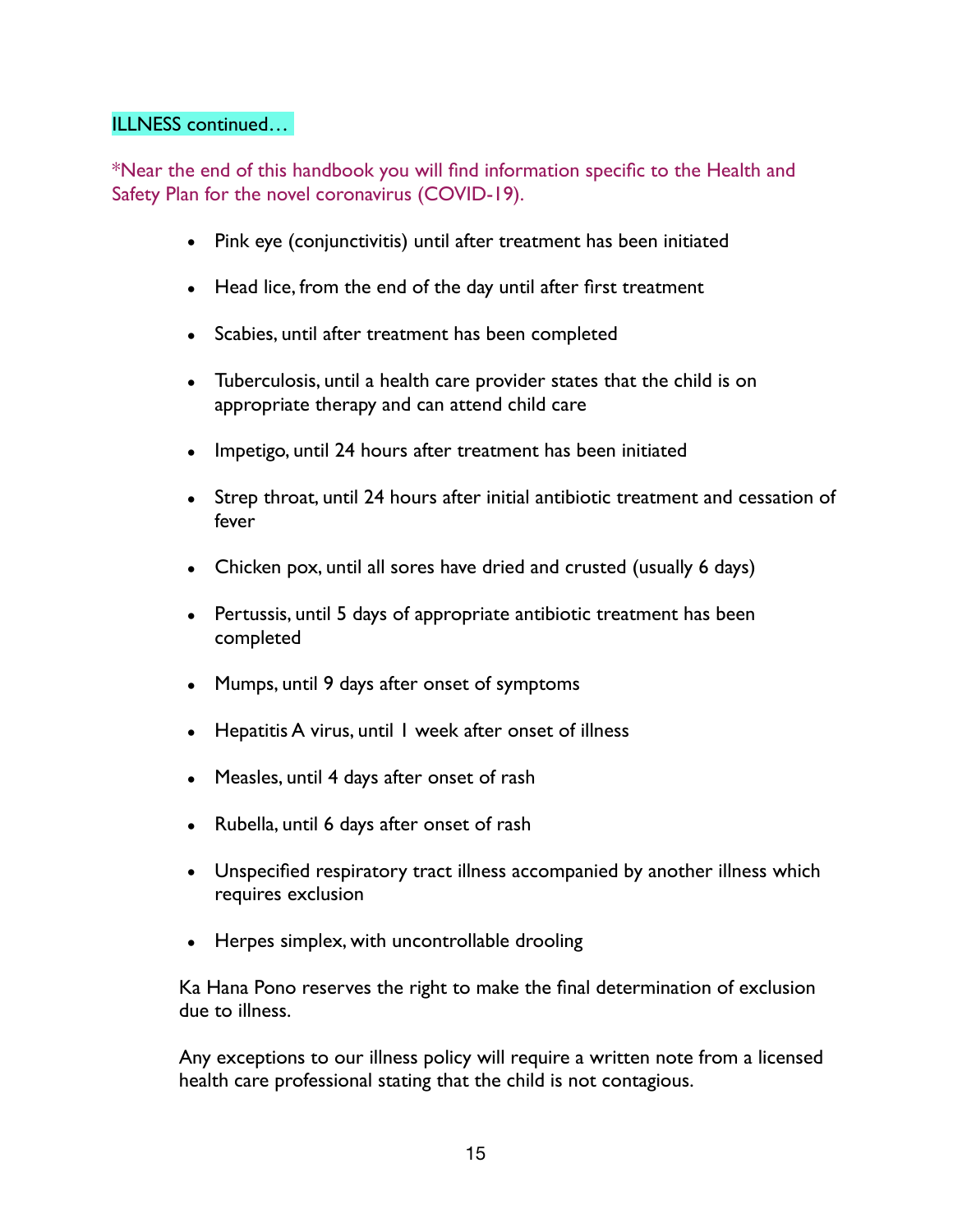## NOTICE OF EXPOSURE & REPORTING DISEASE

If a child or staff member is found to have a communicable disease all families will receive an email and text notification of the illness.

In the event a child is reported to have a communicable disease, the Director will notify the health department.

\*Near the end of this handbook you will find information specific to the Health and Safety Plan for the novel coronavirus (COVID-19).

## MEDICATION AUTHORIZATIONS

Staff members may not administer medication to any child unless a parent has completed a Medication Authorization Form.

If a child becomes ill while at Ka Hana Pono and a parent requests that medication be given, verbal authorization can only be given to the Director and/or Assistant Director.

A Medication Authorization Form will be completed by the Director and/or Assistant Director and must be signed by a parent upon pick- up.

The Medication Authorization Form must remain with the medication at all times and stored out of the reach of children.

Unused medications must be immediately returned to the family and will not be stored at Ka Hana Pono.

Medications may be administered only by Head Teachers, the Director, or Assistant Director.

When a medication is given, the teacher will document the type of medication administered, the dosage, and the time it was given as well as any unusual reactions or circumstances.

Expired Medication Authorization Forms must be turned in to the Assistant Director to be filed in the child's permanent enrollment file.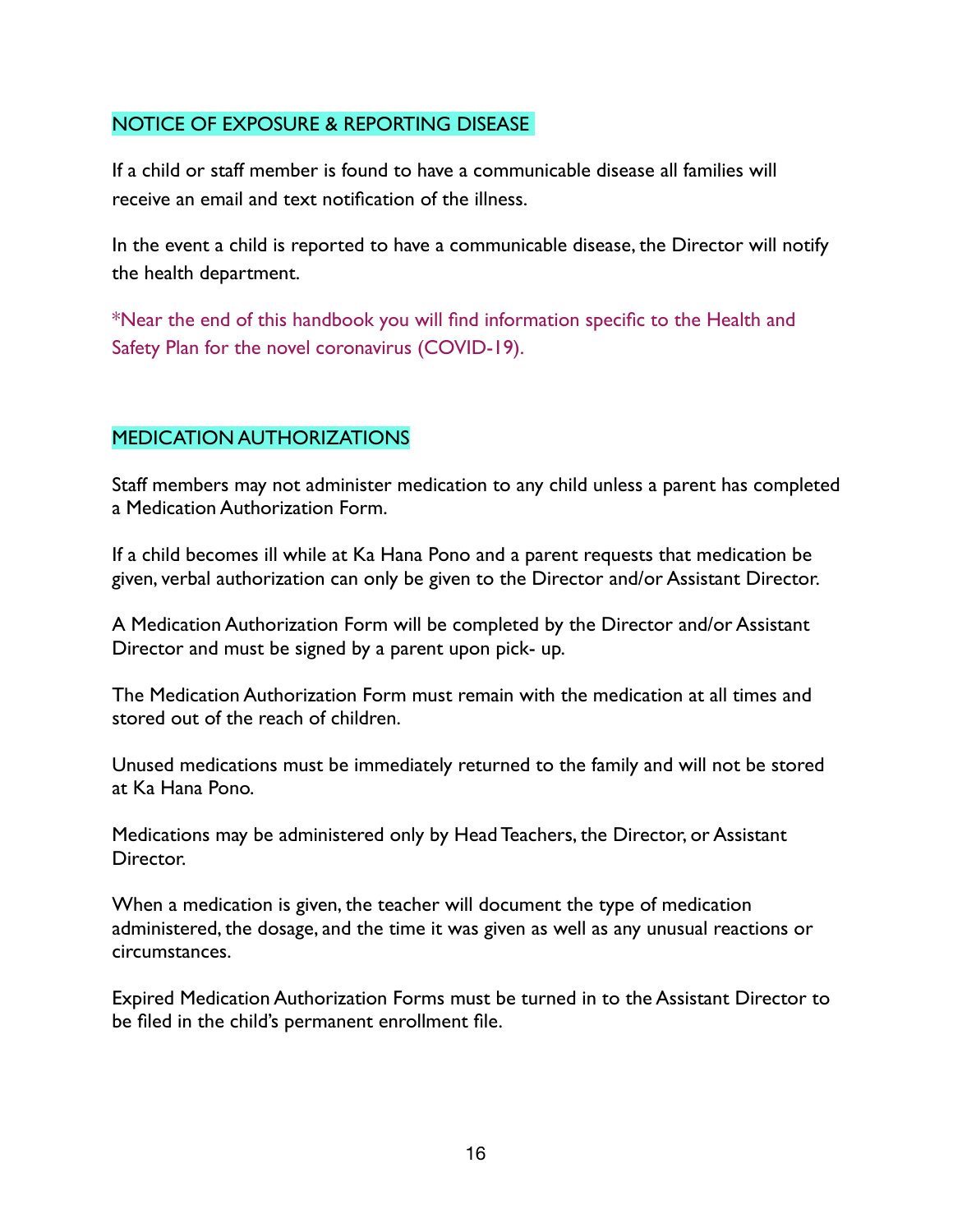# DOCUMENTATION OF INCIDENTS / ACCIDENTS / HEALTH

Staff members shall document accidents and incidents that occur at Ka Hana Pono using an Accident/Incident Report.

Link: Accident / Injury Report

Staff members shall also document each time a parent is contacted regarding an ill child or symptoms of illness.

Please document all biting incidents as accidents. If a biter breaks the skin of another child, an accident/incident report needs to be completed for the biter as well as the child who was bitten.

Use great detail when explaining events, but never include other children's names.

If the injury is serious, a parent needs to be contacted before pick-up.

The parent shall sign the report the same day as the incident and may be given a copy.

All Accident/Incident Reports must be given to the Director and/or Assistant Director to be placed in the child's permanent file.

All staff members are given a copy of the Health and Safety in the Childcare Setting: Prevention of Injuries, A Curriculum for the Training of Child Care Providers manual.

Topics Covered:

- Understanding Injuries in the Childcare Setting
- Risk of Injuries Related to Stages of Development
- Safety Policies and Behavior Management
- Regular Safety Checks of Indoor and Outdoor Environments
- Motor Vehicle, Transportation and Pedestrian Safety
- Child Abuse
- Sudden Infant Death Syndrome (SIDS)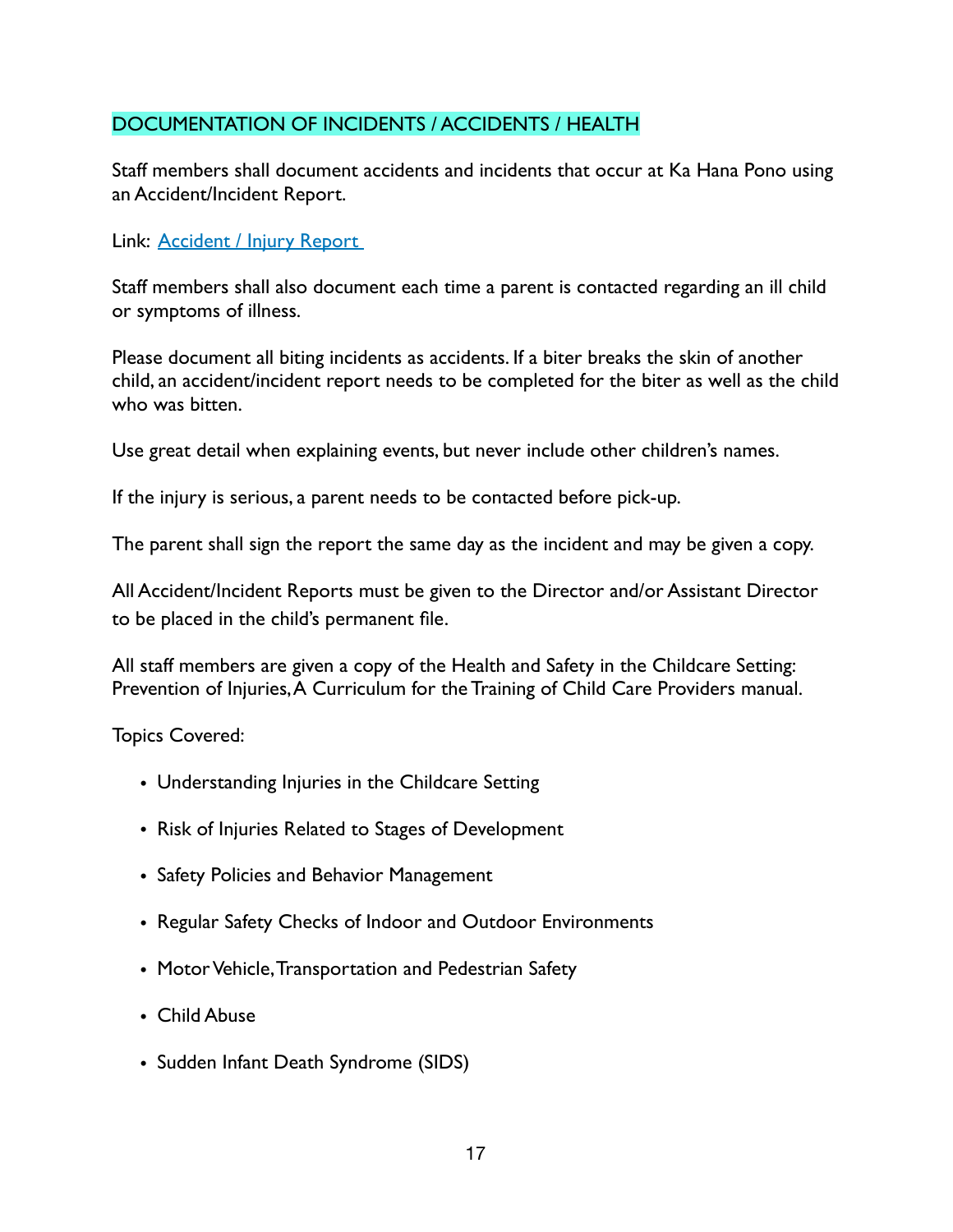- Burns and Fire
- Mechanical Airway Obstruction: Choking, Strangulation, Suffocation
- Falls
- Poisoning
- Oral / Dental Injury
- Shaken Baby Syndrome
- Drowning
- Firearm Injuries
- Emergency Procedures
- Toy Safety
- Back Injury Among Providers

# DOCUMENTATION OF ALLERGIES

A child or staff member with allergies must have an Allergy Action Plan posted in a visible location in the classroom.

If the allergy is food- related, an Allergy Action Plan must also be posted in the kitchen area.

All staff working in the classroom of child with allergies must review the Allergy Action

Plan to ensure understanding of emergency procedures should the child have an allergic reaction.

All allergic reactions must be documented with an Incident Form.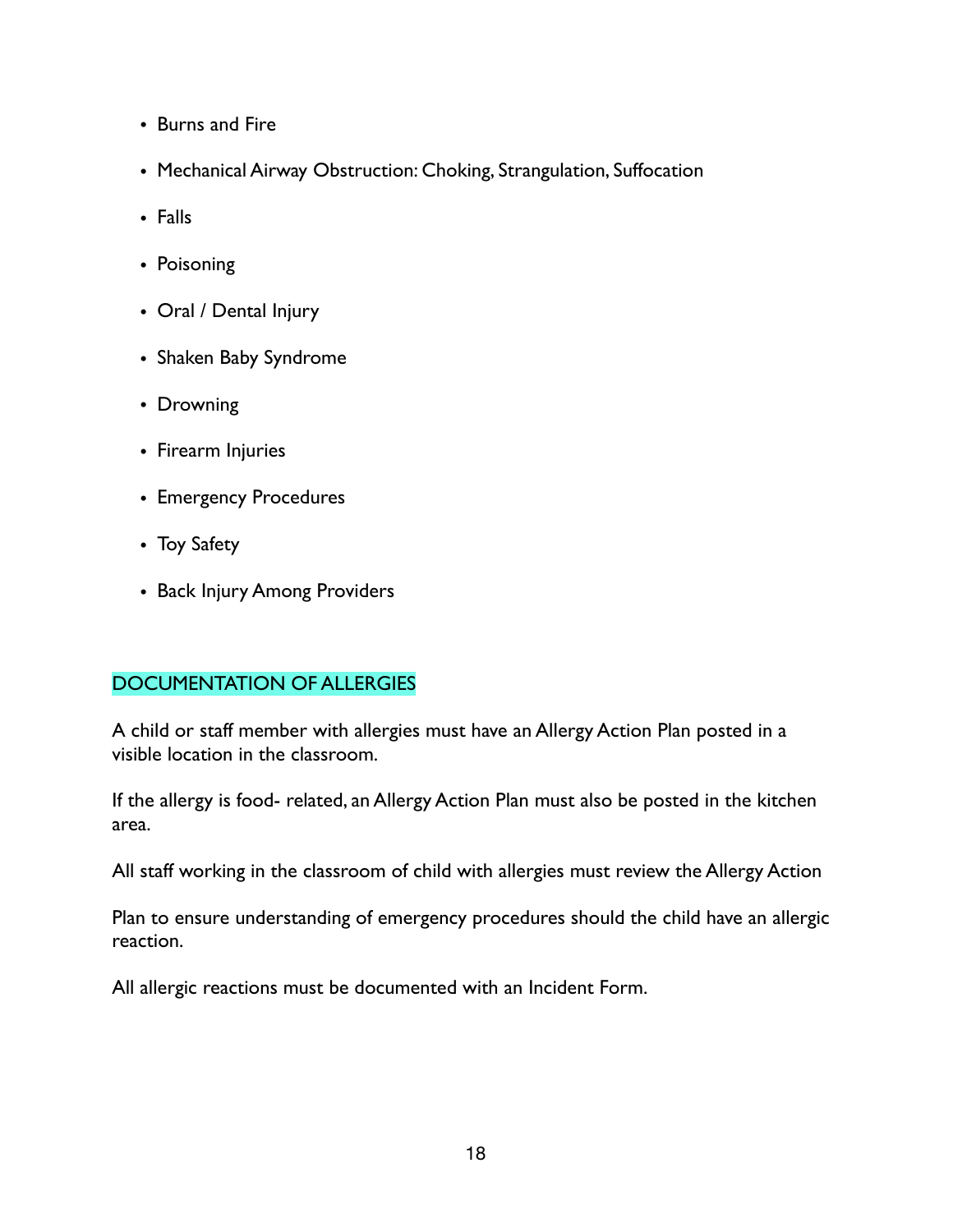# EMERGENCY CARE PLAN

An Emergency Care Plan will be on file for any child or staff member with special health care needs (seizures, etc).

A copy of the Emergency Care Plan must be kept in the classroom emergency binder. All staff working in the classroom must familiarize themselves with this plan, should an emergency arise.

If necessary, staff will receive training regarding a child's or staff member's specific health care needs.

# **VISITORS**

Staff members should notify the Director and/or Assistant Director if expecting a visitor.

All individuals who are visiting the center (i.e., someone who is not a parent or authorized pick-up person; or staff member) are required to sign in outside of the classroom.

The visitor is then required to sign out before leaving the building.

Any person in the center who is not an owner, staff member, substitute, or subcontracted staff or volunteer who has not had a record check and approval to be involved with child care shall not have unrestricted access to children for whom that person is not the parent, guardian or custodian, nor be counted in the staff to child ratio.

- Unrestricted access means that a person has contact with a child alone or is directly responsible for child care.
- Persons who do not have unrestricted access will be under the direct supervision and monitoring of a paid staff member at all times and will not be allowed to assume any child care responsibilities.
- The primary responsibility of the supervision and monitoring will be assumed by the Head Teacher unless he/she delegates it to another staff member.

Center staff will approach anyone who is on the property of the center without their knowledge to ask what their purpose is.

• If a staff member is unsure about the reason, the Director or Assistant Director to get approval for the person to be on site.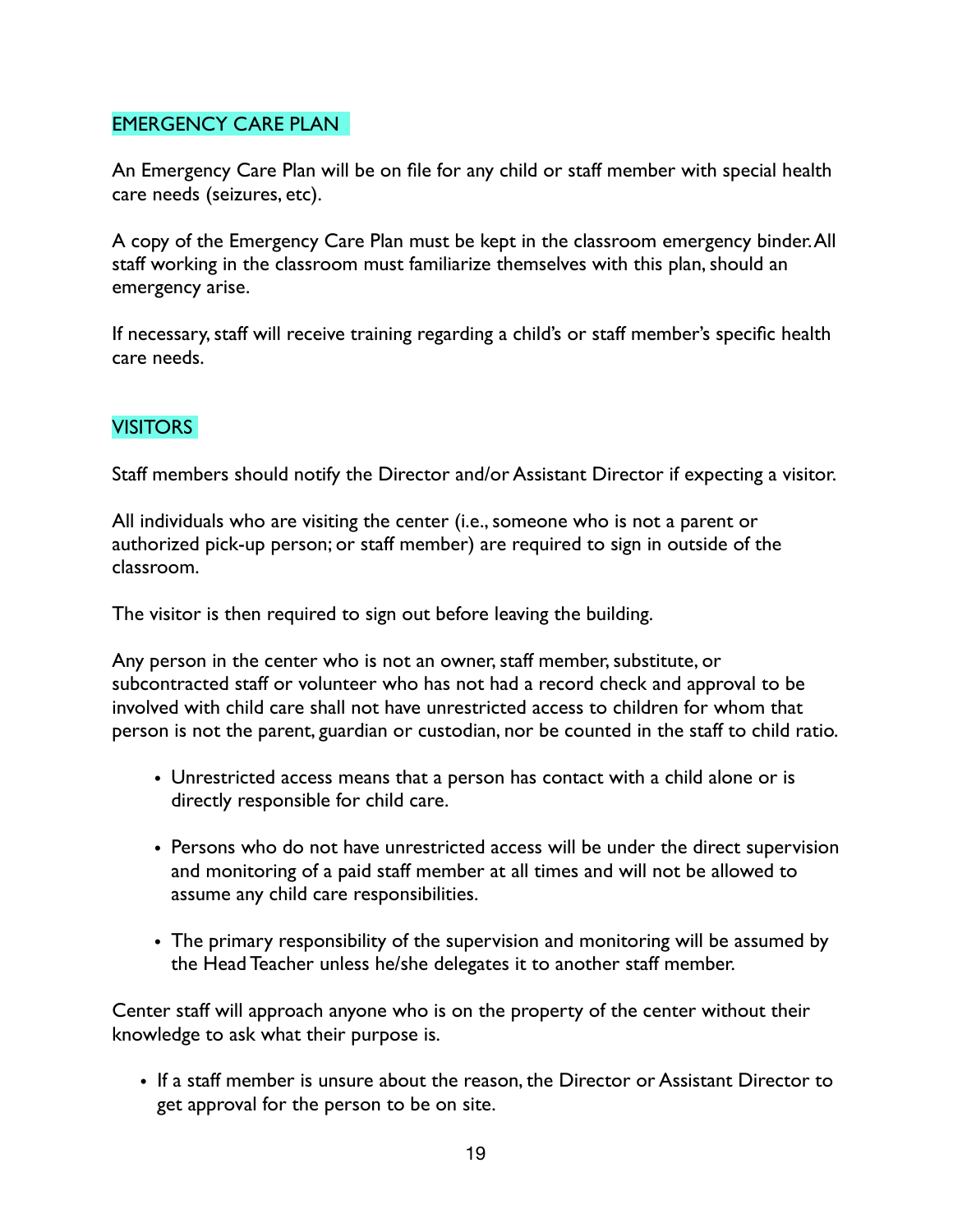• If it becomes a dangerous situation, staff will follow the "Dangerous Adult" procedure.

Non-agency persons who are on the property for other reasons such as maintenance, repairs, etc., will be monitored by a paid staff member and will not be allowed to interact with children on the premises.

\*Near the end of this handbook you will find information specific to the Health and Safety Plan for the novel coronavirus (COVID-19).

# INTRUDER OR DANGEROUS ADULT

A dangerous adult is considered someone who is displaying inappropriate or threatening behavior, carrying a weapon, or showing signs of intoxication from either drugs or alcohol. This also includes an individual that is prohibited by court order from picking up or having contact with a child.

If there is an intruder or dangerous adult in the center:

- Staff members in the immediate area will position themselves between the children and intruder/dangerous adult.
- A staff members will attempt to have the parent/intruder move to the deck and close the classroom door and calls 911.

In the event of an intoxicated parent:

- The Director and Head Teacher will talk with the intoxicated parent about alternative arrangements for pick up, while another authorized pick up person is contacted.
- If another authorized pick up person cannot be reached, the child must be released to the intoxicated parent.
- The Director and/or Head Teacher will inform the parent that the police will be notified.
- Call 911 and inform them of the situation. Provide as much information as possible, including parent's name, make/model of the car, and license plate number.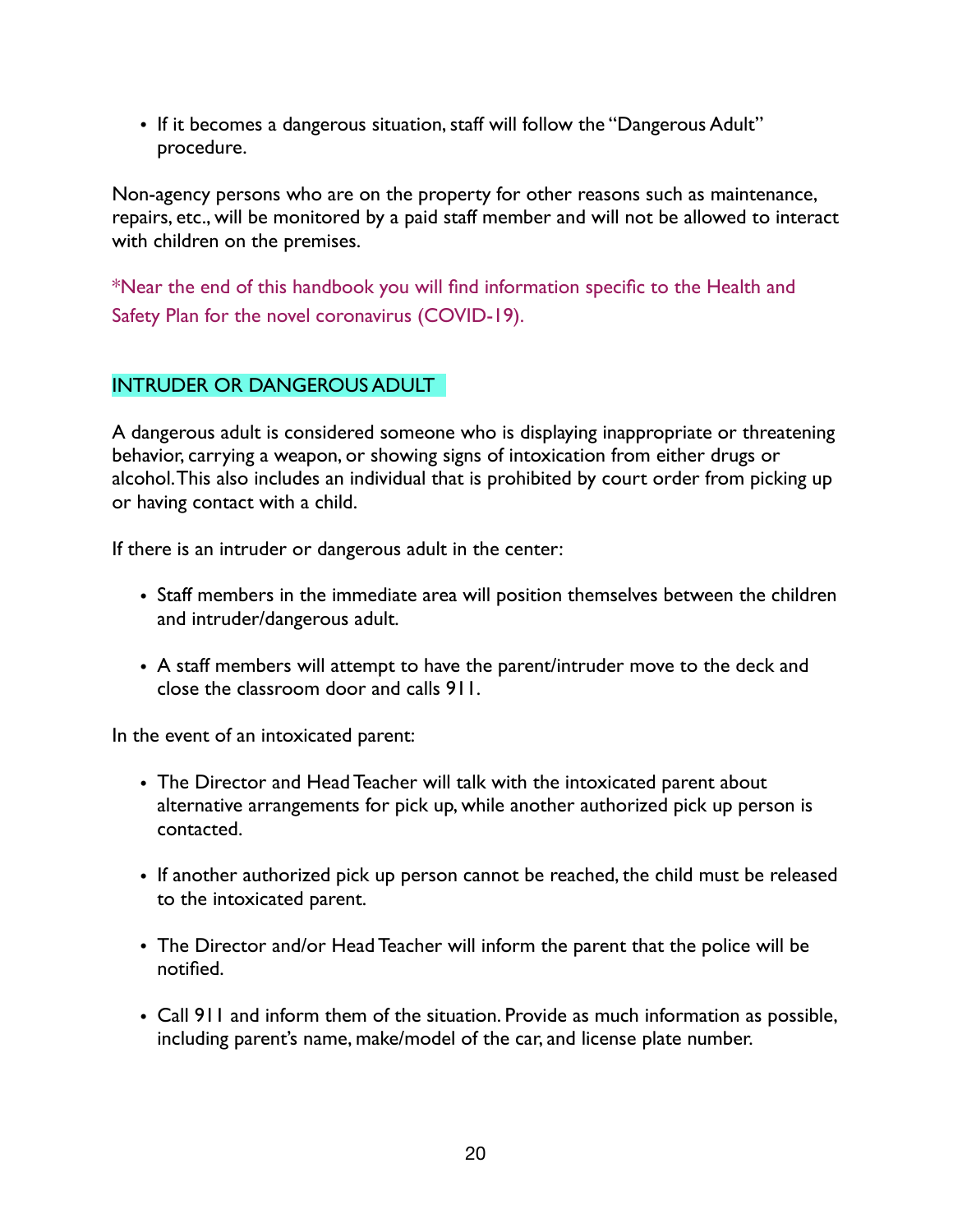# HOW TO WASH YOUR HANDS MOST EFFECTIVELY

All adults in Ka Hana Pono classrooms need to follow ALL the steps identified below to prevent the spread of disease to children and staff members.

- Use soap and warm (between 60 and 120 degrees F), running water Rub hands vigorously for at least 20 seconds (sing the "ABC's").
- Wash all surfaces, including backs of hands, wrists, under fingernails with fingers pointed to the sink drain
- Rinse hands well with the water running Dry hands with a disposable towel
- Turn off water with the paper towel

## WHEN TO WASH THE CHILDREN'S HANDS

- After using the toilet or having their diapers changed After contact with bodily fluids (vomit, blood mucus) • Before and after sensory play, including water play
- After returning indoors from the playground
- After handling pets
- If they are too young to do it themselves, you wash the children's hands.
- Older children should get into the habit of hand washing to stop disease from spreading.
- Remember: they will learn by watching you.

## WHEN TO WASH YOUR HANDS

Staff members must wash their hands at the following times:

- Upon arriving at the center
- After each diaper change
- After helping a child use the toilet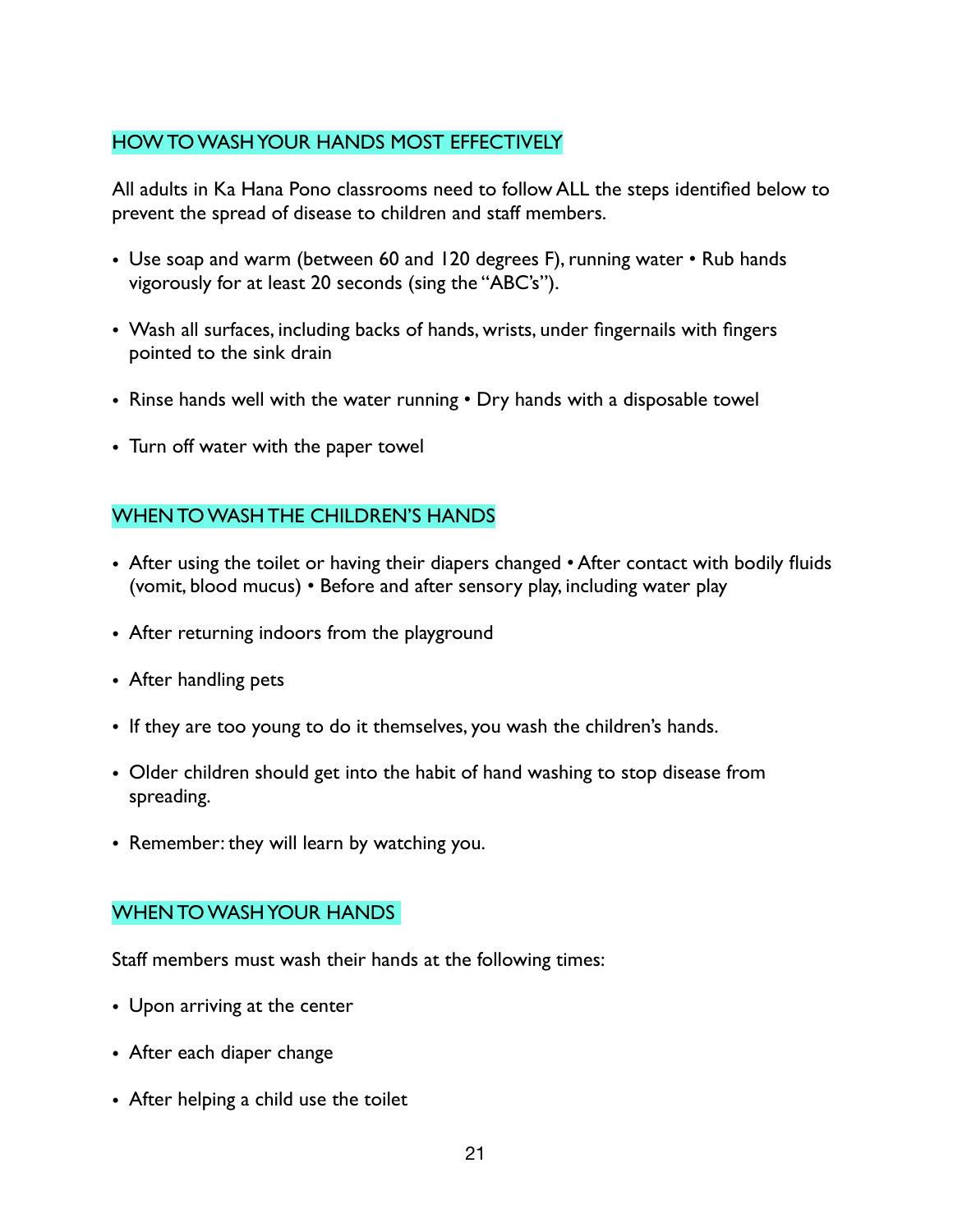- After wiping a nose, coming into contact with saliva or any other bodily fluid. Before preparing meals
- Before and after meal times
- After removing gloves
- After using the restroom
- After returning to the center from a break
- After coming indoors from the gardens or playground
- As often as possible

\*\*Frequent hand washing with soap and warm running water for at least 20 seconds is the most effective way to reduce and prevent the spread of illnesses like diarrhea, the flu, and conjunctivitis (pink eye).

## MEAL TIME ROUTINES

Staff members may store a small amount of food in the WCA Gym refrigerator.

All food should be clearly labeled with the staff member's name and date.

Food should be removed or discarded after one week or when spoiled.

Ka Hana Pono follows the Child and Adult Care Food Program (CACFP) nutrition and practice guidelines for meals and snacks.

Prior to each meal, tables must be washed with soapy water.

Each table must then be sanitized with bleach water and either air-dried or wiped clean with a dry paper towel.

All staff and children must wash hands before and after each meal, for at least 20 seconds.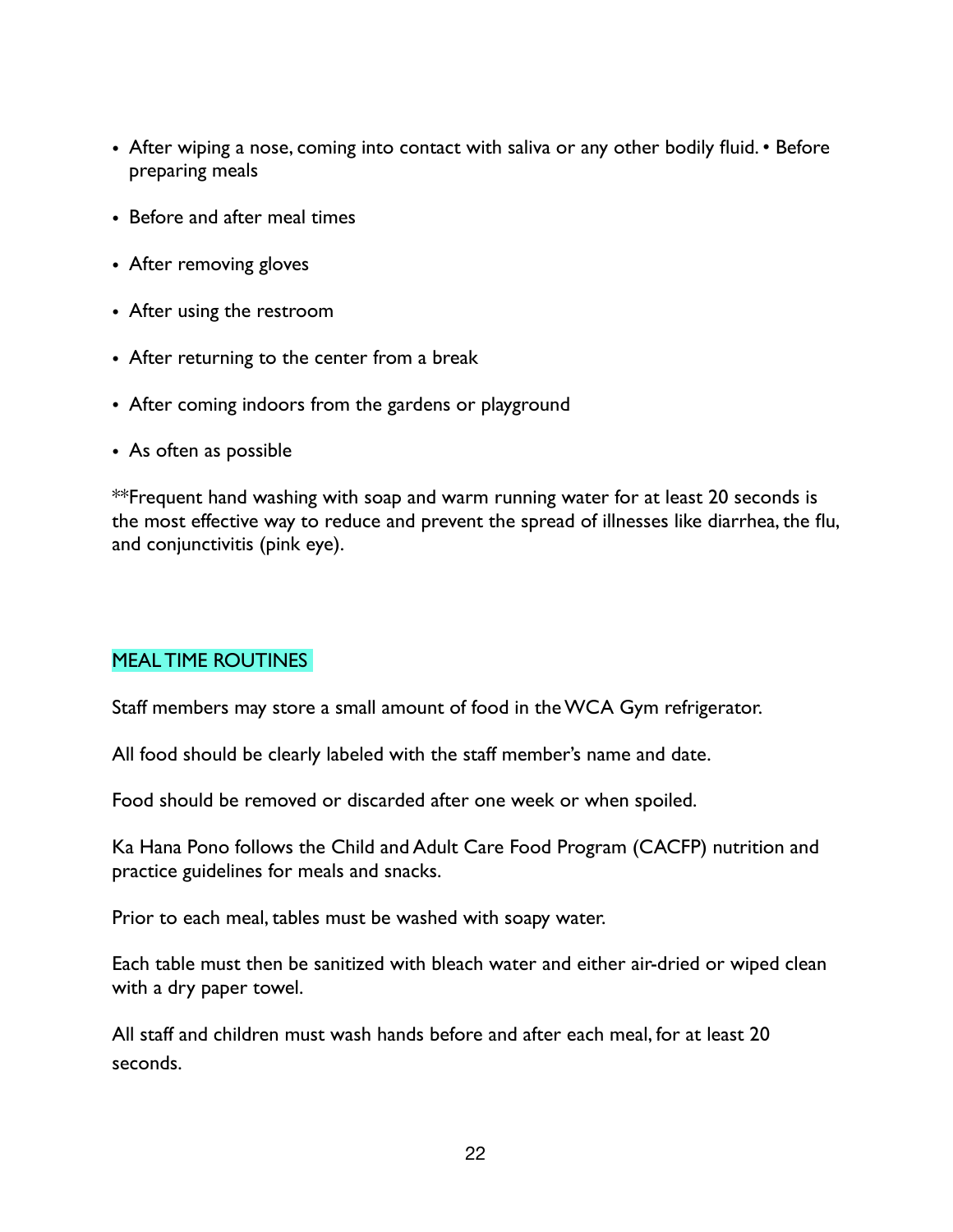Staff shall sit with children at the tables and supervise all mealtimes.

Staff should encourage conversation by asking questions or talking about the food; good table manners should be modeled.

Each staff member is expected to eat with the children in order to model good eating habits.

Following every meal, tables and chairs must be washed with soapy water and sanitized with bleach water.

# FOOD FROM HOME

Parents wishing to bring in snacks from home for the class to share must first verify with the Director whether or not there are any allergies or dietary restrictions for that class.

Children are welcome to bring in special treats to celebrate a birthday or holiday.

Due to potential various food allergies and dietary restrictions in our classrooms, we recommend supplying store-bought snacks still in the original packaging.

## CURRICULUM

Curriculum at Ka Hana Pono includes the child-initiated and teacher-directed activities and experiences offered to young children that support and enrich their development physically, emotionally, socially, and cognitively.

Ka Hana Pono uses TwoSteps in our 2-3 year old classroom and Funsteps in our 3-5 year olds classroom as guides for planning the curriculum.

Lesson plans should be changed in order to accommodate the children's changing interests.

## PHYSICAL ENVIRONMENT

The actual room arrangement of each program room is the responsibility of the program Head Teacher and Director.

Centers should include blocks, dramatic play, art, large and small motor, and books. These areas should be clearly defined, with obvious boundaries.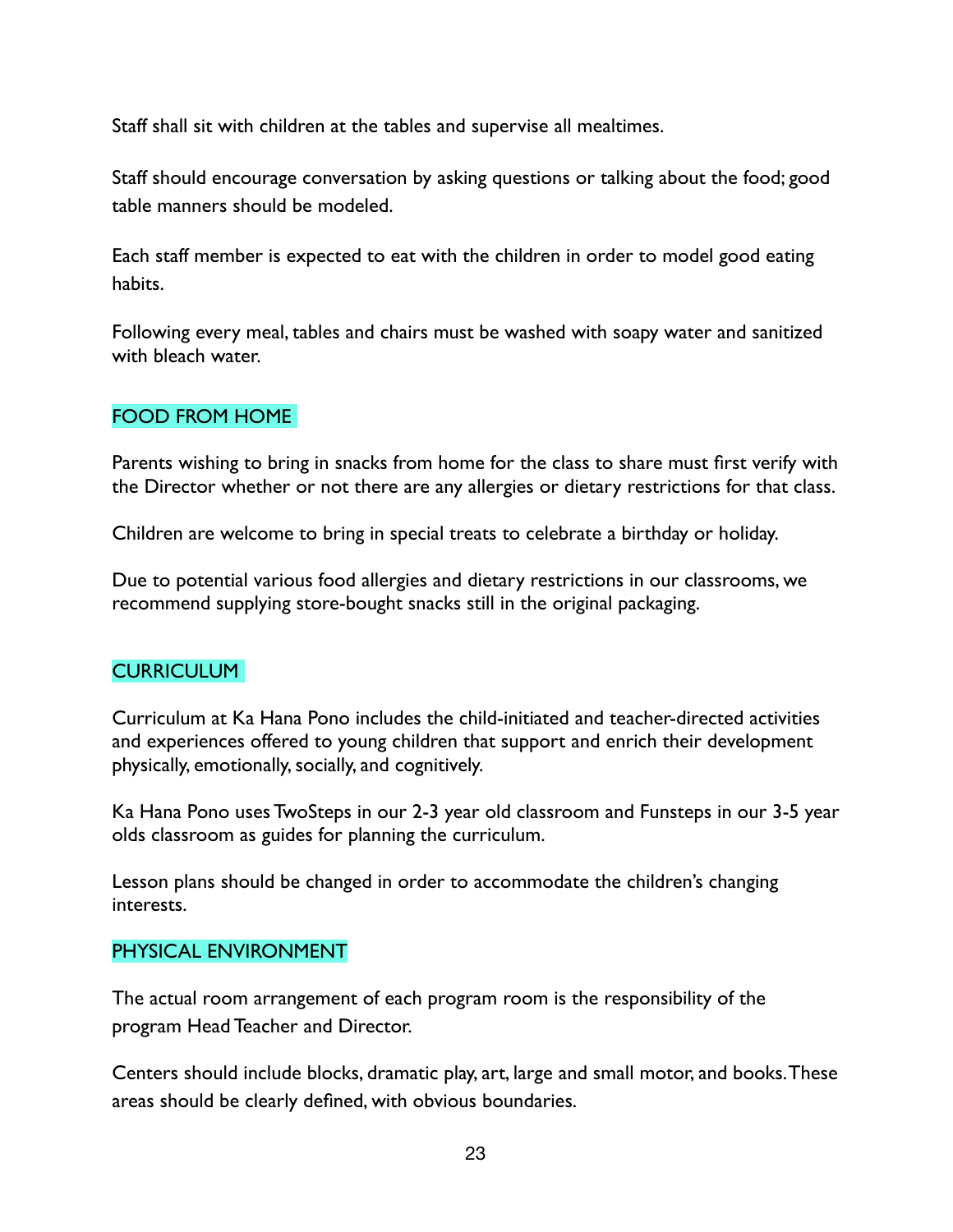Quiet areas should be set-up as far away from noisy activities (blocks, cars, etc.) as possible.

The room décor should consist mostly of child artwork and photographs of animals, people, food, and the children themselves at the child's eye level.

Room arrangement should take into consideration that staff must be able to see every child at all times.

## NAP AND REST TIME

The Hawaii Department of Human Services requires that all children be provided a regularly scheduled nap or rest time.

Children will not be forced to sleep but may be encouraged to lie quietly for a period of time. The length of time a child should have to remain resting varies by child.

There is no hard and fast rule regarding the maximum amount of time a child should have to remain resting.

Children should be provided alternative quiet activities if unable to rest.

## OUTDOOR PLAY

Outdoor play is important to a child's physical development and must be included in both the morning and afternoon schedule.

Self- selection is a daily part of the curriculum and means a child has the opportunity to choose which center or activity he/she participates in. This promotes creative expression and development of important social skills.

Outdoor play must be incorporated into the daily schedule for both the morning and afternoon, in almost all weather conditions. In the event of rain, severe wind/cold, or extreme heat, children are permitted to remain indoors.

There is less structure in an outdoor learning environment; however, it is expected that staff members actively engage in activities when prompted by the children.

Outdoor play is an opportunity for children to run, jump, climb and use their bodies in ways that would otherwise be unsafe in an indoor classroom. In addition, a large amount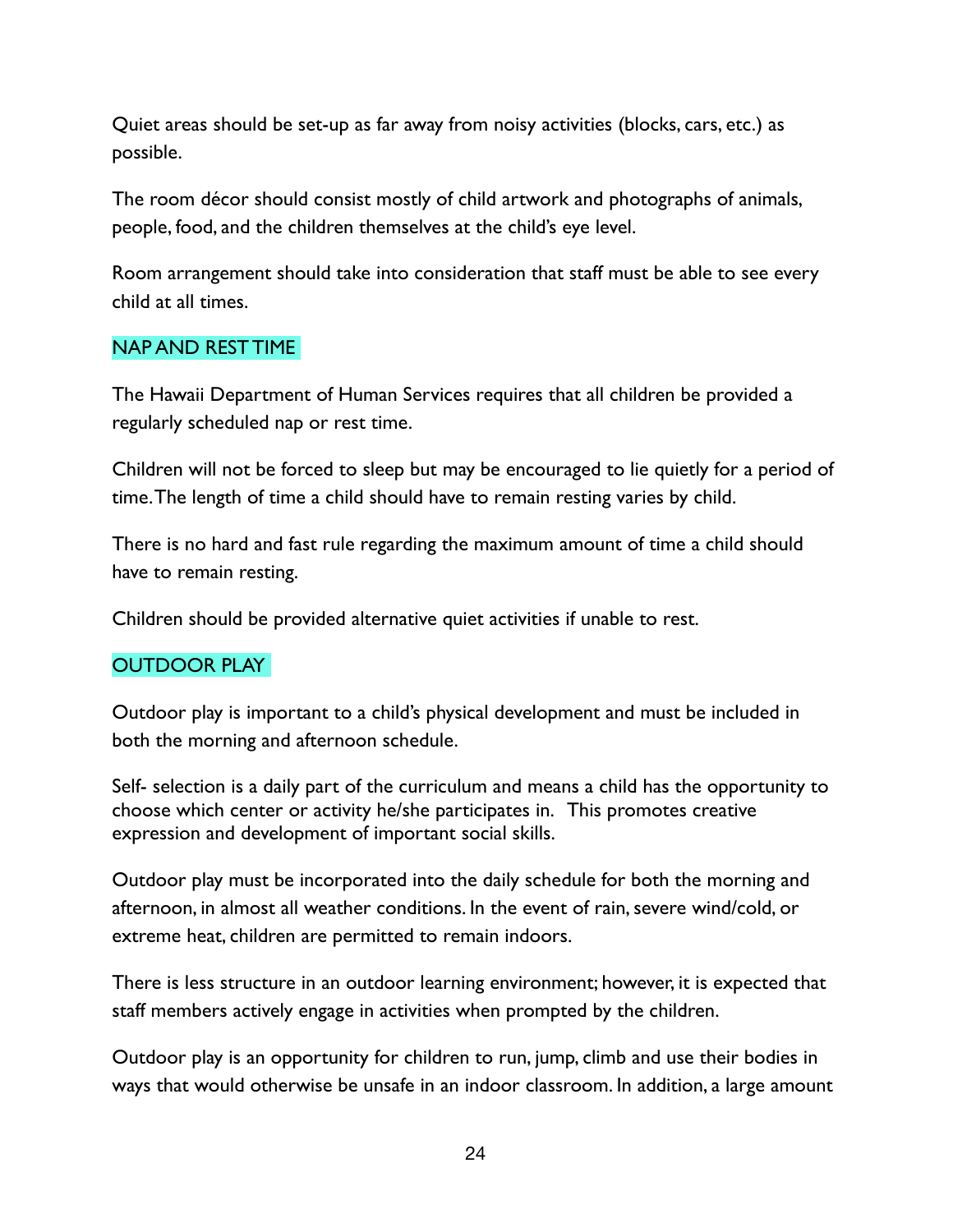of social interaction takes place when children play outdoors. Because they are engaged in fewer teacher-directed activities and more child- directed play, children are able to choose their friends and who to interact with.

The outdoor learning environment is an extension of the indoor classroom. Concepts taught indoors can be expanded upon while outdoors. For example, building with blocks on an uneven surface outside, or playing with toy cars in the grass teaches children about different textures, sounds, and smells because the environment is naturally different from the indoors. Lesson plans must include an outdoor learning component.

# FREE PLAY

"Free-play" (also called child-initiated activities, free choice, self-selection) must be incorporated into the morning and afternoon schedule.

Teachers are expected to actively participate with the children during free play activities by asking questions about what the children are doing, participating in their pretend play, reading books when prompted, encouraging children to try new activities or play with a new toy, etc.

# WEAPONS / VIOLENT PLAY / BULLYING

There is a strict policy of allowing no weapon play at Ka Hana Pono.

Children are not permitted to play with weapons of any type or size or to pretend that other items are weapons.

Redirection should be used when a child is engaging in weapon or violent play.

If a child brings a weapon to Ka Hana Pono, the weapon should be placed out of sight and sent home the same day with a note explaining the policy about weapons.

Competitive behavior is minimized in our programs. In young children, competition often increases negative behavior and decreases acceptance of others.

Bullying is not considered acceptable behavior; all efforts will be made to guide children in finding appropriate ways to interact with others.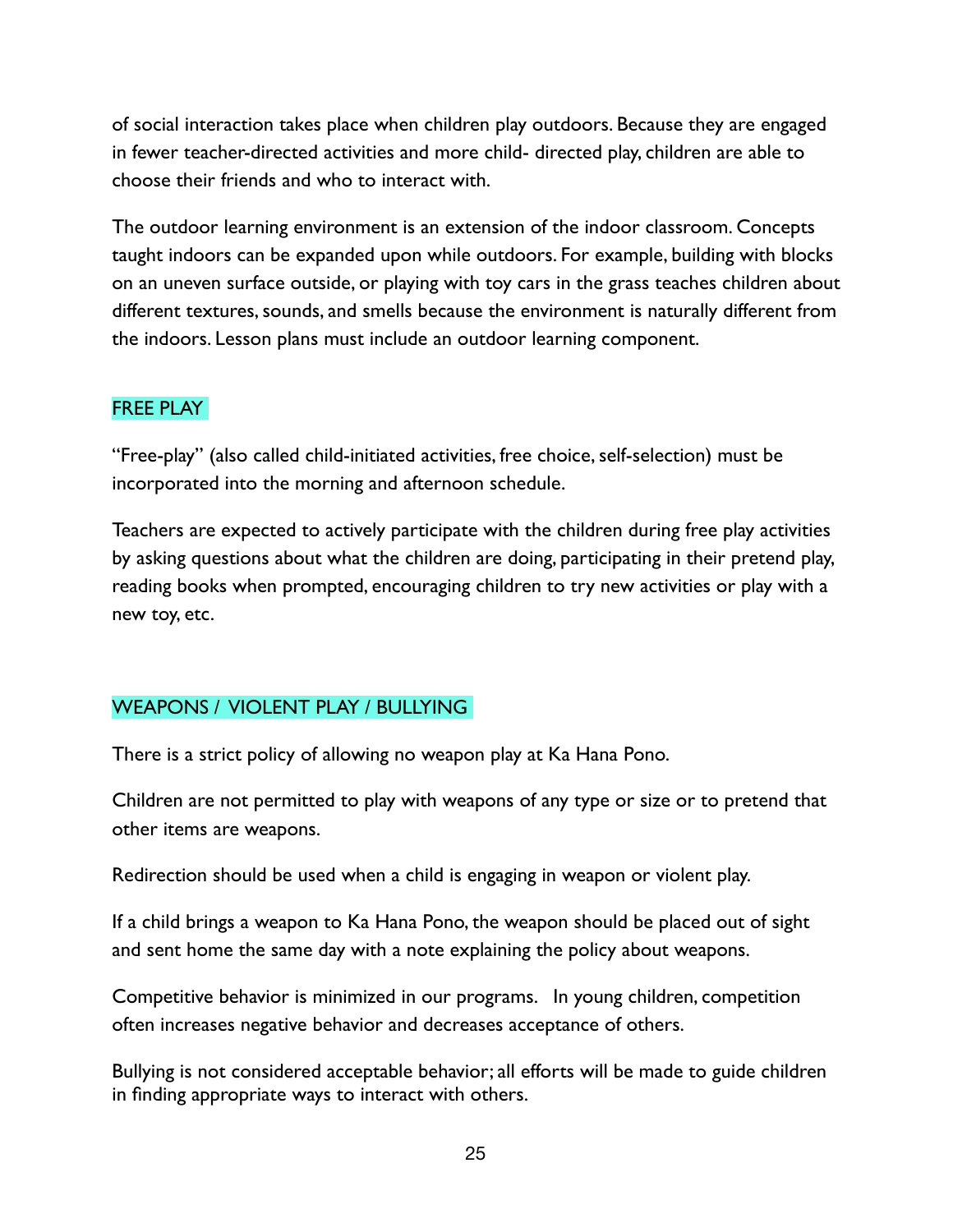## GUIDANCE STRATEGIES

Every adult who cares for children has a responsibility to guide, correct and socialize children toward appropriate behaviors.

These adult actions often are called child guidance and discipline.

Positive guidance and discipline are crucial because they promote children's self-control, teach children responsibility and help children make thoughtful choices.

The more effective caregivers are at encouraging appropriate child behavior, the less time and effort adults will spend correcting children's misbehavior.

Effective guidance and discipline focus on the development of the child.

They also preserve the child's self-esteem and dignity.

Actions that insult or belittle are likely to cause children to view their caregivers negatively, which can inhibit learning and can teach the child to be unkind to others.

However, actions that acknowledges the child's efforts and progress, no matter how slow or small, is likely to encourage healthy development.

Teaching children self-discipline is a demanding task. It requires patience, thoughtful attention, cooperation and a good understanding of the child.

Ka Hana Pono staff will use only positive guidance techniques.

When interacting with young children, staff should ask themselves the following questions:

" $Am 1$ ."

- Validating feelings?
- Asking open ended questions?
- Encouraging problem solving?
- Respecting children's choices?
- Using praise and positive reinforcement? Talking with children not at them
- Circulating throughout the classroom?
- At the child's eye level?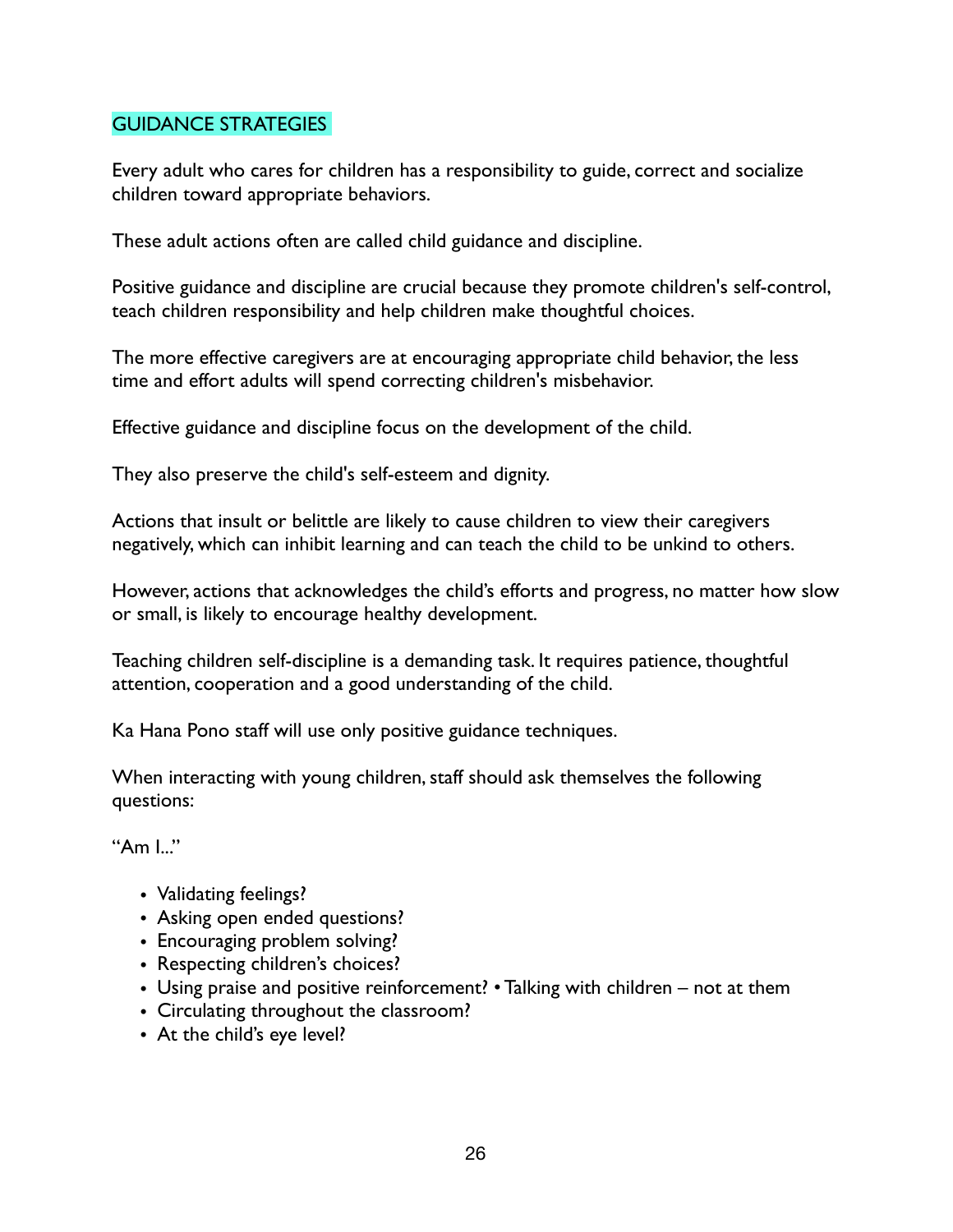# CONFLICT RESOLUTION

Preschoolers can have many conflicts because they still are learning how to socialize and still are very self-centered.

By teaching young children conflict resolution, they learn the skills they need to peacefully resolve their conflicts without the help of an adult.

Of course, the adult is a key player while teaching and modeling how conflict resolution works, but eventually the adult will be needed less and less.

Patience is required while children learn this process; it will take several attempts before they begin using the process on their own.

# HOW TO OFFER CONFLICT RESOLUTION TO A CHILD?

Neutralize the situation and make sure the environment is safe.

This is done by putting yourself between the children if they need to be separated, or holding onto an object that the children are arguing over.

The most important part of this step is making sure that the situation is not dangerous for any child.

Tell the children that you are going to help them solve their problem and ask each child involved what the problem is.

Repeat the child's words to the other child involved. For example, if John tells you that Tom took the fire truck away from him, you would say "John says that he was playing with this fire truck and you took it away from him." Allow the second child to respond and repeat the child's words to the first child.

Ask the children what they think they can do to resolve their problem. Each time a child gives a suggestion, repeat her words to the other child and see if they can agree on a solution. Keep taking suggestions until both children agree on the solution.

Give your own suggestion as to how the conflict can be resolved. Do this step only if the children are having a hard time resolving their conflict. If the students do not like your suggestion, give them another one.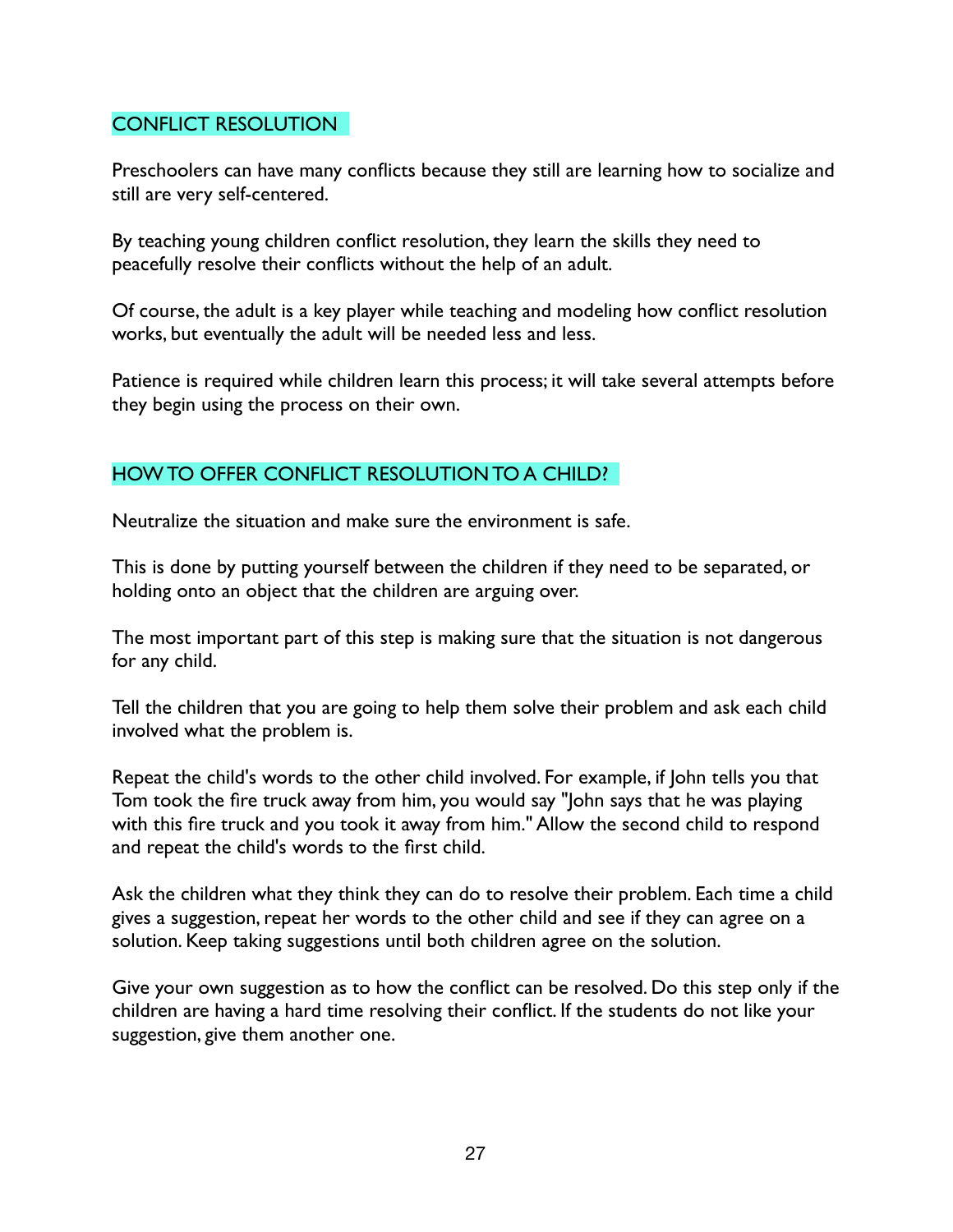#### REASONS FOR MISBEHAVIOR

If caregivers understand why children misbehave, they can be more successful at reducing behavior problems. Listed here are some of the possible reasons why children misbehave.

Children want to test whether caregivers will enforce rules.

They experience different sets of expectations between school and home.

A child does not understand the rules, or are held to expectations that are beyond their developmental levels.

They want to assert themselves and their independence.

They feel ill, bored, hungry or sleepy.

They lack accurate information and prior experience.

They have been previously "rewarded" for their misbehavior with adult attention.

## PREVENTING MISBEHAVIOR

Child misbehavior is impossible to prevent completely.

Children, usually curious and endlessly creative, are likely to do things parents and other caregivers have not expected.

However, there are many positive steps caregivers can take to help prevent misbehavior.

- Set clear, consistent rules. (e.g., walking feet; gentle touches)
- Make certain the environment is safe and worry-free.
- Show interest in the child's activities. (e.g., participating in activities with the children so they stay interested for longer periods)
- Encourage self-control and independence by providing meaningful choices. (e.g., "You may pick up the blocks or art center.")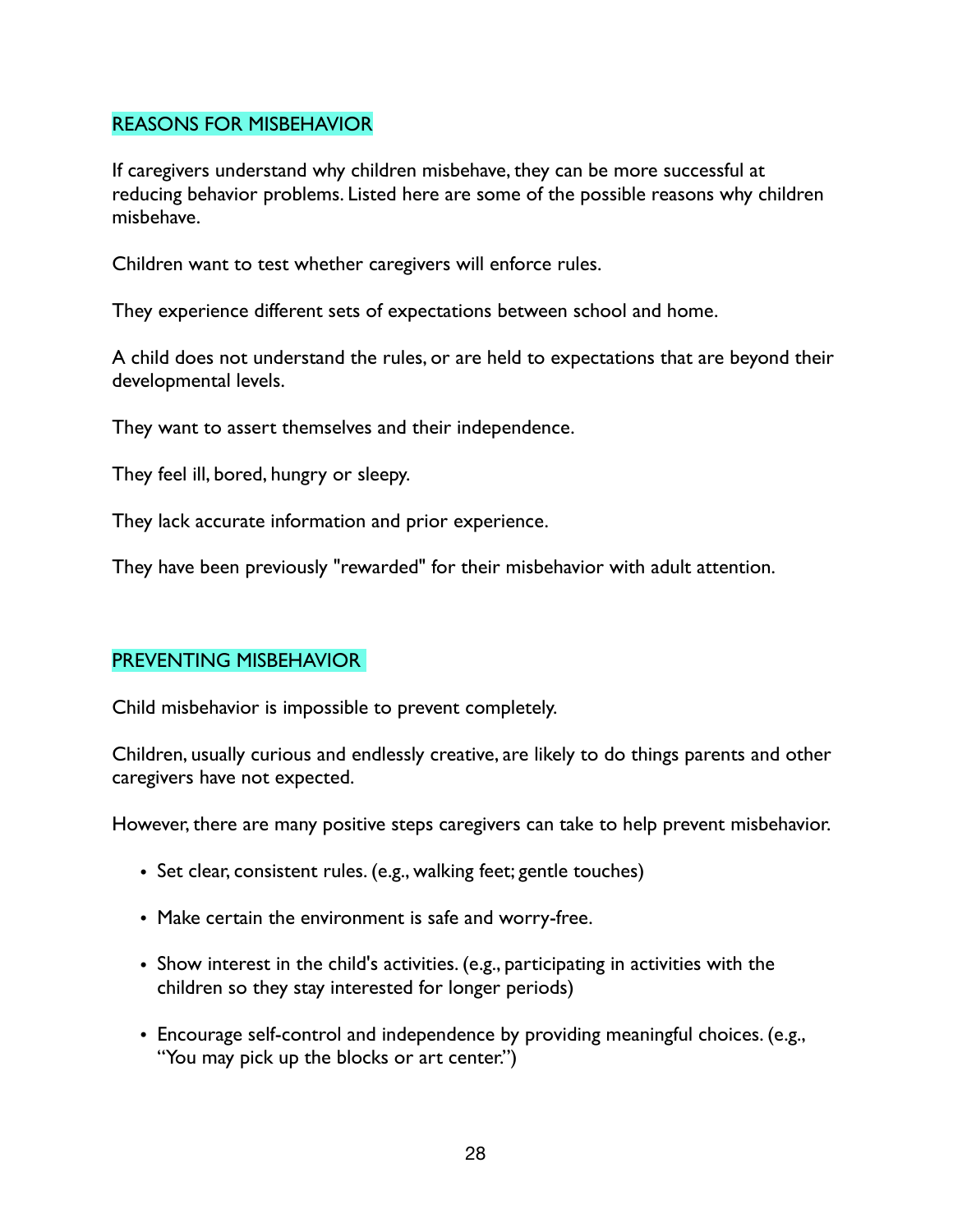- Focus on the desired behavior, rather than the one to be avoided. (e.g., "Ashley, please use gentle touches with your friends.")
- Build children's images of themselves as trustworthy, responsible and cooperative.
- Give clear directions, one at a time.
- Say "Yes" whenever possible.
- Notice and pay attention to children when they do things right. (e.g., "loey is playing so nicely. I like it when you keep the blocks on the table.")
- Encourage children often and generously.
- Set a good example. (e.g., using a quiet voice when children should be quiet)
- Help children see how their actions affect others.

## RESPONDING TO MISBEHAVIOR

Below are strategies Ka Hana Pono staff will use to respond to child misbehavior.

Remember, however, that it's always a good idea if rules are explained fully and clearly understood before misbehavior occurs.

Whenever possible, involve children in making the rules for the classroom.

**Redirection** 

• This strategy should be used most frequently when working with young children. If a child is not following the rules or being uncooperative, quickly get the child's attention and introduce another activity. For example, "Kate, please help me water the flowers now. You've been riding the bike for a long time and it's now Logan's turn."

Logical Consequences

• These are structured consequences that follow specific misbehaviors. The child should be able to see how the behavior and the consequence are directly related. For example, Andrew is standing on his chair at lunch. His teacher should remind him that if he stands on his chair, he could fall and get hurt; this will make him sad.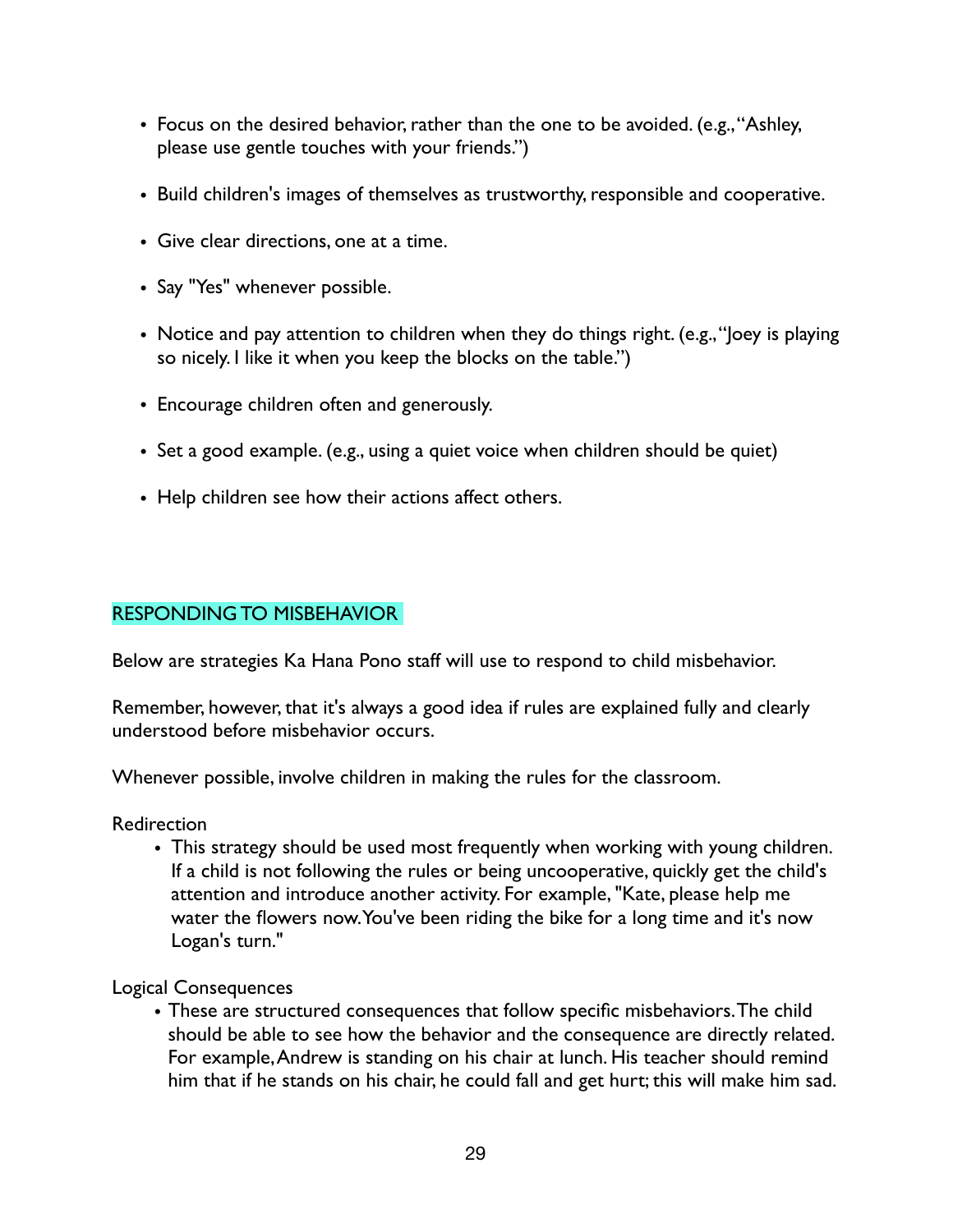Participate in the Solution

• If a child damages something, he/she needs to help in fixing it or in cleaning up. If a child causes someone distress, he/she should help in relieving that. For example, "It made Brandon very sad when you told him he wasn't your friend anymore. Please come apologize and help me make him feel better."

Natural consequences

• Allowing children to experience the consequences of their behavior is also called learning the hard way. For example, Laura does not put her books back in her school bag after she finishes reading. One day she loses a book, and therefore must find a way to replace it. Only use natural consequences when they will not endanger the child's health or safety.

"Take a break" or "Calm down chair" or "Time out"

• In some instances, a child may need to be removed from a particular situation in which he/she has become overwhelmed or violent. The child should be directed to "take a break" or sit in the "calm down chair." This strategy gives the child a chance to calm down, regain control, and reflect quietly on her or his behavior away from others. Once the child has calmed down, staff should talk with the child about the actions that led up to and resulted in needing a break or being sent to the calm down chair. For example, "Hannah, we have talked often about how hitting is not acceptable. But because you hit John, please leave the blocks center and go to the calm down chair. I will talk to you when you are ready."

\*\* If a child's behavior becomes threatening to themselves, other children, staff or teachers, the child will be removed from the classroom and possibly the program for a period of time.

# USEFUL PHRASES

The following phrases are useful when problem-solving with children.

Instead of "No" or "Don't"

Say "Please stop", "I don't like that", "That's not OK", or "That is not a choice"

Instead of "That's not nice"

Say "That's not OK", "Please use gentle touches", or "That hurts Jordan"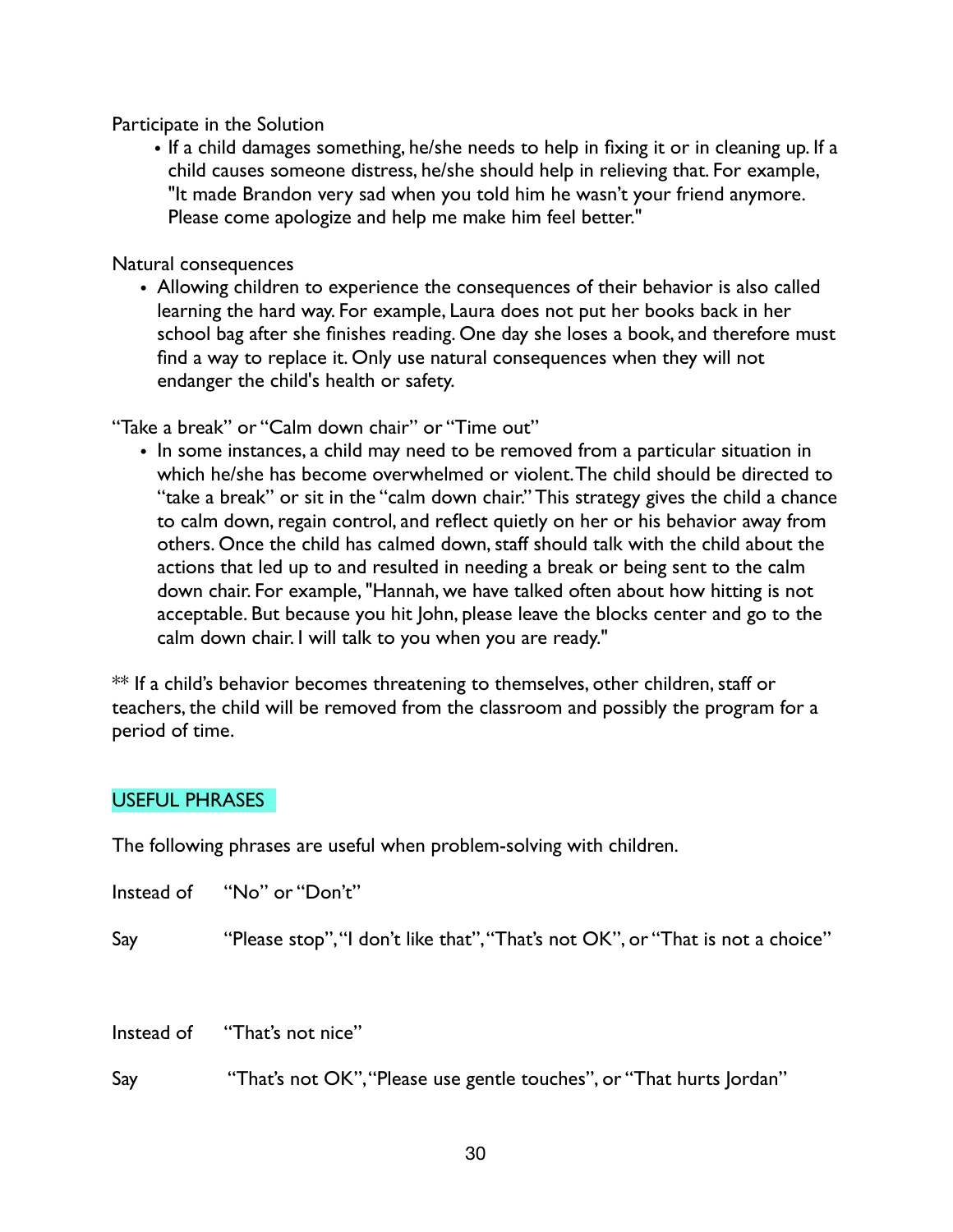| Instead of | "No running"                                                                           |
|------------|----------------------------------------------------------------------------------------|
| Say        | "I need you to use your walking feet" or "You may run when we go<br>outside"           |
|            | Instead of "Stop crying"                                                               |
| Say        | "I need you to use your words to tell me what is wrong"                                |
| Instead of | "Can you put away your toys?" (If it is not a choice, do not pose it as a<br>question) |
| Say        | "You may help me pick up the blocks, or help Alyssa pick up the puzzles"               |
|            | Instead of "I said yes" (when a child tells you "no")                                  |
| Say        | "No is not a choice, I need you to"                                                    |

## **BITING POLICY**

Biting is a behavior that usually appears between the ages of one and three years. While biting is an age-appropriate behavior, it is important to remember it is also an unacceptable behavior in a childcare environment.

Children bite for a variety of reasons: teething, sensory exploration, cause and effect, imitation, crowding, seeking attention, frustration and stress. Biting is not something to blame on children, their parents or their teachers.

There are a variety of strategies we implement at Ka Hana Pono to prevent and stop biting. This is the process followed when a child bites:

• The biting child is stopped and told, "Stop biting. Biting hurts" in a firm voice. Teachers should remain calm, being careful not to show anger or frustration towards the child.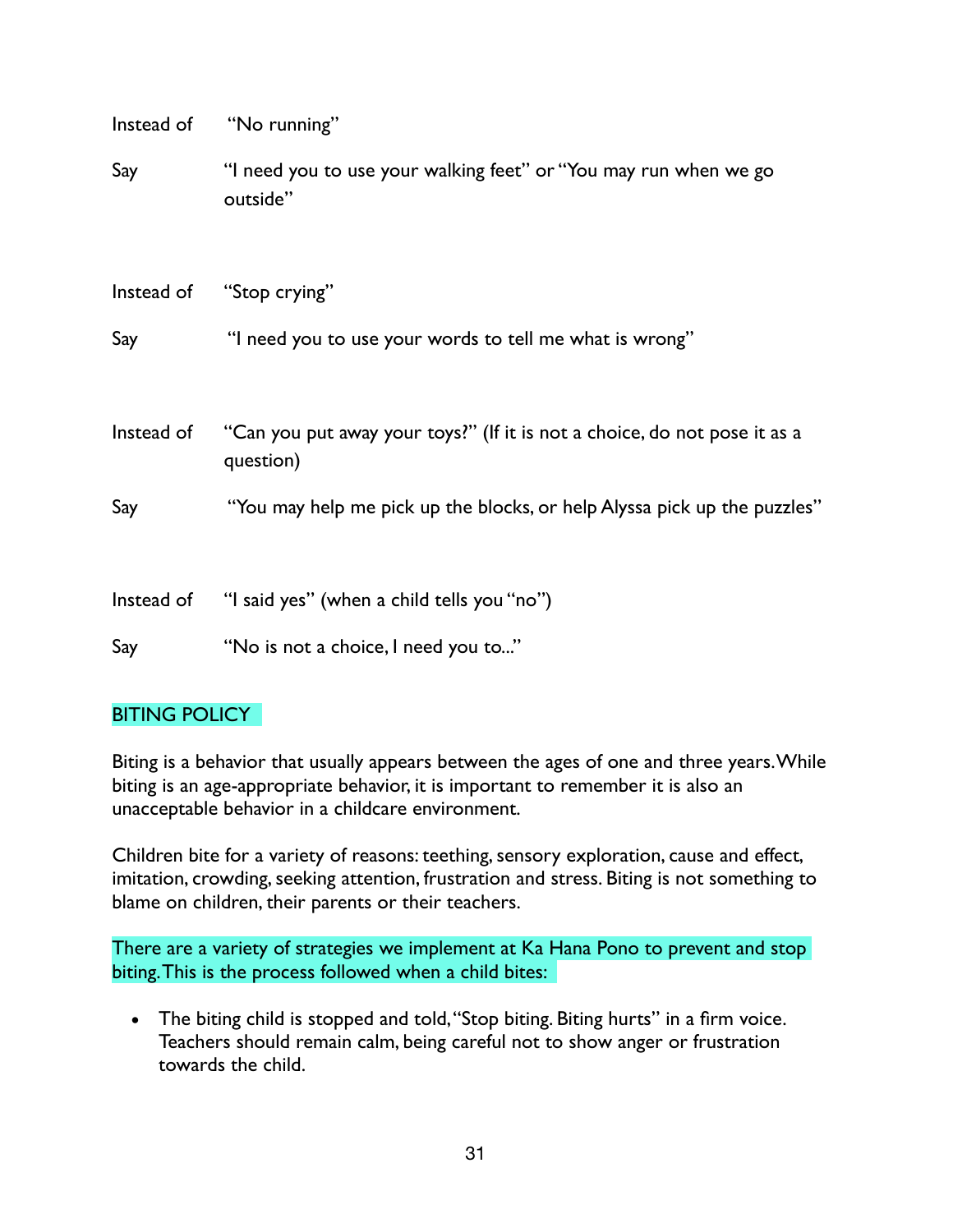- The biting child is removed from the situation. Depending upon the observed motive for the bite, the separation may include re-direction or meeting the child's needs. As little attention as possible will be placed on the biting child, to avoid reinforcing the behavior.
- Appropriate first aid will be provided to the child who was bitten. Bite will be washed with soap and water; cold compress will be applied to reduce pain and swelling. A bandage will be applied if necessary.

It is important to explore the reasons for biting when it occurs. Teachers need to work with parents to gather information about the child's behavior and begin observations to determine the reasons for biting.

Examples of triggers would be:

- Communication deficits, transitions, hunger, lack of sleep, need for oral stimulation or teething pain.
- Once triggers are identified, staff can work on prevention strategies and start teaching replacement skills.

Below are the steps the teacher will take to identify triggers and replace the behavior:

The teacher will examine the context in which the biting is occurring and look for patterns. The following questions should be asked:

- Was the space too crowded?
- Were there too few toys?
- Was there too little to do or too much waiting?

Was the child who bit getting the attention and care he/she deserved at other times?

The teacher will change the environment, routines or activities if necessary.

The teacher will work with the child who is biting to resolve conflicts and frustrations in more appropriate ways

The teacher will observe the child, to get an idea of why and when they are likely to bite.

 The teacher will identify children likely to be bitten and make special efforts to reduce their chance of being bitten.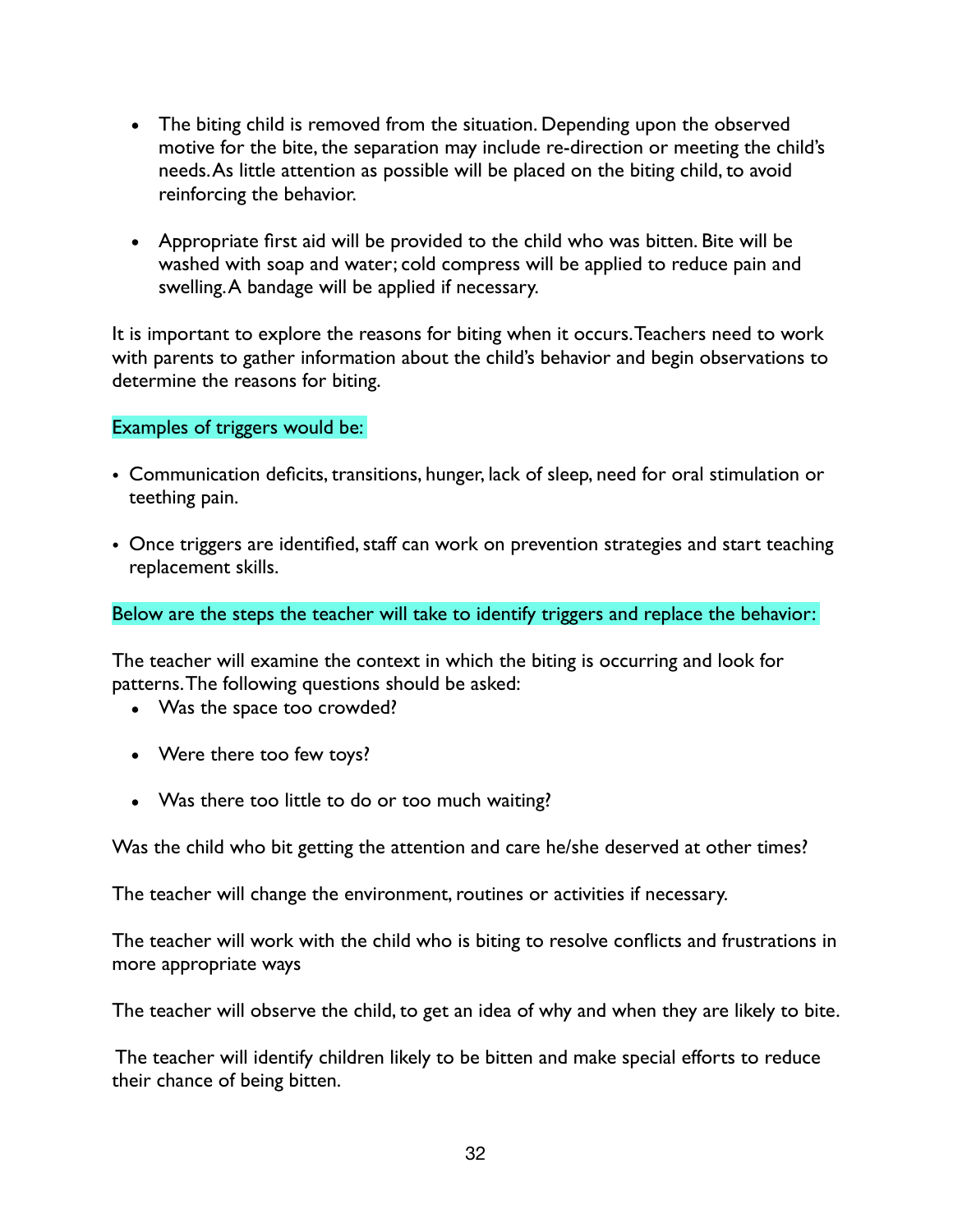The teacher, parent and Director and/or Assistant Director will meet regularly to regulate an action plan and measure outcomes.

If biting continues the teacher will observe the group more closely and work with the parents to seek out additional resources as necessary to shadow the child who is biting.

All information is confidential and names of the children involved in the incident are not shared between parents. In addition, biting is always documented on an Incident/Accident Report which is completed and signed by a teacher and parent.

A copy is provided to the parent and the original kept in the child's permanent enrollment file in the office.

# REMOVAL OF A CHILD FROM THE CLASSROOM

Children cannot be removed from the classroom as we do not have extra staff available to correct ratios.

If at any time a child's behavior becomes threatening to themselves, other children, staff or teachers the Head Teacher should contact an on-call aide or the Director to come to the center and be with the child.

The parents should be contacted immediately.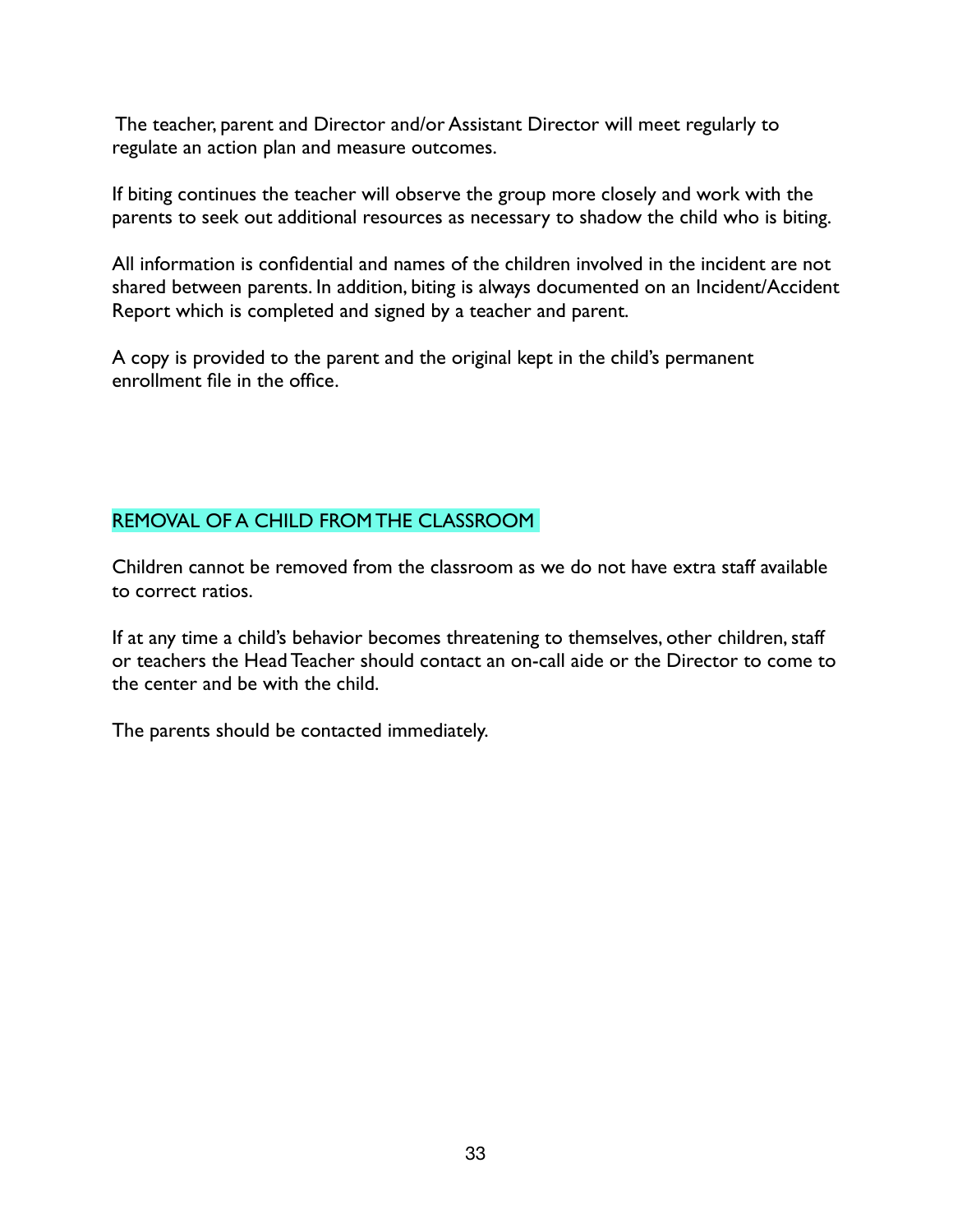#### PARENT INTERACTIONS

Many of our employees will become well acquainted with the parents of the children.

This is an important part of providing quality care, but there are a few guidelines to which staff members must adhere:

- Address parents by their first name.
- Talk with parents about an issue with their child only if you are not in the classroom with children.
- Never talk about concerns about a child in front of any other children.
- When stating a concern about their child, also state at least two positive things about their child. Don't focus only on the negative.
- Do not use other children's names when discussing behavior concerns and/ or incident reports.
- Avoid the phrase "I don't know." Instead, say "I'm not certain of the answer for that; can I get back to you?" then find the answer and reply to the parent as soon as possible.
- Conversations at pick-up and drop-off should be brief; your chief responsibility remains the supervision of the children. If you feel a parent needs more time or attention, ask to schedule a time to meet outside the classroom.

## HANDLING PARENT COMPLAINTS

- Listen carefully. Many times a person just needs an opportunity to air his or her feelings and feel they've been heard.
- Repeat what you have heard the other person say, trying to summarize it in one sentence. ("You're upset that Gavin isn't able to stay awake for dinner and seems crabby at night.")
- State the changes that you think the parent would like to have made. ("You would like us to make sure Gavin lies down for at least an hour every afternoon.")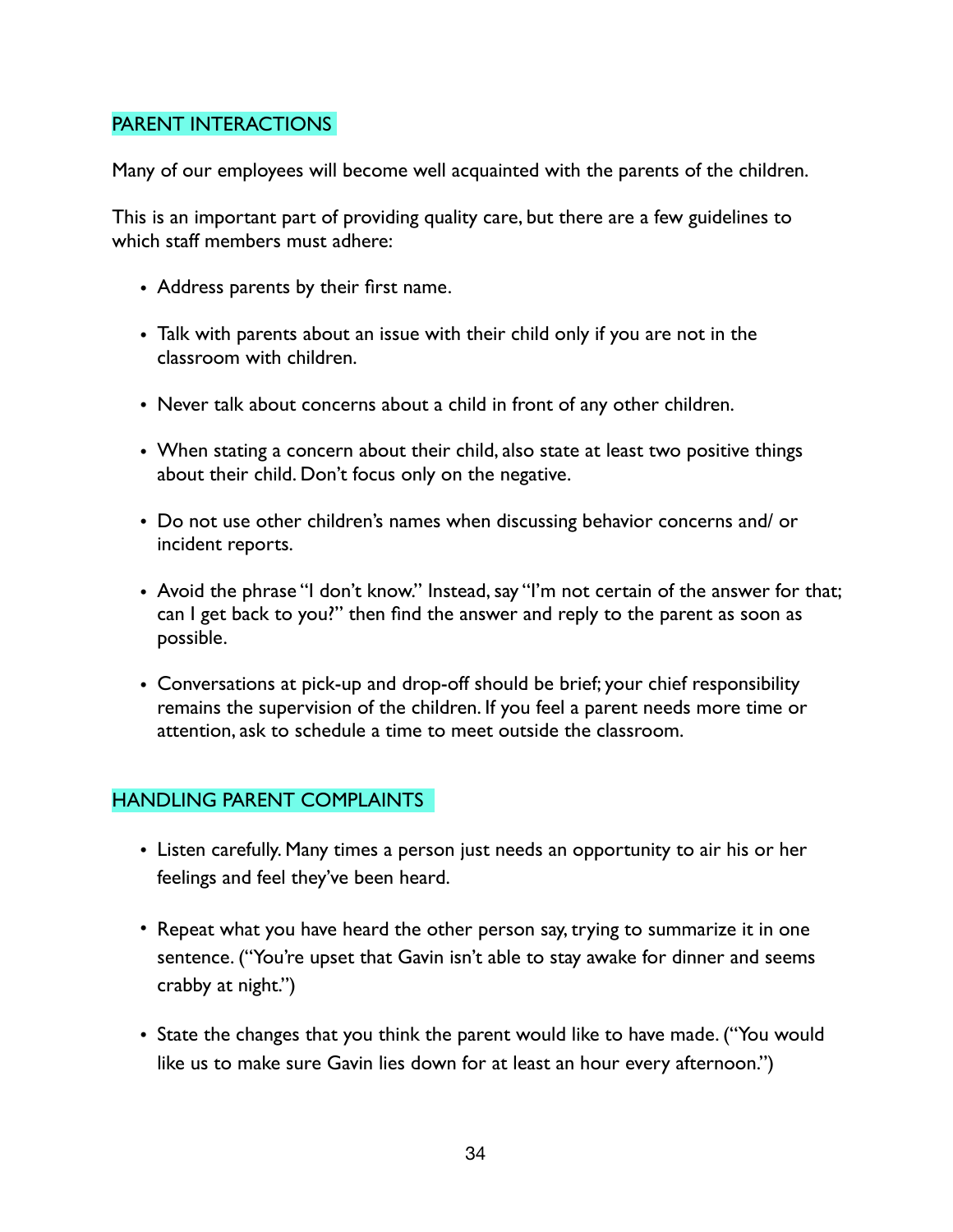- State what you will do to solve the problem. ("I will speak with the other teachers and make a note on his chart to make sure the message reaches everyone.")
- Follow through. If you tell a parent you will do something, do it promptly and follow up with them immediately afterward. ("I spoke with the other teachers last week; how are things going with Gavin? Did you notice a change?")
- If you are unsure how to solve the complaint, refer the parent to the Director and/ or Assistant Director. ("I'm not sure how to answer that; the Director and/or Assistant Director will be able to better help you.")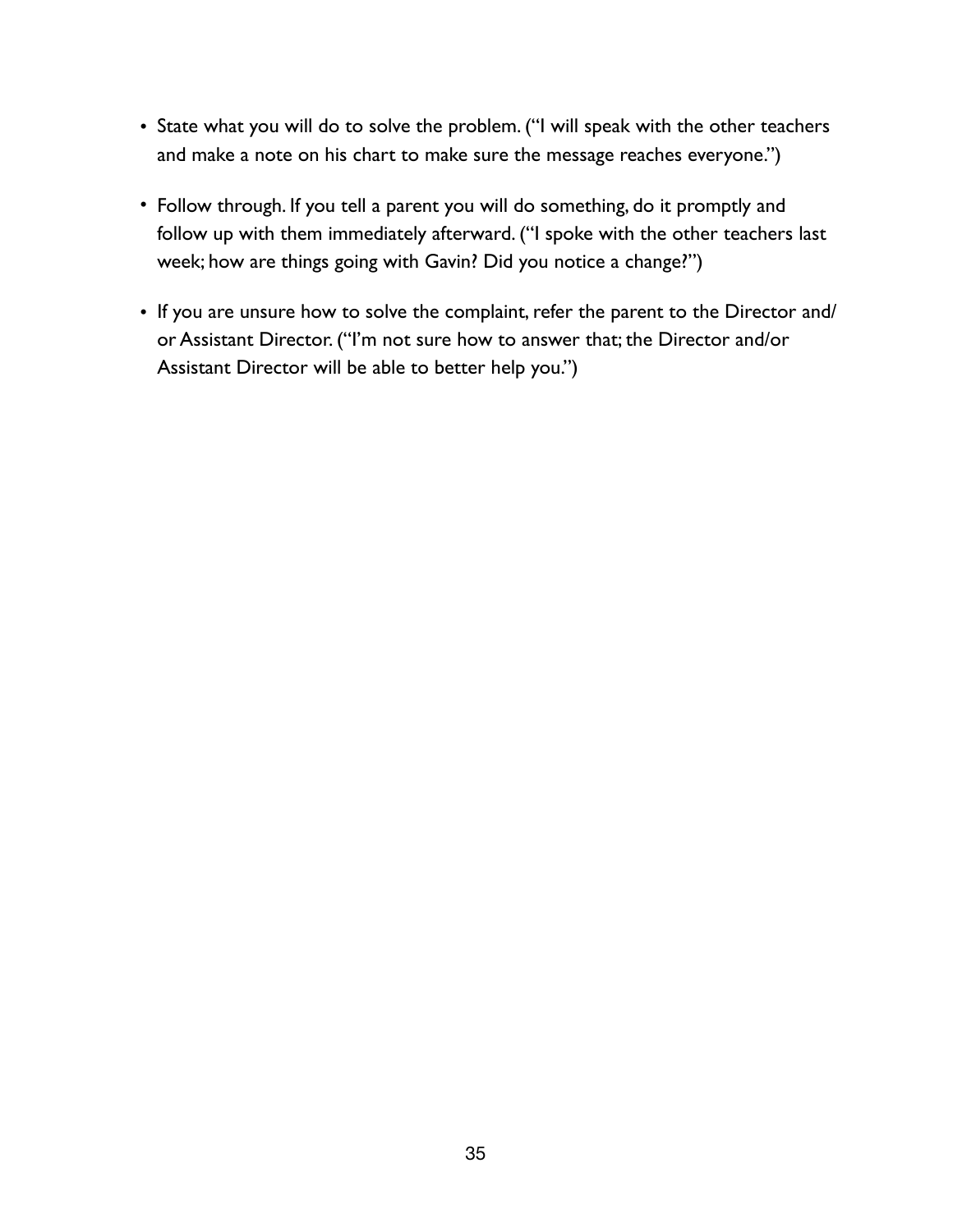# EMERGENCY MEDICAL / DENTAL PROCEDURE

It is important that parents complete and update, as needed, an Emergency Contact and Parental Consent Form. This form contains contact information for both the parents as well as the individuals authorized to pick up the child in the event of illness or emergency.

In addition, the form allows Ka Hana Pono Daycare and Preschool staff members to seek emergency medical or dental care from authorized care providers in the event of serious injury. It is the responsibility of the parent to complete this form and to make corrections to this information when necessary.

- If a child becomes ill or injured after arriving at the center, the Head Teacher will attempt to contact the parent(s) at all available telephone numbers. If a parent cannot be reached, the individuals listed as emergency contacts/ authorized pick up persons on the Emergency Contact & Parental Consent form will be called.
- Children who are ill or seriously injured will be sent to the office and remain under the supervision of the Director and/or Assistant Director until a parent arrives.

# IF THE CHILD REQUIRES IMMEDIATE MEDICAL ATTENTION

## CALL 911

The staff member who witnessed the emergency situation will remain with the injured child and instruct someone else to call 911. If no one is available, first ensure the child is stable and if possible, bring the child with you to call 911.

Provide the center's name and location "Ka Hana Pono Daycare and Preschool, 66-434 Kamehameha Highway, Cottage #3 or #4 in Haleiwa. We are across the street from the Haleiwa Post Office behind the Gym."

Provide the child's name and a description of the incident.

Follow instructions as provided by the operator.

A staff member who witnessed the emergency situation will accompany the child to the hospital, bringing the child's physical exam, immunization records, and Emergency Contact & Parental Consent Form. An on-call aide / substitute will have to be called in for the Head Teacher if necessary

Staff may not transport an ill and/or injured child in a personal vehicle.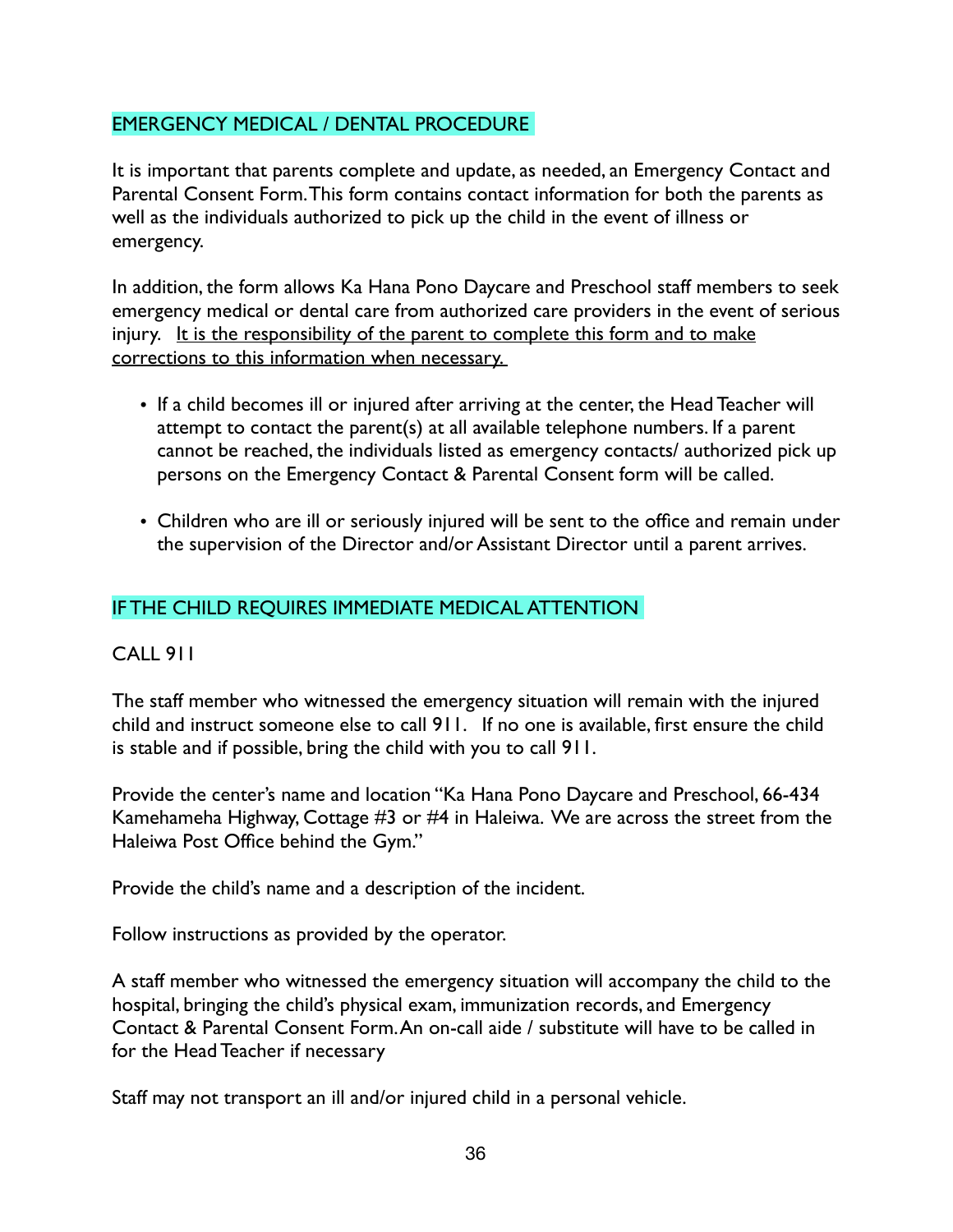# EMERGENCY FIRE PROCEDURE

IF YOU ARE ON DUTY IN A CLASSROOM at the time of a fire, follow the instructions below and evacuate the children first.

- Exit the building and proceed to the designated meeting place.
- Call 911 as soon as you have reached the meeting place.
- Provide the center's name and location "Ka Hana Pono Daycare and Preschool, 66-434 Kamehameha Highway, Cottage #3 or #4 in Haleiwa. We are across the street from the Haleiwa Post Office behind the Gym."
- Describe the location of the fire.

# IF THE FIRE ALARM SOUNDS WHILE YOU ARE ON DUTY IN A CLASSROOM:

- Assist in the evacuation of the children from your classroom.
- Collect the classroom first aid kit, classroom admin folder, and attendance clipboard.
- Staff member closest to the outdoor exit is responsible for leading children out that exit and to the designated meeting place: under the shower tree in the grassy field next to the Gym. Every classroom must stay together as a group.
- Staff member farthest from the outdoor exit is responsible for ensuring everyone has evacuated the classroom.
- The last staff member to exit the classroom must turn off all lights and close all doors.
- Once assembled at the designated meeting place, the Head Teacher is responsible for using the classroom attendance clipboard to ensure all children are accounted for.

If unable to return to the building in a timely manner Head Teachers will be responsible for contacting parents and informing them of the situation.

# \*\*FIRE DRILLS WILL BE PRACTICED MONTHLY\*\*

The Head Teachers will initiate all drills and maintain records of all drills.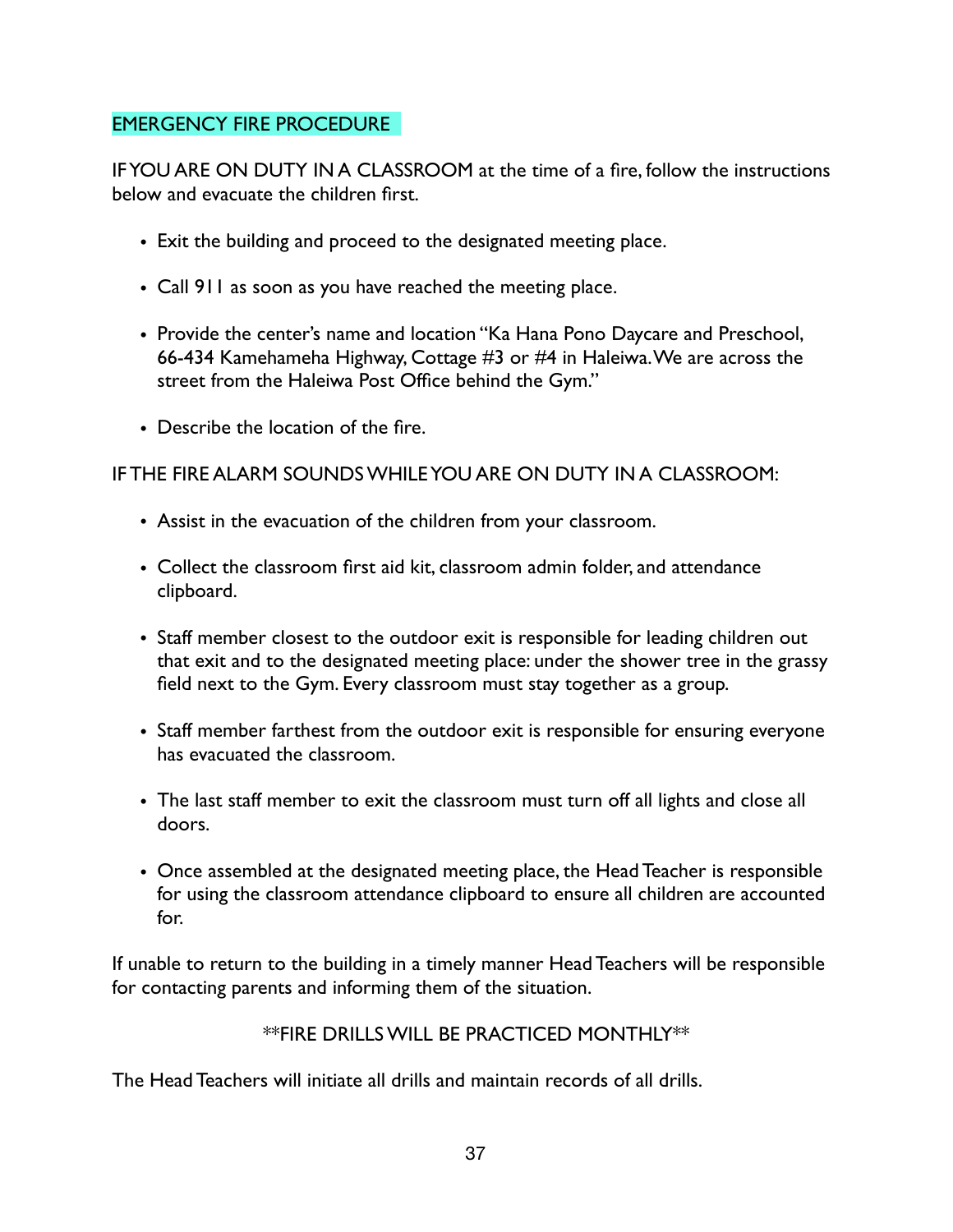## MISSING OR ABDUCTED CHILD

In the event of a missing child, the Head Teacher will search for the child in the immediate area.

If the child cannot be located in a reasonable amount of time the Head Teacher will call 911 and the child's parents.

In the event of an abducted child, the Head Teacher must immediately contact the Director and/or Assistant Director, the Honolulu Police Department, and the child's parents.

#### POWER FAILURE

Staff members and children should remain in the classroom and if possible, proceed with activities as usual, or may go to the outdoor playground until power resumes.

If power cannot be restored within a reasonable amount of time, the center will close and parents contacted.

Head Teachers are responsible for contacting parents to inform them of the closing and of the need to immediately pick up their child.

Activities will resume as possible until parents arrive.

## **EARTHQUAKE**

In case of an earthquake, staff members will assist children in seeking shelter under tables or outdoors and away from buildings.

The first aid kit, classroom emergency binder and classroom attendance clipboard should remain with the Head Teacher at all times.

When notified by the Head Teacher must use the classroom attendance clipboard to verify all children are accounted for. Parents will be notified as soon as possible.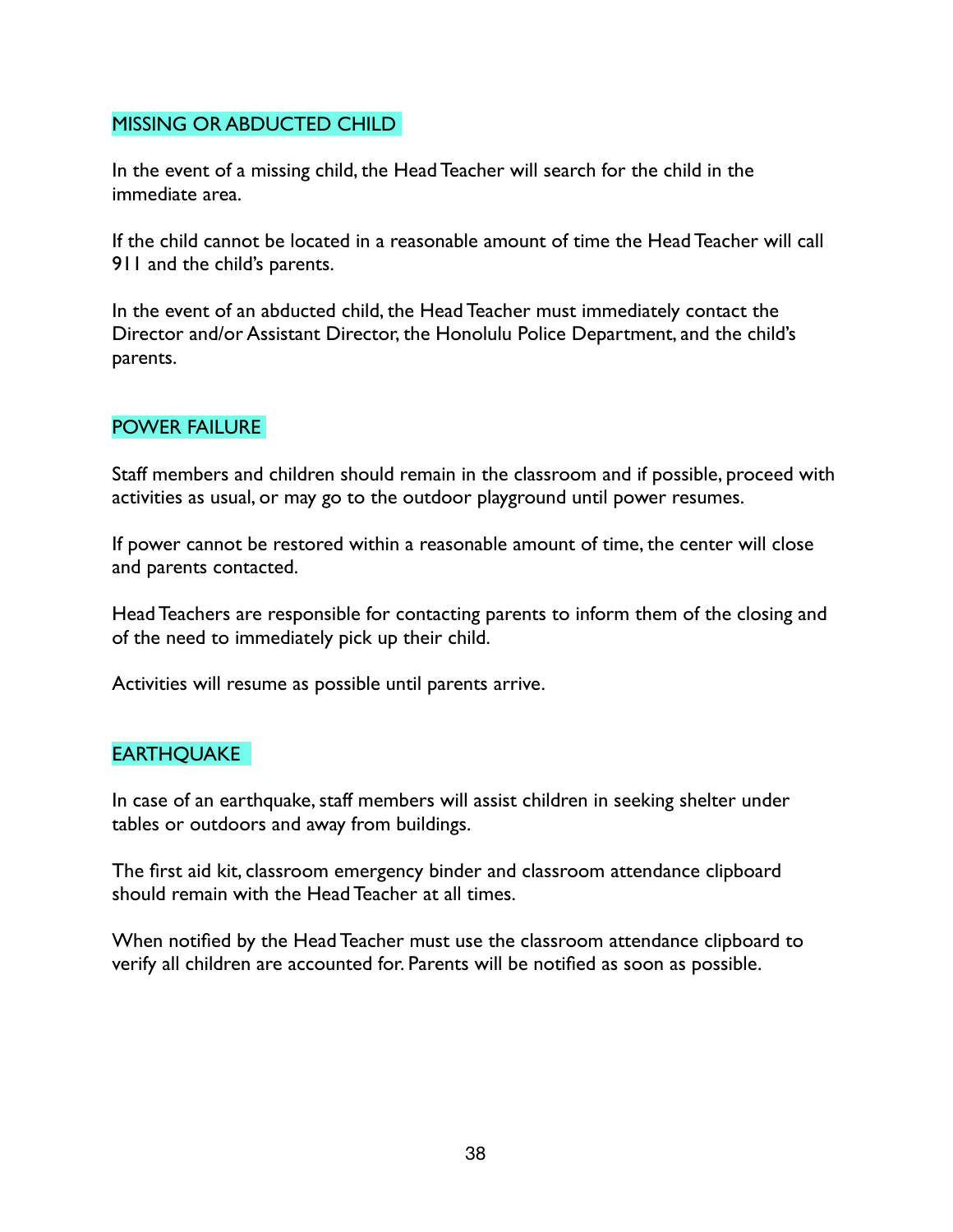## GENERAL EMERGENCY PROCEDURE GUIDELINES

A First Aid kit is located in each classroom.

Head Teachers are responsible for restocking items monthly.

Blood borne pathogens kits are available in the office and in each of the hallway bathrooms.

All incidents or accidents (including biting) are reported to the parents, Head Teacher, Director and/or Assistant Director using the Incident/Accident Report form. A completed form must be signed by a parent on the day of the incident. A copy must be given to the parent and the signed original given to filed in the child's enrollment folder.

In some cases, (i.e., there is a large cut, bruises or a bite mark visible on the child's body) staff members are required to call parents before pick up to inform them of the incident.

Parents are discouraged from trying to pick up their child during an emergency. However, if a parent arrives during such a situation, the child must be released to the parent.

In the event of an emergency, it is important to remain calm.

As a staff member, your first responsibility is ensuring the safety of the children in your care.

## PETS & VISITING ANIMALS

Staff may introduce a class pet to the classroom.

Pets and visiting animals that are brought into the classroom must be carefully considered for their temperament, health risks, and appropriateness for young children.

No animal may be brought into Ka Hana Pono without first notifying and receiving permission from the Director and/or Assistant Director.

Once approved by the Director and/or Assistant Director, pets and visiting animals must have documentation from a licensed veterinarian or animal shelter to show that the animal(s) is fully immunized and that the animal is suitable for contact with children.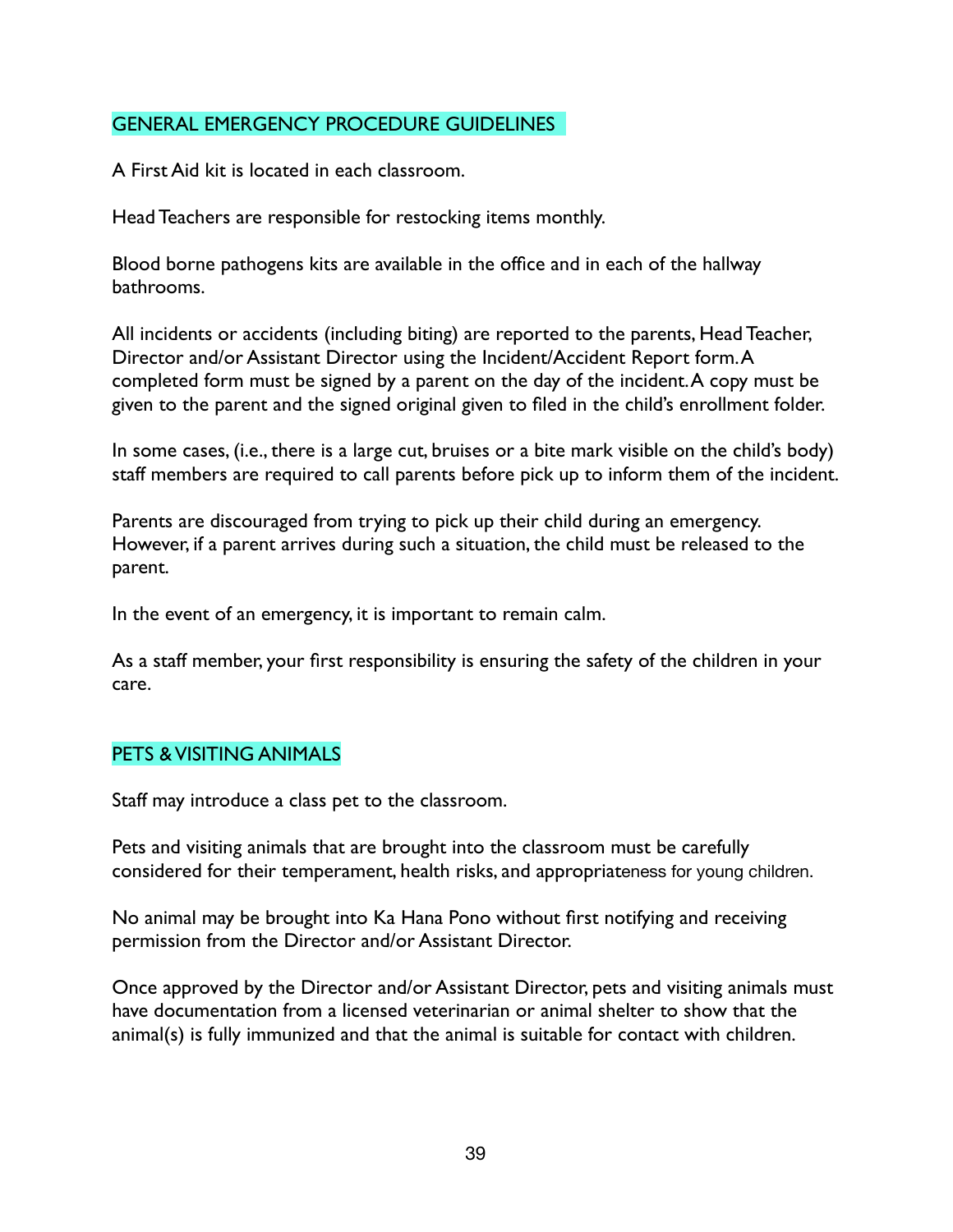#### PREPARING FOR DIAPERING

To minimize contamination outside of the diapering area, prepare for a diaper change before bringing the child to diapering area, for example, by having ready:

- Enough wipes for the diaper change including wiping the bottom and hands after taking the soiled diaper away from the child's skin)
- A clean diaper, plastic bag for soiled clothes, and clean clothes of soiled clothing is anticipated
- Non-porous gloves if they will be used, and a dab of diaper cream on a disposable piece of paper or tissue if cream is being used

# DIAPERING PROCEDURE

- 1. Prepare for diapering as indicated above.
- 2. Place child on diapering table. Remove clothing to access diaper. If soiled, place clothes into plastic bag.
- 3. Remove soiled diaper and place into lined, hands-free trash container.
- 4. Use wipes to clean child's bottom from front to back.
- 5. Use a wipe to remove soil from adult's hands.
- 6. Use another wipe to remove soil from child's hands.
- 7. Throw soiled wipes into lined, hands-free trash container.
- 8. Put on clean diaper and redress child.
- 9. Place child at sink and wash hands following the "hand-washing procedure."
- 10. Spray diapering surface with bleach-water solution and wait more than 10 seconds before wiping with disposable towel or allow to air dry. It should be noted that the recommended practice is to wait for 2 minutes to allow the solution to kill the germs. However, if there is a delay of at least 10 seconds before the solution is wiped from the surface, this will be considered adequate. The surface cannot be sprayed and immediately wiped.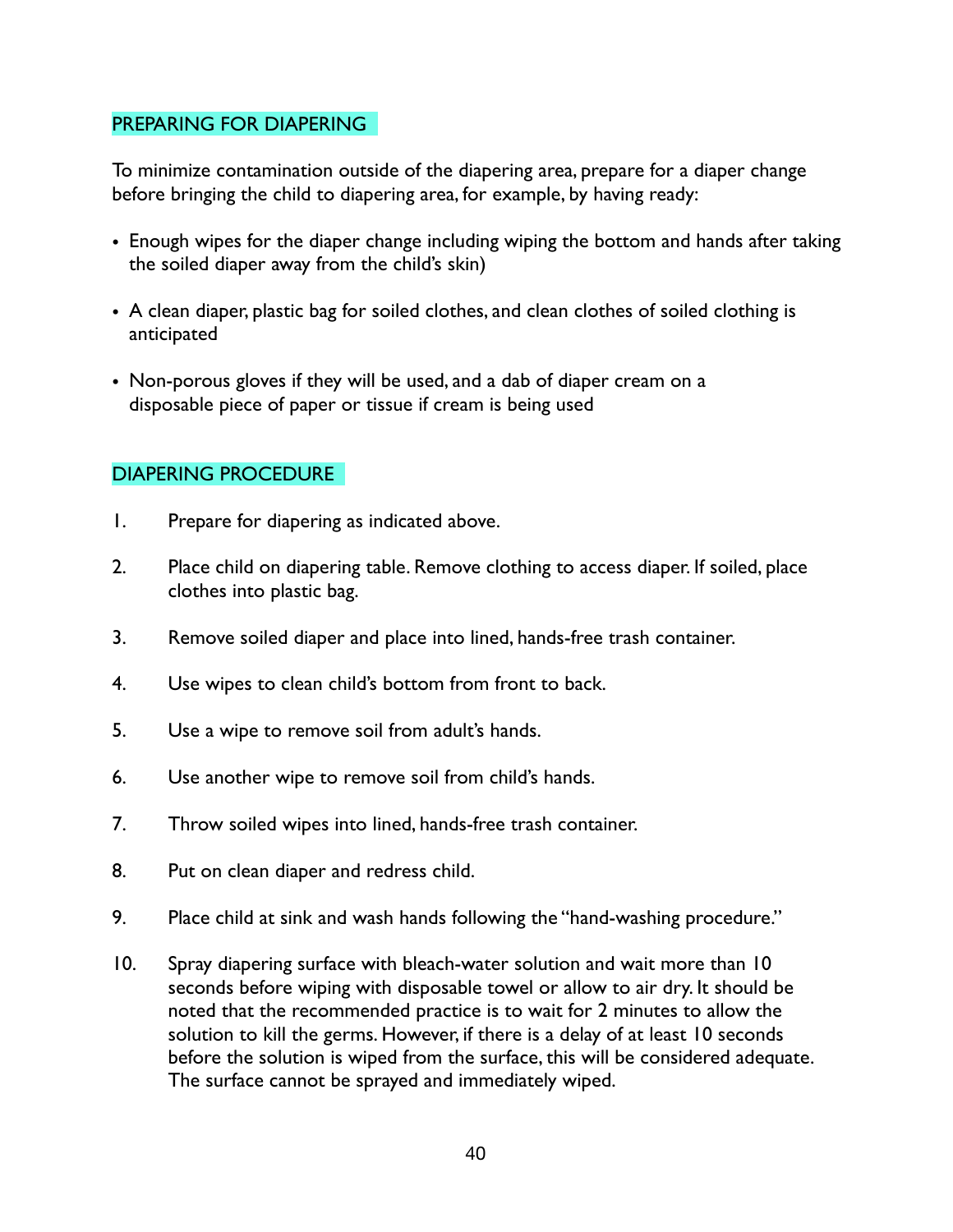11. Adult washes hands using the "hand-washing procedure," without contaminating any other surfaces.

The diapering surface must be sanitized after each diaper change with a bleach-water or other approved sanitizing solution (all surfaces must be to be sanitized – e.g., no quilted pads or safety straps, no containers that are stored on the diapering surface).

The bleach-water solution must be allowed to stay on the surface for more than 10 seconds, and ideally 2 minutes, to kill the germs. So it is best for staff to spray the surface as the last step of the diapering procedure before washing their own hands.

After the time lapse, the surface can be dried (no additional handwashing required at this time) or allowed to air dry (and wiped dry if still damp) before use with another child. Diapers are disposed of in a hands-free covered can (usually one that has a step pedal that lifts the lid) to prevent further contamination of surfaces.

Toys that are played with or objects that are touched, while children's diapers are changed, must be put aside to be sanitized.

Note: Both child's and staff's hands must be washed after the diapering procedure is completed.

## CLEANING SANITIZING AND DISINFECTING

\*Near the end of this handbook you will find information specific to the Health and Safety Plan for the novel coronavirus (COVID-19) as well as a cleaning checklist.

Cleaning, sanitizing and disinfecting are important steps to removing dirt and reducing the spread of germs in child care settings.

Routine cleaning with detergent soap and water removes dirt and grime from surfaces. Floors, carpets, walls and windows are cleaned.

Sanitizing removes dirt or filth and small amounts of germs. Bedding, bathrooms, kitchen counters, dishes and eating utensils are clean (to remove dirt) then sanitized.

But some child care items and surfaces require the added step of disinfecting after cleaning to kill the germs on a surface.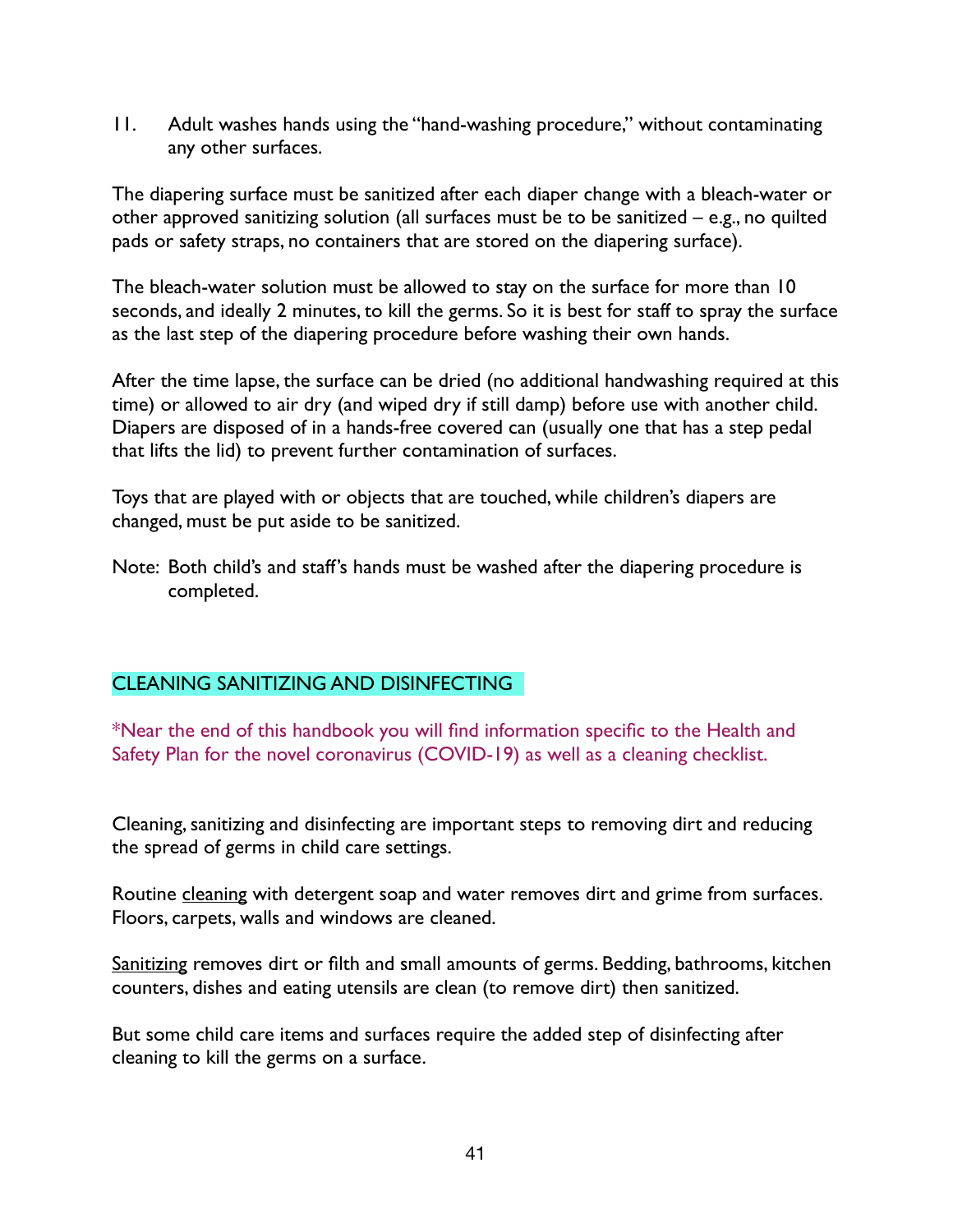Diaper changing tables, hand washing sinks, table tops, and some toys should be cleaned then disinfected.

Using regular household bleach and water solution is an inexpensive, effective and easy way to remove or kill germs found on surfaces in child care.

Bleach and water solution may be used in several ways:

- Dipping the object into a sink or pan filled with the bleach and water solution then letting the item air dry.
- Using paper towels soaked in bleach water solution to wash surfaces, then letting the surface air dry.
- Using spray bottles to thoroughly wet a surface, then allowing the surface to air dry.
- All containers of bleach/water solution should be clearly labeled with the contents of the container and the date. Example: Bleach and Water Solution, March 3, 2020.
- Remember to keep all containers of cleaning and disinfecting products out of the reach of children.
- A solution of bleach and water loses its strength and is weakened by heat and sunlight.
- A fresh bleach and water solution must be mixed every day.
- Unused bleach and water solution should be poured down a drain at the end of the day.
- Do not discard bleach water solution where other cleaners or chemicals are used.
- Do not mix household bleach with other household chemicals such as toilet bowl cleaner, rust removers, acids or products containing ammonia. Mixing these chemicals with bleach will produce toxic and hazardous gases.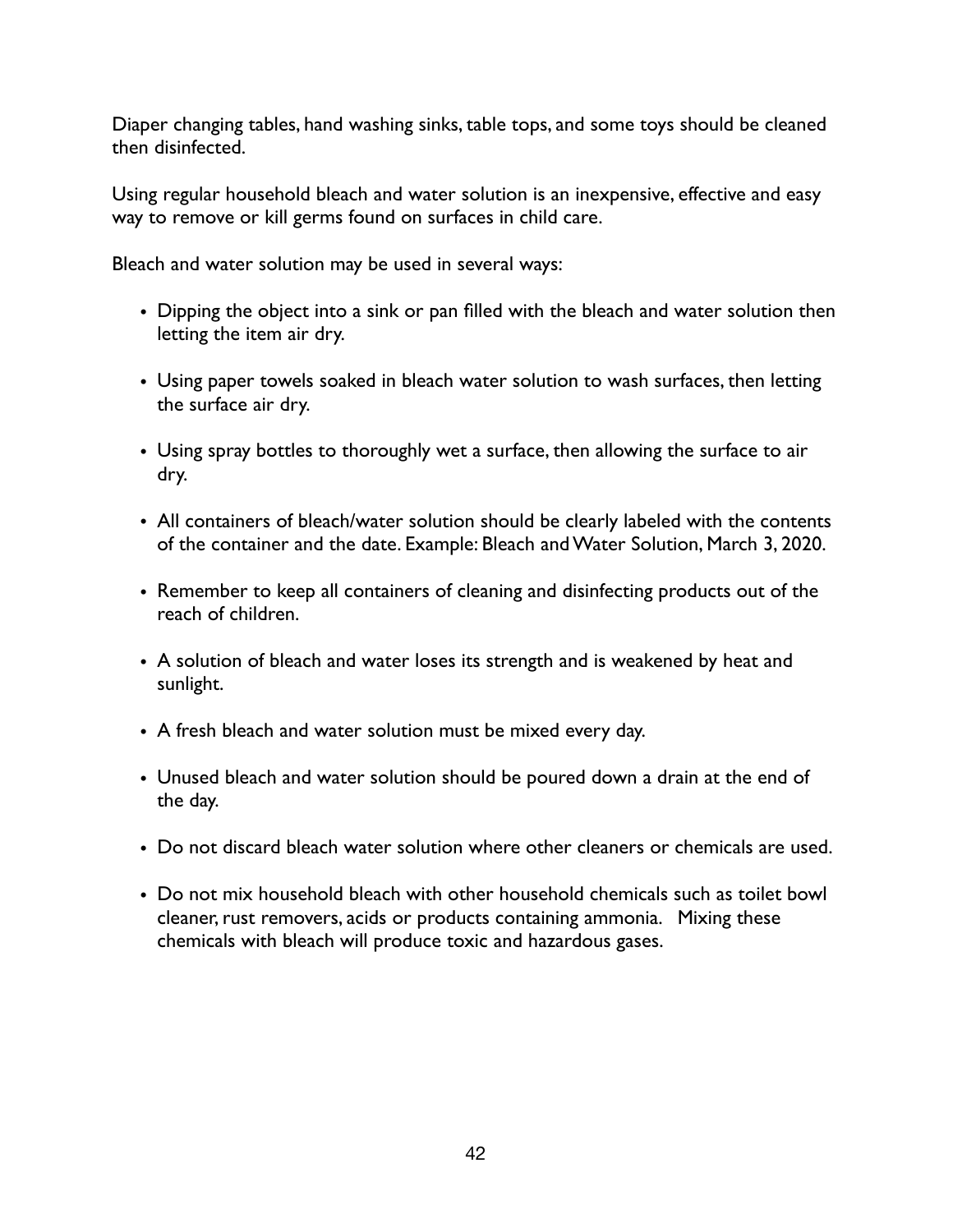## SANITIZING

When using bleach and water for sanitizing eating utensils or toys that are mouthed, a weaker bleach and water solution may be used.

- 1 teaspoon bleach to 1 quart of cool tap water
- Dishes, eating utensils and toys should be submerged in the bleach and water solution for at least 1 minute then allowed to air dry. Food preparation and food service items should not be towel dried.

#### **DISINFECTING**

Use a stronger bleach and water solution on diaper changing tables, hand washing sinks, toilets, and other surfaces that need disinfecting.

Use the following recipe to mix bleach and water for disinfecting.

- 1⁄4 cup household bleach in 1 gallon of cool water
- ORI tablespoon bleach to I quart of cool water
- Allow the surface to remain wet for 2 minutes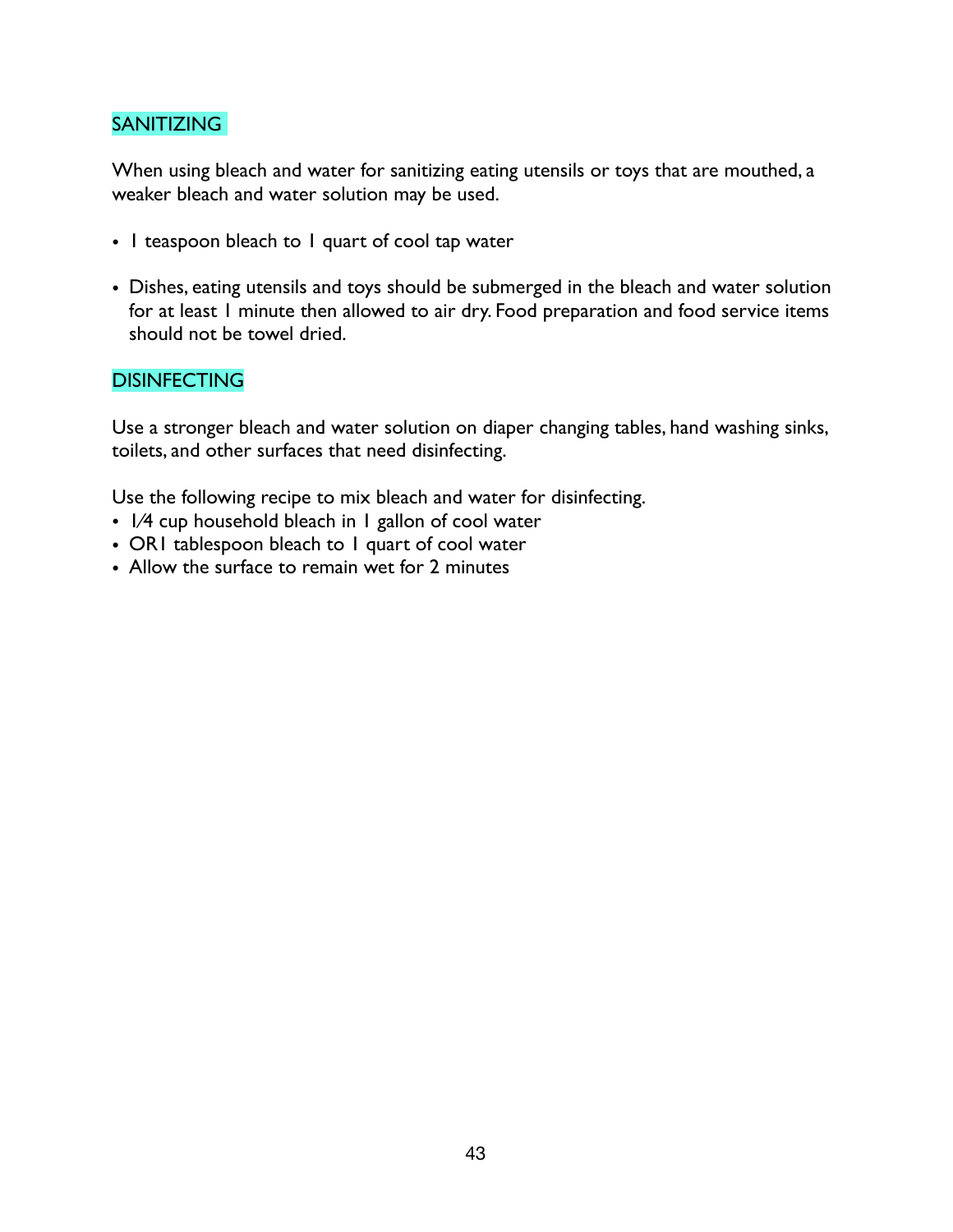| <b>Task</b>                                                           | <b>Sanitize</b>         | <b>Disinfect</b> | <b>Daily</b> | Weekly | <b>Before</b><br>& After<br><b>Each Use</b> | <b>Comments:</b>                                                                                                                                                                                                     |
|-----------------------------------------------------------------------|-------------------------|------------------|--------------|--------|---------------------------------------------|----------------------------------------------------------------------------------------------------------------------------------------------------------------------------------------------------------------------|
| <b>Child Care Areas</b>                                               |                         |                  |              |        |                                             |                                                                                                                                                                                                                      |
| Door & cabinet handles                                                |                         | X                | X            |        |                                             | At the end of the day.                                                                                                                                                                                               |
| Drinking fountains                                                    |                         | X                | $X^*$        |        |                                             | Recommended not to use, instead use<br>personal drinking cups or water bottles.                                                                                                                                      |
| Mouthed toys                                                          | X                       |                  |              |        | $X^*$                                       | Removed from use after it has been in<br>contact with mouth, then cleaned and<br>sanitized prior to reuse.                                                                                                           |
| Pacifiers                                                             | X                       |                  | $X^*$        |        |                                             | Should be cleaned with soap and water<br>between uses by same child. Sanitized<br>either by boiling in hot water or<br>washing in dishwasher once daily.<br>Pacifiers should never be shared.                        |
| Cloth toys & dress-up clothes                                         | X                       |                  | X            |        |                                             | Sanitized with bleach according to<br>equipment manufacturer's instructions<br>or washed above 140°F.                                                                                                                |
| Hats & helmets                                                        | X                       |                  |              |        | X                                           | After each child's use.                                                                                                                                                                                              |
| Infant & toddler toys                                                 | $\overline{\mathsf{X}}$ |                  | $X^*$        |        |                                             |                                                                                                                                                                                                                      |
| Preschool & school age toys                                           | X                       |                  | $X^*$        |        |                                             | Site specific cleaning schedule must be<br>developed and followed.                                                                                                                                                   |
| Upholstered furniture                                                 |                         |                  | $X^*$        |        |                                             | Vacuum daily when children are not<br>present. Clean as needed using a carpet<br>shampoo machine, or steam cleaner. For<br>infant rooms, clean at least once per<br>month.                                           |
| Garbage cans                                                          |                         | X                | $X^*$        |        |                                             |                                                                                                                                                                                                                      |
| Rugs & carpets                                                        |                         |                  | $X^*$        |        |                                             | Vacuum daily when children are not<br>present. Clean as needed using a<br>carpet shampoo machine or steam<br>cleaner. For infant rooms, clean at<br>least once per month.                                            |
| Floors (tile, linoleum, etc.)                                         | $X^*$                   |                  | X            |        |                                             | Sweep or vacuum, then sanitize.                                                                                                                                                                                      |
| Floors, carpets, rugs, or<br>surfaces with bodily fluid<br>or spit-up |                         | X                | X*           |        |                                             | Children should be moved from area<br>contaminated <i>prior</i> to cleaning and<br>disinfecting with either high heat or an<br>EPA registered product. Children<br>should not return to carpeted<br>areas until dry. |
| <b>Sleeping Areas</b>                                                 |                         |                  |              |        |                                             |                                                                                                                                                                                                                      |
| Cribs, cots, mattresses,<br>& mats                                    | X                       |                  | $X^*$        |        |                                             | Clean and sanitize before use by<br>different child.                                                                                                                                                                 |
| Laundry - Bedding: sheets,<br>blankets, sleep sacks, etc.             | X                       |                  |              | $X^*$  |                                             | Should be done on-site or by a<br>commercial service (i.e. not washed in a<br>private home). Sanitized with bleach<br>according to equipment manufacturer's<br>instructions or washed above 140°F.                   |

# **Recommended Cleaning Schedule for Emergency Child Care Settings**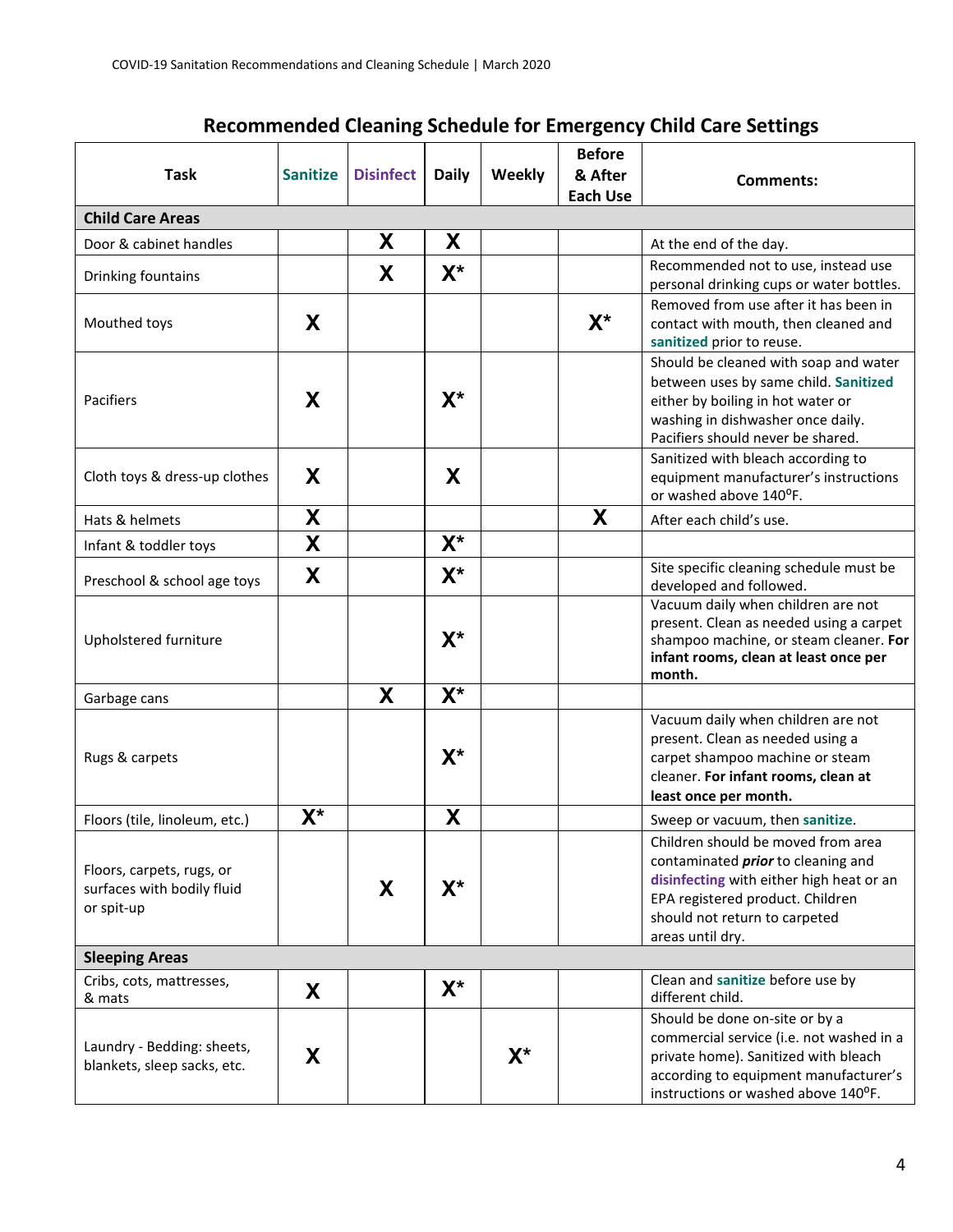| Task                                                                        | <b>Sanitize</b>           | <b>Disinfect</b>        | <b>Daily</b>            | Weekly | <b>Before</b><br>& After<br><b>Each Use</b> | Comments:                                                                                                                               |
|-----------------------------------------------------------------------------|---------------------------|-------------------------|-------------------------|--------|---------------------------------------------|-----------------------------------------------------------------------------------------------------------------------------------------|
| <b>Toileting and Diaper Areas</b>                                           |                           |                         |                         |        |                                             |                                                                                                                                         |
| Handwashing sinks,<br>counters, toilets, toilet<br>handles, & floors        |                           | X                       | $X^*$                   |        |                                             | Clean immediately if visibly soiled.                                                                                                    |
| Changing tables                                                             |                           | X                       |                         |        | X                                           | After each use.                                                                                                                         |
| Potty chairs                                                                |                           | $\overline{\textbf{X}}$ |                         |        | $\overline{\mathbf{X}}$                     | After each use.                                                                                                                         |
| Diaper trash cans                                                           |                           | X                       | X                       |        |                                             | Emptied throughout the day.                                                                                                             |
| <b>Bathroom floors</b>                                                      |                           | X                       | $X^*$                   |        |                                             | Disinfectant is not used on floors when<br>children are present.                                                                        |
| <b>Food Areas</b>                                                           |                           |                         |                         |        |                                             |                                                                                                                                         |
| Refrigerator/ freezer                                                       | X                         |                         |                         | X      |                                             |                                                                                                                                         |
| Eating utensils, bottles, &<br>dishes                                       | X                         |                         |                         |        | X                                           | After each use.                                                                                                                         |
| Kitchen counters                                                            | X                         |                         |                         |        | $X^*$                                       |                                                                                                                                         |
| Food preparation surfaces                                                   | $\boldsymbol{\mathsf{X}}$ |                         |                         |        | X                                           |                                                                                                                                         |
| Food preparation sinks                                                      | $\overline{\mathsf{x}}$   |                         | X                       |        |                                             |                                                                                                                                         |
| Kitchen equipment:<br>blenders, can openers, pots<br>& pans, cutting boards | X                         |                         |                         |        | $X^*$                                       | After each use.                                                                                                                         |
| Tables & high chair trays                                                   | X                         |                         |                         |        | X                                           |                                                                                                                                         |
| High chairs                                                                 | $\boldsymbol{X}$          |                         | X                       |        |                                             |                                                                                                                                         |
| Kitchen floors                                                              | $\overline{\mathsf{X}}$   |                         | $\overline{\mathsf{X}}$ |        |                                             | Swept, washed, rinsed and sanitized.                                                                                                    |
| <b>Other Cleaning Items</b>                                                 |                           |                         |                         |        |                                             |                                                                                                                                         |
| Mops                                                                        |                           | X                       | X                       |        |                                             | Cleaned, rinsed and disinfected in utility<br>sink. Air dried in an area with ventilation<br>to the outside & inaccessible to children. |
| Laundry - Bibs & burp cloths                                                | X                         |                         |                         |        | X                                           | Sanitized with bleach according to<br>equipment manufacturer's instructions<br>or washed above 140°F.                                   |
| Spray bottles of soap, rinse<br>water & bleach solutions                    |                           | X                       | X                       |        |                                             | See bleach solution preparation<br>procedure above for where to<br>clean bottles.                                                       |

# **The 3-Step Method is 1. WASH, 2. RINSE, and 3. SANITIZE or DISINFECT**

- **Sanitizing** solution is used to reduce germs from surfaces but not totally get rid of them. **Sanitizers** reduce the germs from surfaces to levels that are considered safe. The **sanitizing** 3- step method is most often used for food surfaces, kitchens, and classrooms.
- **Disinfecting** solution is used to destroy or inactivate germs and prevent them from growing. **Disinfectants** are regulated bythe U.S. Environmental Protection Agency (EPA). The **disinfecting** 3- step method is most often used for body fluids and bathrooms/diapering areas.

#### **\*At times it may be necessary to clean, rinse, and sanitize/disinfect more frequently.**

**\*\*This guidance is adapted from Cleaning Schedule, King County Health Department, 2019.**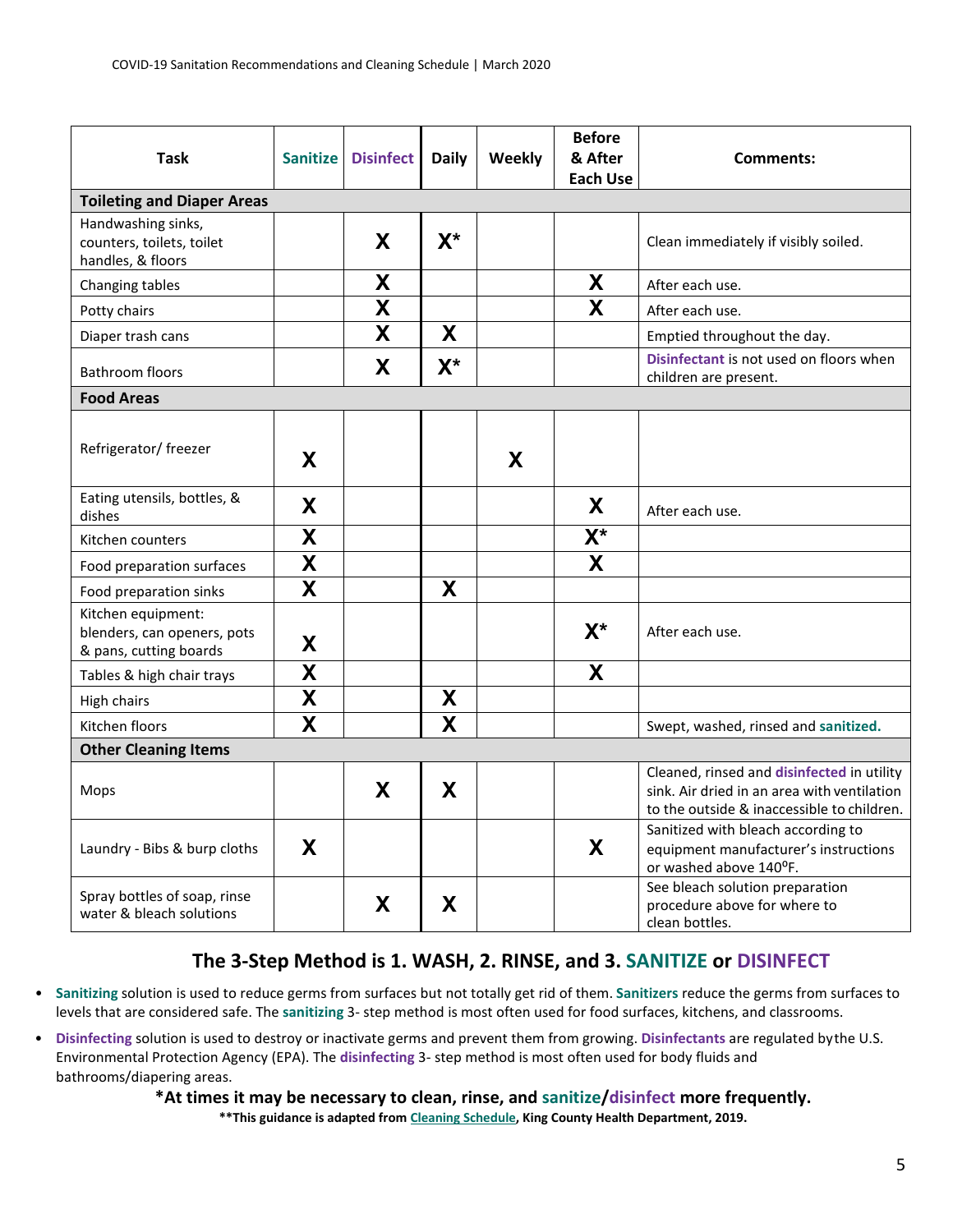# VOLUNTARY RESIGNATION

All staff members should submit a letter of resignation to the Director and/or Assistant Director when resigning from a position.

Ka Hana Pono appreciates at least four weeks' notice if you choose to resign. This will ensure an appropriate replacement can be hired and adequately trained.

# DISCIPLINARY ACTION / UNACCEPTABLE JOB PERFORMANCE

Ka Hana Pono uses progressive discipline as a positive way to correct unacceptable job performance.

This is not a contractual obligation because all Ka Hana Pono employees are "at will" which means an employee can be terminated at the will of Ka Hana Pono for any reason or no reason.

The following are the steps, which are taken using progressive discipline.

If a staff member's job performance is not meeting Ka Hana Pono standards, or if a staff member is in violation of any policy stated in this handbook, he/she will be informed of the problem and the possible penalties if performance does not improve. Suggestions on ways to improve job performance are discussed.

- Verbal warnings may be given for violation of Ka Hana Pono policies, failure to follow procedures, unsatisfactory performance, absenteeism or tardiness.
- Verbal warnings will be recorded, discussed, and signed by both the staff member and Director and/or Assistant Director.

After three (3) verbal warnings have been issued for any reason within a period of six (6) months, a written warning will be issued.

- A written warning is given if a problem/s identified by multiple verbal warnings has not been corrected.
- Written warnings will be recorded, discussed, and signed by both the staff member and Director and/or Assistant Director.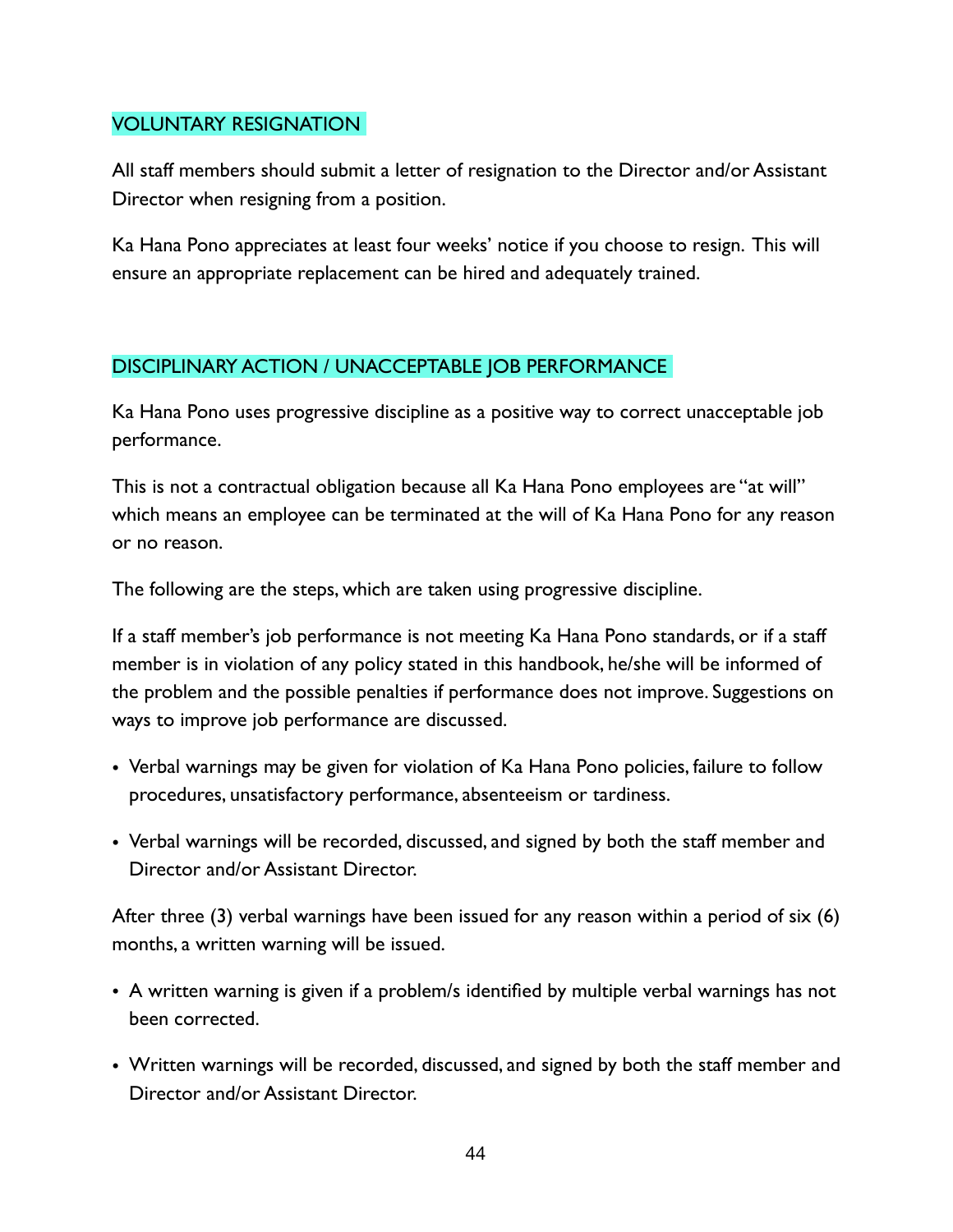- A staff member may receive only one (1) written warning during a six (6) month period.
- After one (1) written warning has been issued, any further issues or actions subject to the Disciplinary Procedure may result in suspension or termination.
- Written warnings will be issued immediately for refusal to follow lawful instructions or any other serious policy violation, which endangers the safety or integrity of a child or staff member.

# **TERMINATION**

Termination may result when using progressive discipline if steps have not produced satisfactory and acceptable performance. Termination may be immediate without using progressive discipline. Reasons for immediate termination may include, but are not limited to:

- Commitment of child abuse under Iowa law
- Abuse of a parent/guardian of a child or another staff member
- Harassment
- Being under the influence of drugs or alcohol while at work
- Theft
- Possession of a weapon
- Violation of any policy which states that violation of such policy may result in termination

The above violations are only examples and are not meant to be all-inclusive.

Disciplinary action up to and including termination may be taken immediately at the discretion of the Director.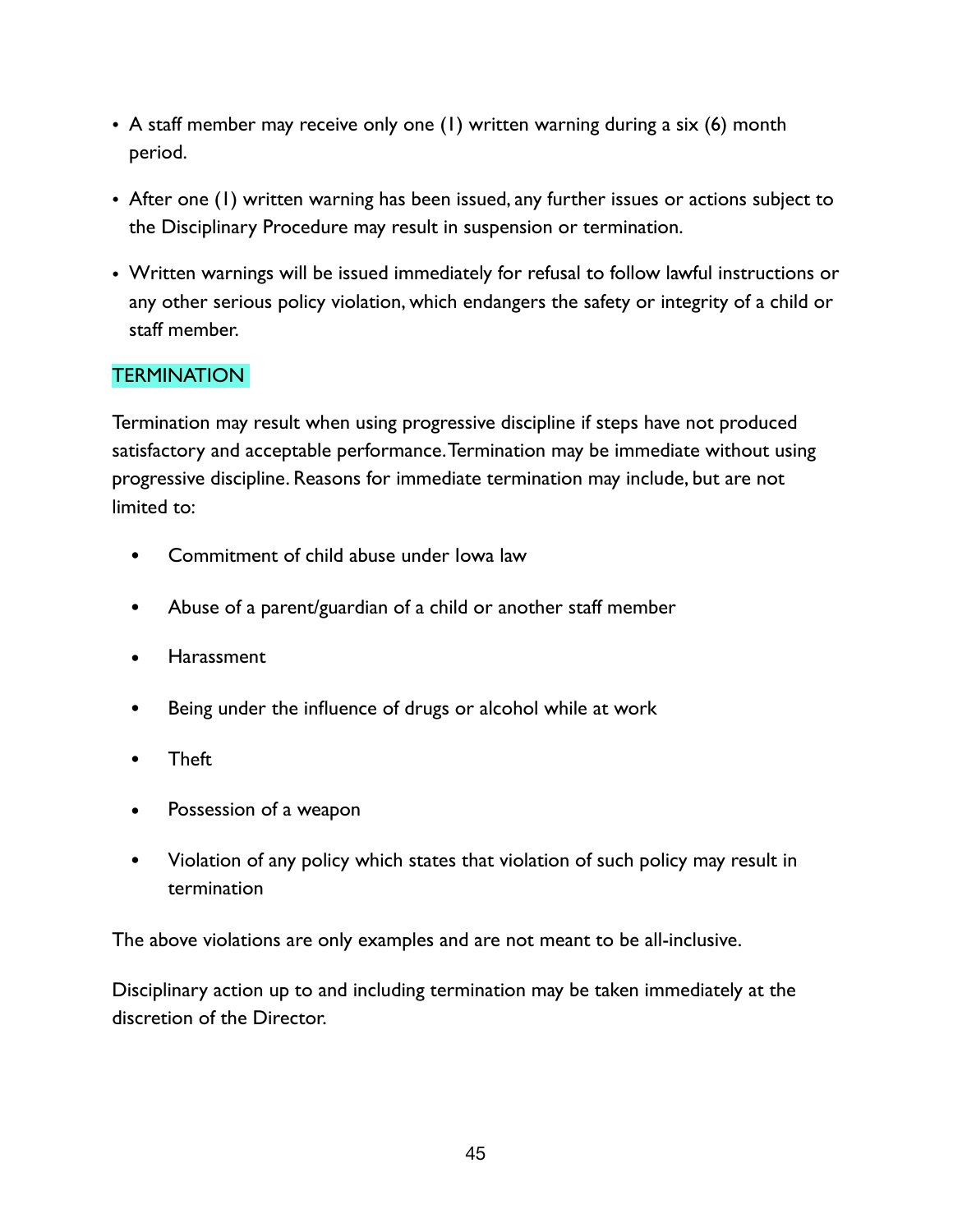# GENERAL JOB DESCRIPTIONS

#### ASSISTANT DIRECTOR

- Assist and support the Director in the daily operation of the center. Recruit new staff members and provide an orientation.
- Audit and update personnel and enrollment files annually.
- Conduct formal and informal observations to evaluate teaching staff; provide counseling through immediate feedback and annual performance evaluations.
- Administer parent surveys annually; review feedback and set center-wide goals; assess progress at six month and 12 month marks.
- Conduct center tours and provide program information to prospective clients.
- Substitute in classrooms as needed.
- Ensure compliance with all Hawaii Department of Human Services rules and regulations.
- Required Qualifications: B.A./B.S. in Early Childhood Education or related field. One year experience working with children birth through 12 years in an early care and education setting.

## HEAD TEACHERS

- Plan and implement a full-day, year-round, developmentally appropriate curriculum including weekly themes and lesson plans, inclusion of theme- related materials, and rotation of toys and equipment on a regular basis.
- Provide safe, responsive, stimulating environment by actively engaging oneself in daily activities and routines.
- Form and maintain professional relationship with parents and families. Actively engage in daily activities and routines with children.
- Assess all areas of development of children.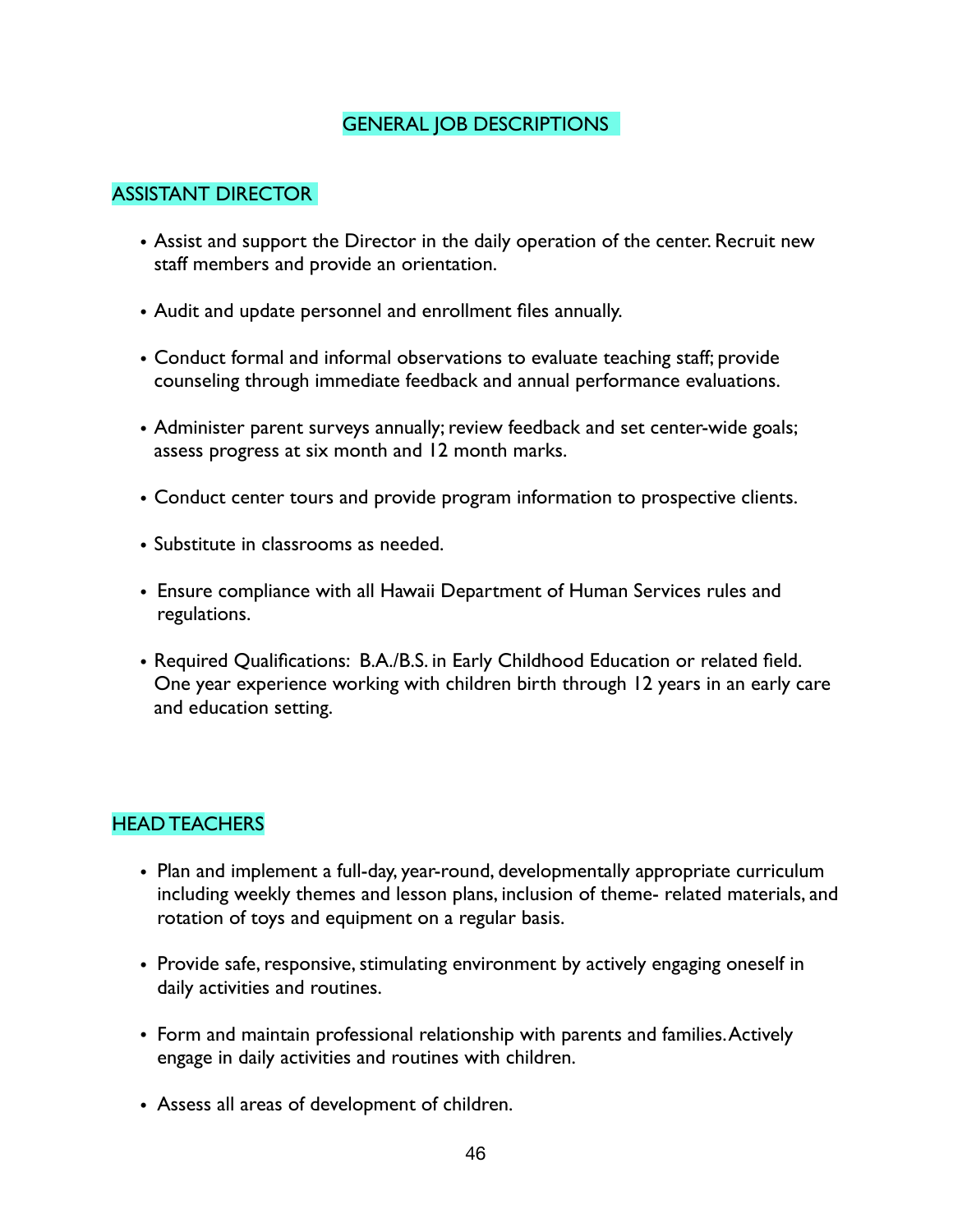- Develop and maintain portfolio for each child.
- Conduct two parent-teacher conferences per year with each family.
- Responsible for supervision and direction of any Full-Time Assistant Teacher, Part-Time Assistant Teacher(s), Part-Time Aide(s), Volunteers.
- Maintain all certifications as required.
- Ensure compliance with all Hawaii Department of Human Services rules and regulations.
- Required Qualifications Preschool Classrooms: B.A./B.S. in Early Childhood Education or related field; Child Development Associate; teacher licensure in early childhood by PATCH.

One year experience working with children in an early care and education related setting.

## ON-CALL or PART TIME AIDES

- Assist in implementation of daily activities and performance of daily routines.
- Maintain all certifications as required.
- Ensure compliance with all Hawaii Department of Human Services and National Association for the Education of Young Children (NAEYC) rules and regulations.
- Required Qualifications: At least 16 years of age. Basic knowledge of safety and care practices for children birth to five years, or school age.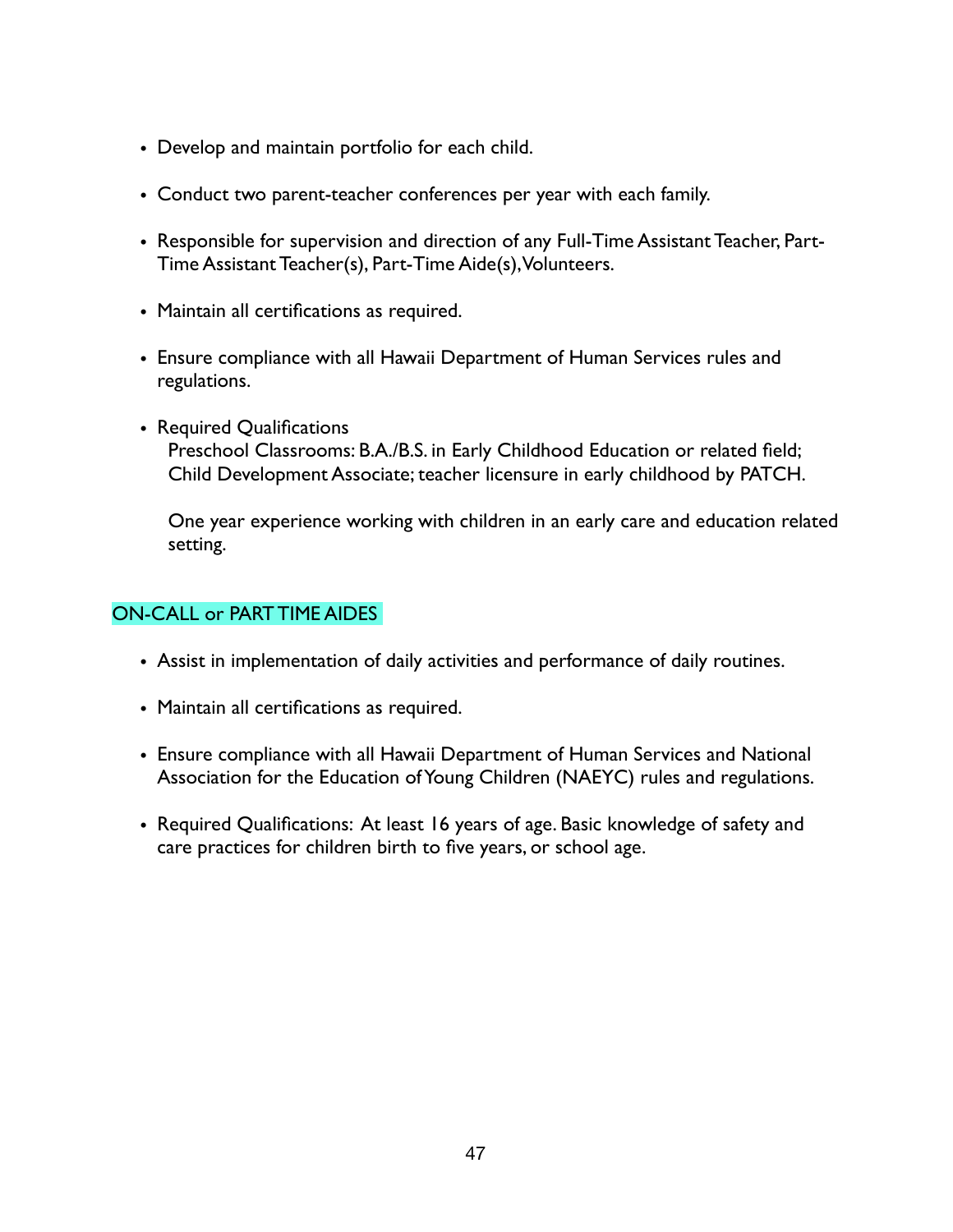#### **KA HANA PONO DAYCARE & PRESCHOOL POLICIES & INFORMATION ON PREVENTING THE SPREAD OF CORONAVIRUS / COVID19**

**Aloha Ka Hana Pono Ohana! Locally and family owned and operated – at Ka Hana Pono we share your priorities for quality, safe, nurturing care. We are one family and we are all weathering this situation together. Thank you for everything that you're doing to keep our community safe and healthy. We remain committed to providing safe and healthy childcare for you.** 

*Gov. Ige stated the following during a March 2020 address regarding continuity of what he called essential services: "Our schools are important. There are many cascading impacts of closing schools. We believe that having schools that practice appropriate social distancing methods to create a safe and stable learning environment for our children is very important in this time for our entire community."* 

*The governor's 5/5/20 Proclamation allows child-care centers to allow attendance of children regardless of their parents' job classification. Prior to the 5/5 proclamation, both the State of Hawaii and City & County of Honolulu's Stay-Home orders 3/23 & 3/25 defined child care centers as providing an essential service and directed child care centers to stay open in order to provide "services that enable (essential) employees...to work as permitted."* 

During the COVID-19 Pandemic, Ka Hana Pono will be closely monitoring and following the directives of state and county officials, the Centers for Disease Control and Prevention (CDC), the Hawaii Department of Health (DOH), the Hawaii Department of Human Services (DHS), and other relevant governmental agencies.

Our small class and group sizes, ability to stagger play, activity and nap times, plus small-group snack and lunch cycles already fit the CDC and State's recommendations of how schools can safely operate at this time. Governor Ige has said that state public schools are looking to adopt many of these practices that licensed centers and providers already have in place, including measures like the cleaning of frequently touched surfaces and daily wellness checks of enrolled children and staff that include temperature taking. At Ka Hana Pono we will continue to do our very best to remain safely open to support the families in our community.

Keep in mind that due to the dynamic and fluid nature of the COVID-19 pandemic, guidance from officials and agencies could change at a moment's notice, and we will quickly abide by any necessary changes and communicate that with our enrolled families. Thank you for understanding that we may need to rapidly adapt our procedures as agencies direct us to, including temporary closure if directed. We will also close on a temporary case by case basis if any situation arises in which services cannot be safely rendered.

#### **Our utmost priority is the safety and well-being of all the children in our care, their families, our staff, and our community.**

**We appreciate your consideration and cooperation with our collective efforts. And we are committed to providing the essential service of safe, reliable childcare so that parents/families can continue to work and fulfill all of their important obligations. Mahalo!**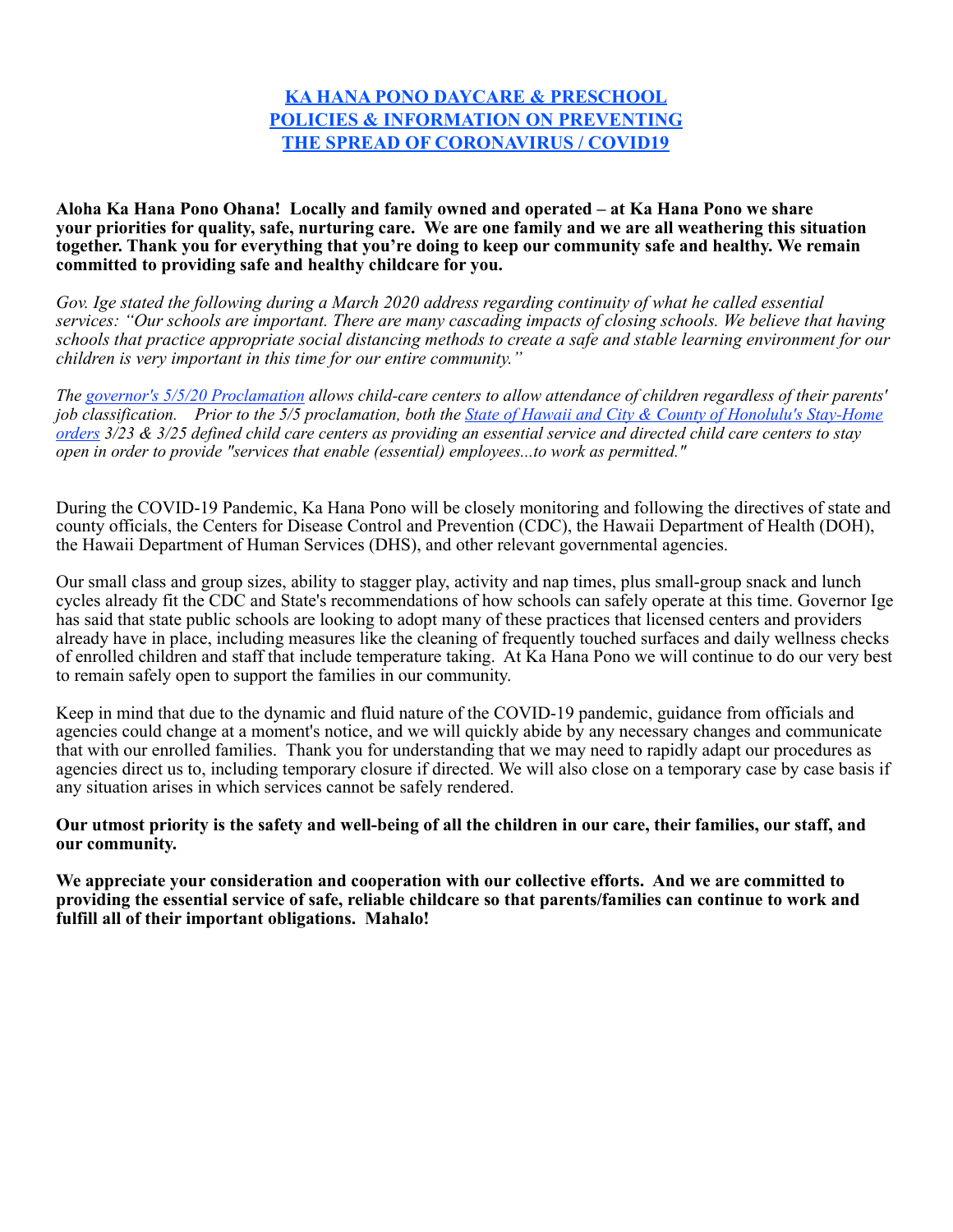#### **Effective immediately and until further notice:**

- **A non-medical face-mask is required** to be worn by all adults dropping off, picking up, visiting or otherwise in any of our school buildings.
	- Per the CDC, when feasible, staff members and children age 6 and up should wear face coverings within the school buildings.
	- Masks are not required for children under age 6, however, you may send your child with a mask if you would like to.

#### **Reasons for all enrolled students, parents, staff and visitors not to attend school:**

- Illness. Any type of illness within 24 hours such as: fever, vomiting, diarrhea, excessive cough, shortness of breath, or rash. Refer to Ka Hana Pono's Health Policy and Reminders for more details.
- Out of State Travel. Families and staff of the school are encouraged to limit nonessential travel. Anyone who travels off island must quarantine for 14 days per the current state of Hawaii mandate and will be required to be absent from school during this time.

#### **In accordance with the CDC recommendations, we encourage everyone to help prevent the spread of respiratory illness (including the flu), by taking these preventive actions:**

- Wash hands often with soap and water for at least 20 seconds, especially after blowing your nose, coughing, or sneezing, when coming inside from the playground, before eating, and after going to the bathroom
- Avoid touching your eyes, nose and mouth with unwashed hands
- Avoid close contact with people who are sick
- Stay home when sick
- Cover your cough or sneeze with a tissue, then throw the tissue in the trash
- Clean and disinfect frequently touched objects and surfaces using a regular household cleaning spray or wipe

#### **In an effort to avoid the spread of COVID-19, our policies and procedures for health and safety include:**

- **Hand washing** or the supervised use of hand sanitizer upon arrival to the school
- **Social distancing**: modify dropoff and pickup routines, limit the mixing of children, as much space as possible between children at naptime, teachers sign in/out students, limiting the amount of new people coming into the classrooms
- **Daily Wellness Checks:** parents wearing masks at dropoff and pickup, temperature checks and checking in with the parent/guardian on how the child is feeling each morning
- **Illness policy advising when to stay home :** Temperature of 100.4 ° or higher, vomiting, or two or more diarrhea incidents. In these instances, your child is allowed to return to school after 24 hours only if they are symptom free and without the aid of any medication
- **Daily sanitization** of frequently touched surfaces, toys, tables after each use, diaper changing tables and toilets after each use, other materials and equipment. After hours, every evening, the school undergoes additional cleaning and disinfecting of bathrooms, floors, carpets, and other common areas.
	- Children's blankets, pillows, any stuffed animals / comfort items, and extra clothes will all remain in your child's backpack until needed and put back into your child's backpack when done.
	- These items along with the children's water bottles will need to be taken home each day for cleaning.
- **• There will be no food preparation done at school.** 
	- The school will still have snacks available, they will be individually wrapped / prepackaged snacks such as: applesauce, string cheese, oranges, bananas, animal crackers, fig & granola bars. We will incorporate as much whole foods, fresh fruit and vegetables as possible.
	- Parents are to take the children's water bottles home each day for cleaning.
	- Parents will provide a lunch and two snacks from home in accordance with USDA guidelines.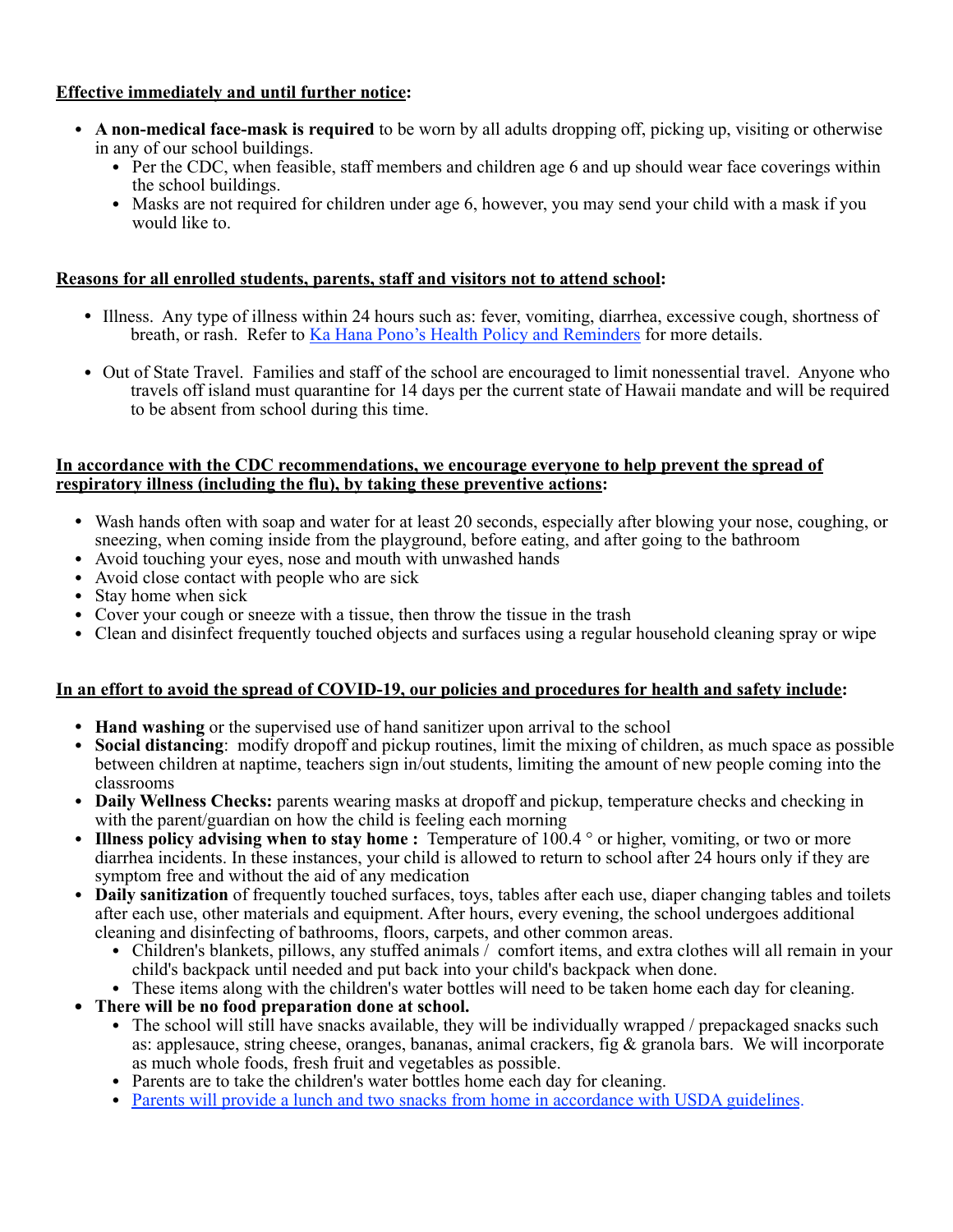#### **At the recommendation of the Center for Disease Control, during the COVID-19 pandemic the following additional health and safety preventative measures should be taken into consideration:**

- A. Implementing social distancing strategies
- B. Intensifying cleaning and disinfection efforts
- C. Modifying drop off and pick up procedures
- D. Implementing wellness screening procedures up arrival
- E. Practicing frequent, healthy, hand-washing

#### **A. Social Distancing Strategies + Group Size:**

The preschool versions of "Social Distancing" are being discussed, with teaching and learning about staying safe from germs being practiced as much as possible throughout the day & especially during meal & nap times.

- Teachers will come outside the facility to welcome each child as they arrive. At pickup, teachers will walk each child outside to meet their parents on the front deck or at their cars. This CDC recommendation is to limit transmission / the spread of illness by reducing the number of persons entering the classrooms.
- Teachers will be adhering to social distancing recommendations when interacting with parents  $\&$  all adults. The CDC recommends limiting direct contact between parents / adults and school staff members and adhering to social distancing recommendations of staying 6ft apart.
- There will be as much outdoor learning, activities and play as possible each day.
- As much as possible classes will include the same group of children and providers each day.
- We have cancelled or postponed special events such as our graduation ceremony, holiday events, and special performances where large groups may gather together.
- Limiting transmission/ the spread of any illness will be taken into consideration regarding all of our daily activities. For example we will be:
	- At nap time, ensuring that children's nap time mats are spaced out as much as possible, ideally 6 feet apart. When possible, placing children head to toe in order to further reduce the potential for viral spread will be done.
	- When both classrooms are open we will be:
		- Keeping each group of children in their specific classrooms.
		- Limiting the mixing of children, such as staggering playground times and keeping groups separate for special activities such as art, music, and exercising.
	- No non essential visitors or volunteers. New families can tour by appointment only and must wear masks.
	- Our administrative staff, such as Angelica Friedmann, Executive Director, are teleworking from home.

#### **Group Size Guidance**

- It is important to note that the CDC describes how schools and childcare centers can safely continue to operate and those guidelines are not the same as for what the CDC calls "mass gatherings" and events.
- The CDC has not stated a cap or maximum for school or childcare group sizes. However, our small class sizes and low ratios are in compliance with both national accreditation and local licensing safety group and class size ratios. Ka Hana Pono is licensed for 18 students per day. The CDC and the State are no longer limiting group sizes to ten.
- Here is a link to the CDC's guidance: CDC and COVID19 Information for Schools and Childcare Programs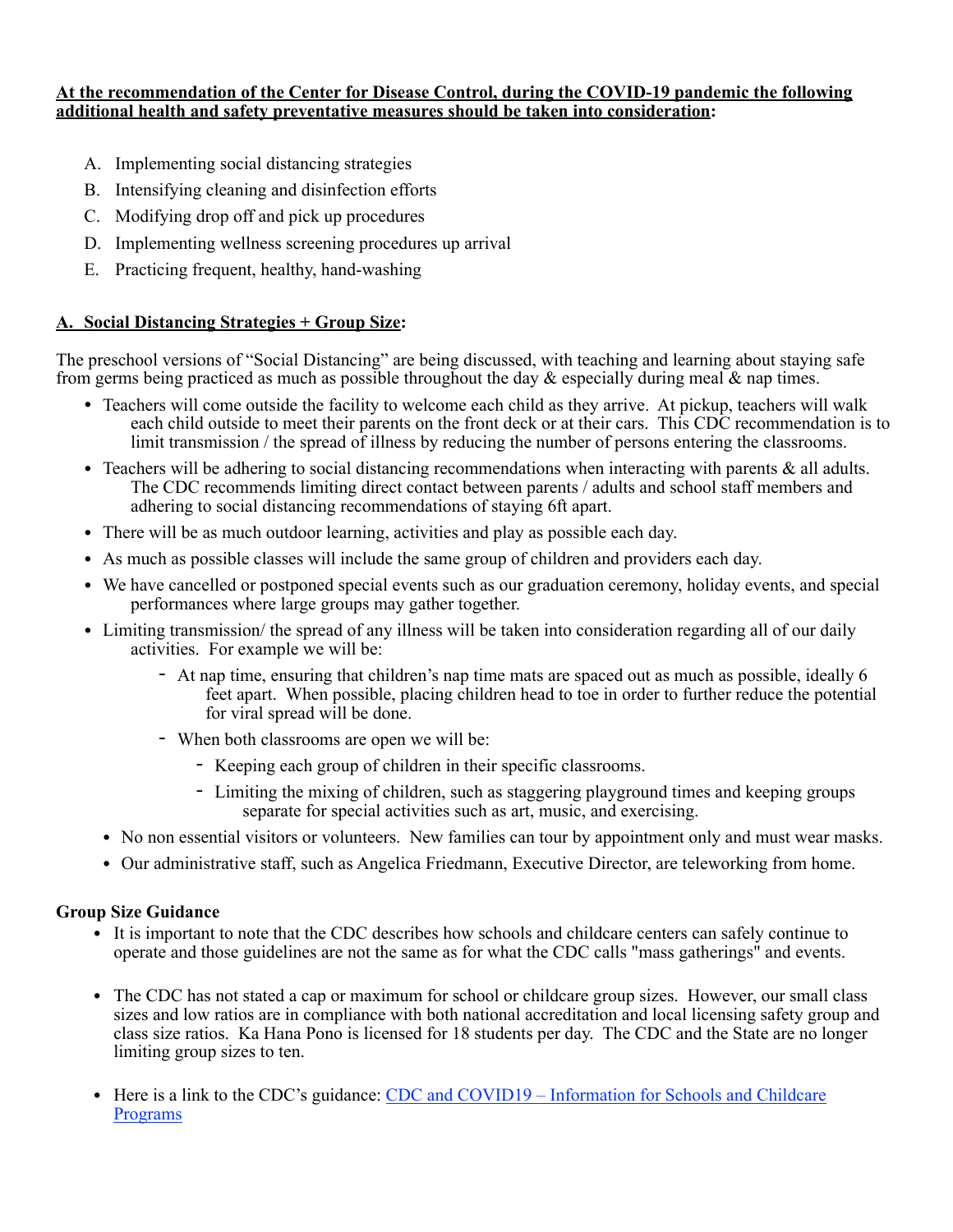#### **B. Cleaning and Disinfecting:**

- Surfaces and objects that are frequently touched, especially toys and games are cleaned, sanitized and/or disinfected hourly and as needed. This includes cleaning objects/surfaces such as doorknobs, light switches, classroom sink handles, countertops, nap pads, toilet training potties, desks, chairs, cubbies, and playground structures.
- All cleaning products are used according to the directions on the label.
- Here is a link to a list of products that are EPA-approved for use against the virus that causes COVID-19
- When surfaces are dirty, they are cleaned using soap and water prior to disinfection.
- All cleaning materials are kept secure and out of reach of children.
- Cleaning products are not to be used near children, and staff will ensure that there is adequate ventilation when using these products.
- Outdoor areas are sanitized daily (or more often if necessary)

#### **Cleaning and Sanitizing Toys**

- Toys that cannot be cleaned and sanitized are not being used.
- Toys that children have placed in their mouths or that are otherwise contaminated by body secretions or excretions are set aside until they are cleaned by hand by a person wearing gloves. These items are cleaned with water and detergent, rinsed, sanitized with an EPA-registered disinfectant, rinsed again, and air-dried.
- Cloth toys are not being used at all.
- Toys that need to be cleaned are set aside in a container with soapy water.
- Children's books, like other paper-based materials such as mail or envelopes, are not considered a high risk for transmission and do not need additional cleaning or disinfection procedures.

#### **Cleaning and Disinfecting Blankets, Stuffed Animals, etc…**

- Parents are to take home any blankets, pillows or comfort items each day for washing. When not in use those items will be stored in each child's individual cubby box.
- Cots are labeled for each child.

#### **C. Parent Drop-off and Pick-Up:**

- Teachers will be adhering to social distancing recommendations of staying 6ft apart when interacting with parents as much as possible.
- Teachers will come outside the facility to pick up the children as they arrive.
- No shoes inside the classroom, children will take their shoes off and leave them outside the front door of the school. Teachers will take the shoes to the back playground area.
- Hand hygiene stations are set up at the entrance of the facility, so that children can clean their hands before they enter.
	- If a sink with soap & water is not available, hand sanitizer with at least 60% alcohol will be provided. Hand sanitizer is kept out of children's reach and use is supervised.
- Teachers will be signing in and signing out each student.
- If more than one family arrives at the school at the same time, we ask that parents wait in their car(s) so that Teachers can do daily wellness checks and sign each child in – one at a time.
- Teachers will come outside the facility at the end of the day to walk children to their cars.
- Ideally, the same parent or designated person should drop off and pick up the child every day. If possible, older people such as elderly grandparents or those with serious underlying medical conditions should not dropoff or pick up children, due to being more at risk for severe illness from COVID-19.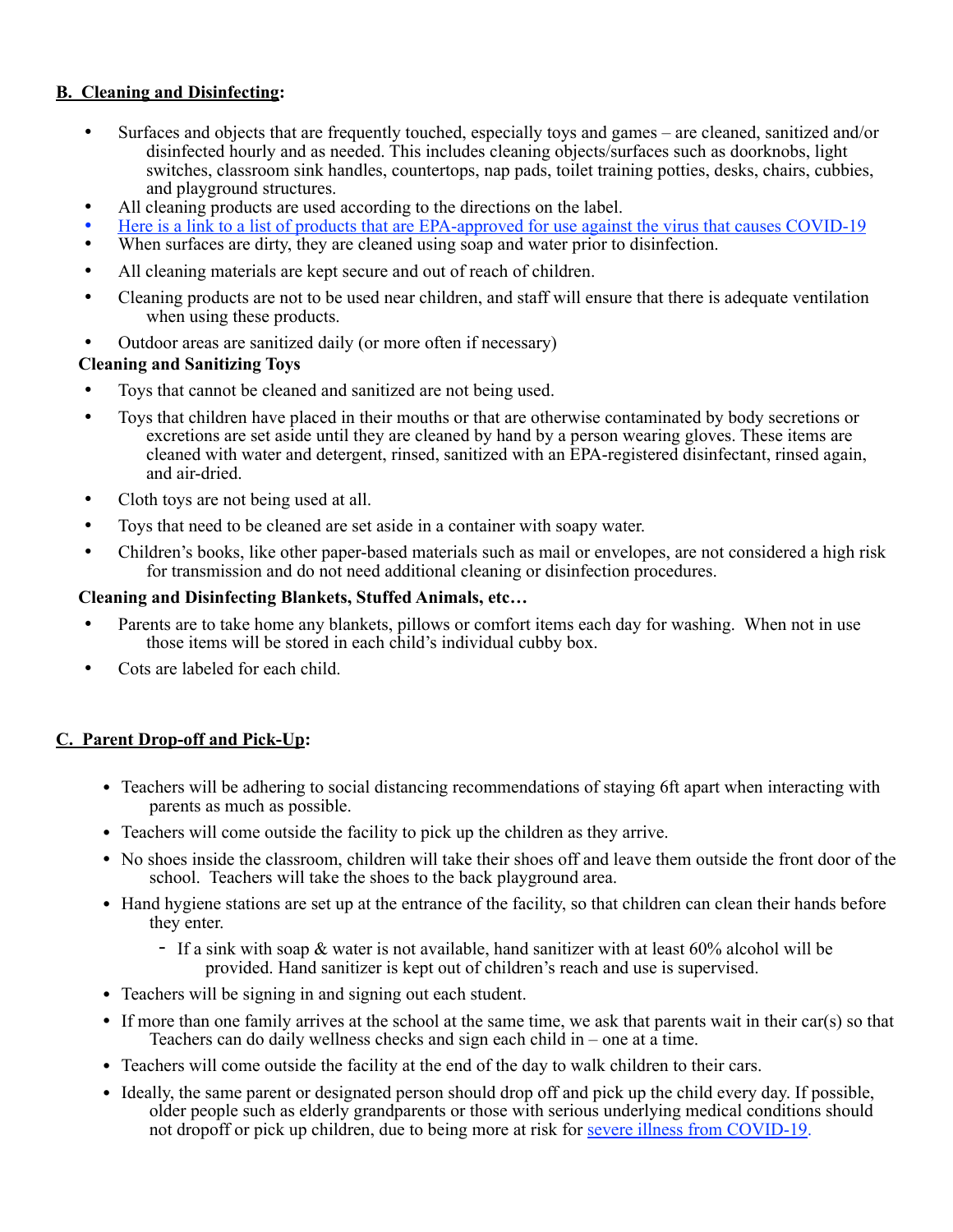#### **D. Wellness Checks Upon Arrival:**

- Persons who have a fever of 100.40 or above or are showing other signs of illness will not be admitted to the facility. Parents are encouraged to be on the alert for signs of illness in their children and to keep them home when they are sick.
- Screening of children upon arrival:
	- The most protective methods incorporate social distancing (maintaining a distance of 6 feet between adults)
	- Parents will be asked to take their child's temperature either before coming to the facility or upon arrival at the facility using the schools infrared no touch thermometer.
	- Upon a families arrival, teachers will do their best to stand 6 feet away from the parent/guardian and child until the temperature results are given or test taken.
	- Temperatures at dropoff will be recorded.
	- The parent/guardian will be asked to confirm that the child does not have a fever, shortness of breath or cough, and that the child has not taken any medication within the last 24 hours.
	- Teachers will make a visual inspection of the child for signs of illness which could include flushed cheeks, red eyes, rapid breathing or difficulty breathing (without recent physical activity), fatigue, or extreme fussiness.
	- Personal protective equipment (PPE) is not needed during wellness checks.
	- Thermometers will be sanitized after each use.

#### **E. Healthy Hand Hygiene Behavior:**

#### **All children, staff, and volunteers should engage in hand hygiene at the following times:**

- Arrival to the facility and after breaks
- Before and after preparing food or drinks
- Before and after eating or handling food, or feeding children
- Before and after administering medication or medical ointment
- Before and after diapering
- After using the toilet or helping a child use the bathroom
- After coming in contact with bodily fluid
- After handling animals or cleaning up animal waste
- After playing outdoors or in sand
- After handling garbage
- Hands are washed with soap and water for at least 20 seconds.
- If hands are not visibly dirty, alcohol-based hand sanitizers with at least 60% alcohol will be used if soap and water are not readily available.
- Children are supervised when they use hand sanitizer to prevent ingestion.
- Children are assisted with hand-washing. After assisting children with hand-washing, staff should also wash their hands.